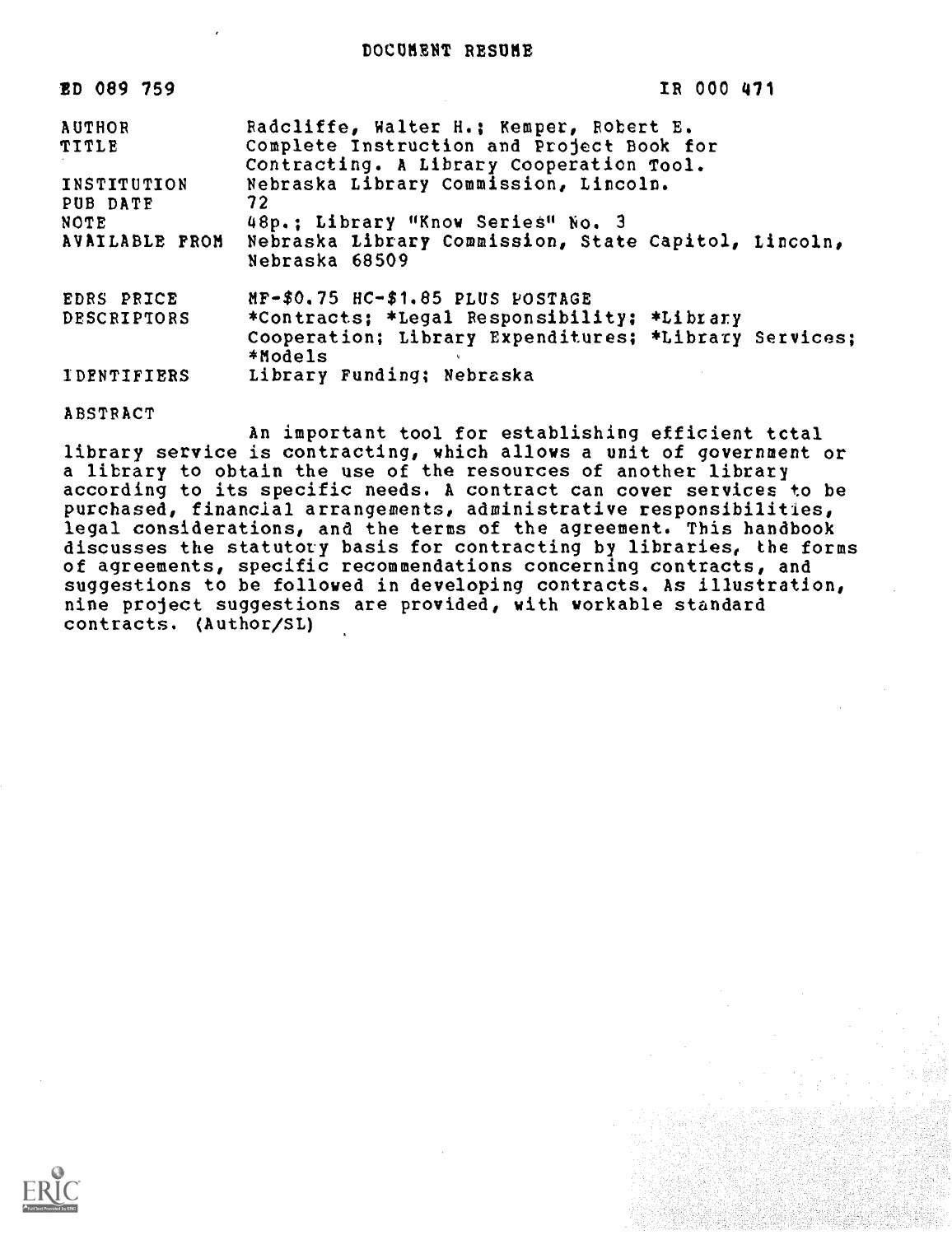1089759  $\mathfrak{m}$ 



Nebraska Library Commission Library "Know Series" No. 3,

Bailey Lewis & Associates, Publishers Lincoln, Nebraska 1972

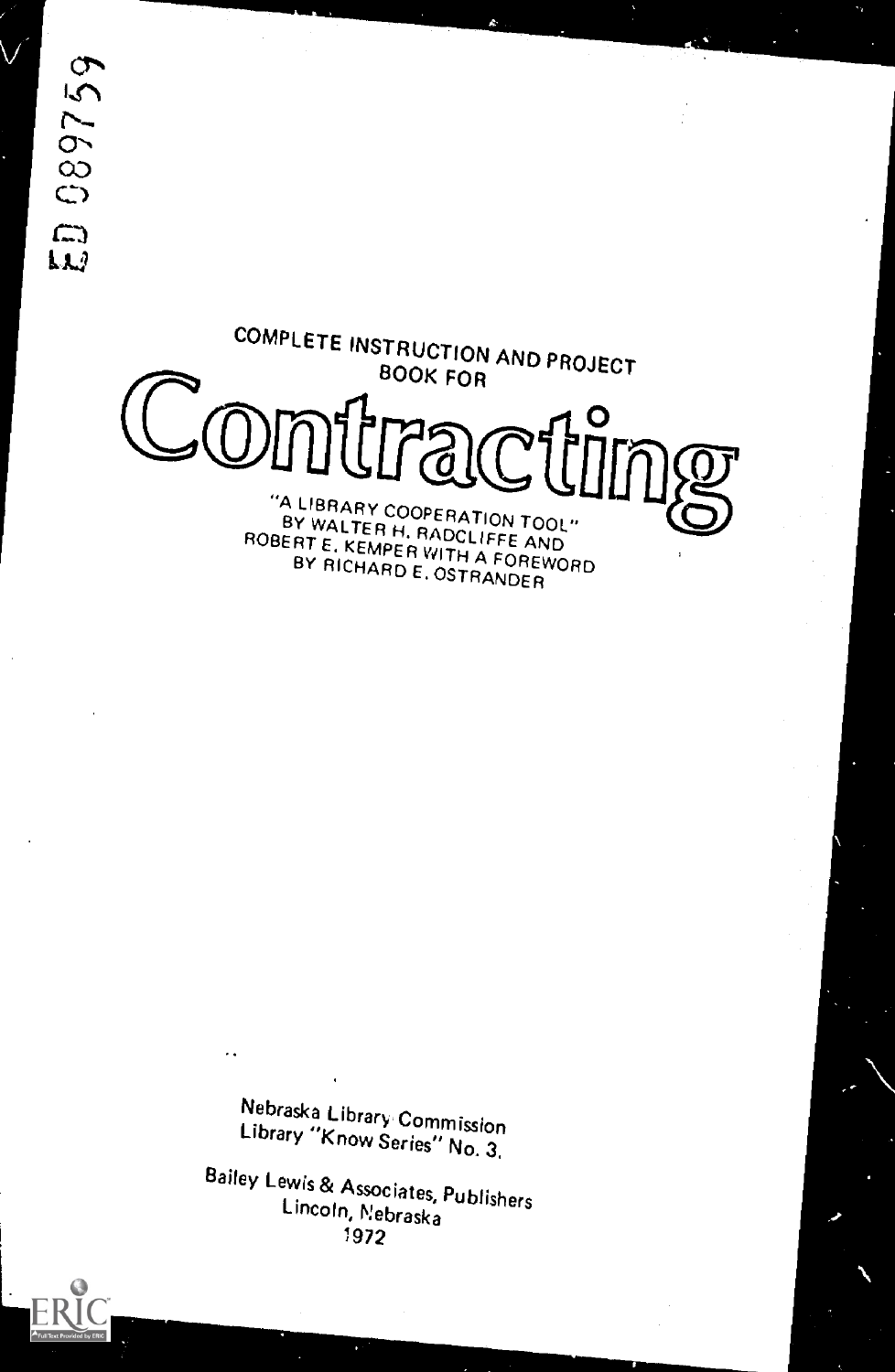PERMISSION TO REPRODUCE THIS COPY. RIGHTED MATERIAL HAS BEEN GRANTED BY Nebraska Library

Commission ... UNDER AGREEMENTS WITH THE NATIONAL IN STITUTE OF EDUCATION FURTHER REPRO-<br>DUCTION OUTSIDE THE ERIC SYSJEM RE-QUIRES PERMISSION OF THE COPYRIGHT **OWNER** 

## 01972

## Nebraska Library Commission

Radcliffe, Walter H.

Contracting; a library cooperation tool, by Walter H. Radcliffe and Robert E. Kemper, with a foreword by Richard E. Ostrander. Nebraska Library Commission,©1972.

Nebraska Library Commission, Library "Know Series" No. 3.

At head of title: Complete instruction and project book for...

1. Contracts. 2. Library finance. 3. Library cooperation. I. Kemper, Robert Eugene. Title. III. Title: Complete instruction and contract book for contracting. 347.7

> Printed with Library Services and Construction Act, Title 1 Funds, 1972



 $\overline{a}$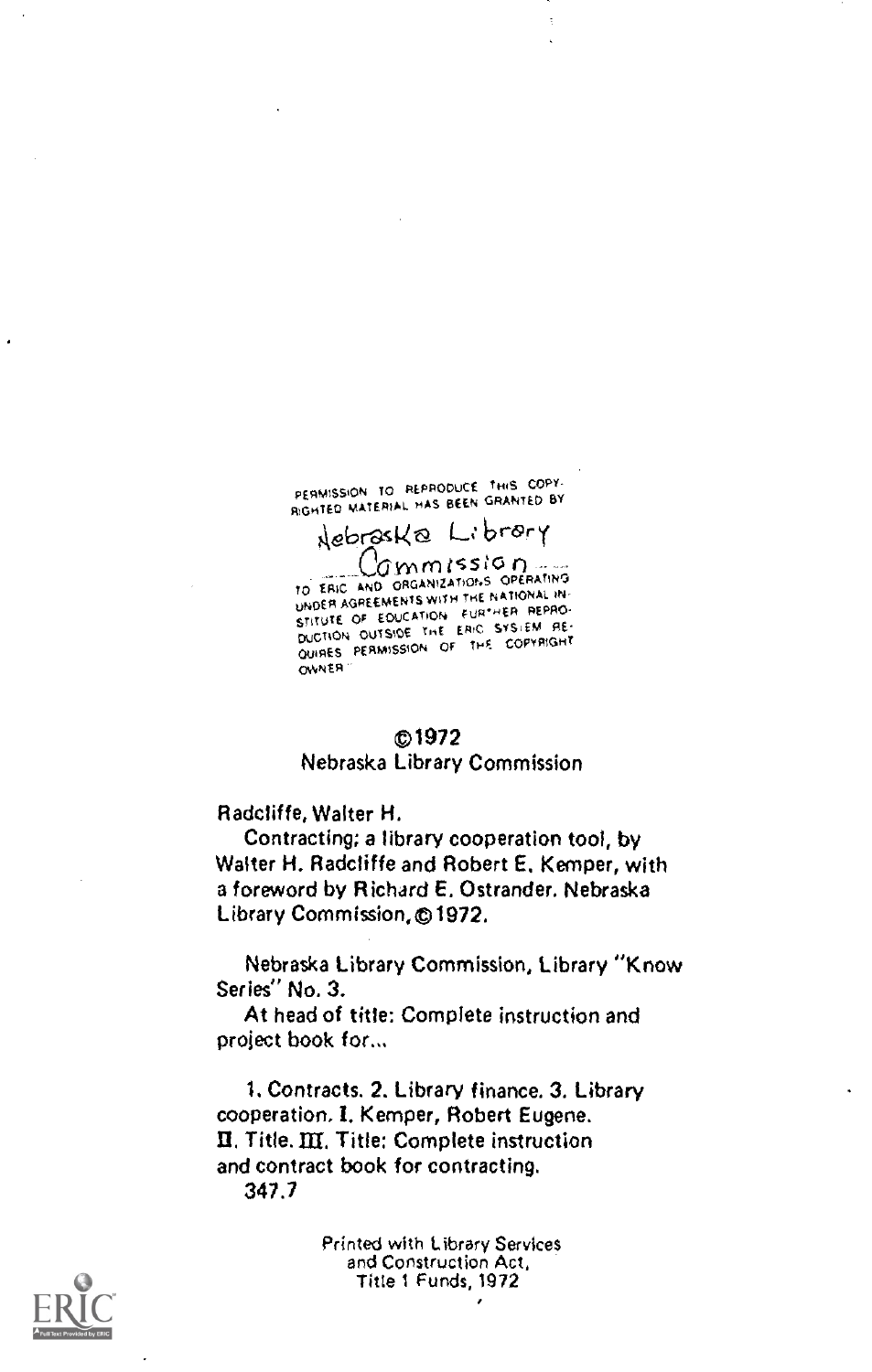## FOREWARD

Webster's Dictionary says,..a contract is a binding agreement between two or more persons or parties. This simple word and equally simple definition cause more concern and dismay to librarians today than any other. Contractual obligations form the basis of our business, society and tibrarics in their function as service agencies.

We worry and struggle to understand and write up the "right" type of contract that will handle our particular problem and situation, and yet we are not too sure it was done as well as it might have been. We are usually very happy when the other concerned party draws up the contract for our mutual problem, yet we wonder...was it right?

The society we live in is built upon and exists on contractive agreements. Look at your own personal situation and think of the many personal contracts you are a party to from owning a new home to buying a car.

The Nebraska Library Commission's newest book is one of the best publications to concern Nebraskan librarians in some time. This is a NOW book because it's about what we are doing now. In the months ahead new contractual obligations in many of our areas of concern will have to be drawn up and set forth, new federal, state and local funds will be forthcoming, all based on some type of contractual obligation. How do we proceed? This book tells us how, when, and why. Chapter 3 is the Key and most important part of this book. In this chapter are listed nine project suggestions, or to be quite blunt (9) workable standard contracts that are, will, and have been used in our State and will continue to be used.

The authors have made the job easy and Pages 26 and 27 of their book lists types of contracts with good explanations of these contracts and their use: contracts between the library and the school district; between the library commission and any political subdivision, when library funds are being used; general employment contracts; termination agreements, etc.

We can't say this book is light reading, but is is written well and gets the message across. All references to Nebraska laws make for a clear understanding of the bases on which contracts are drawn up. The third book in the "Library Know Series" is sure to become a handy and valued reference tool to Nebraska libraries, as well as to other states interested in how to get this information set

Richard E. Ostrander April 24, 1972

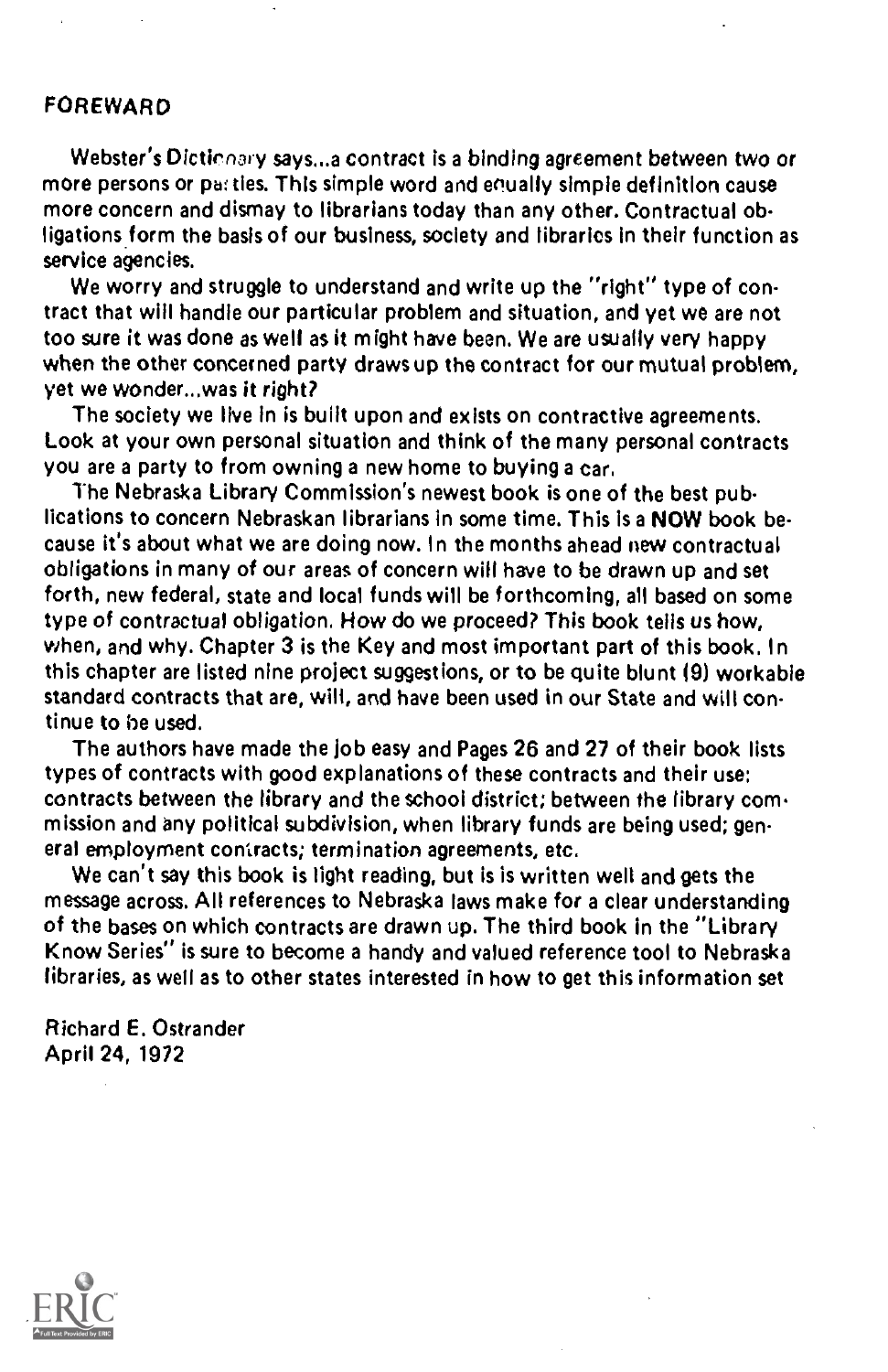## PREFACE

Maps to large urban cities are like runway lights at an international airfield; they direct you to where you think you are going. If the target isn't clear the destination doesn't get reached.

This book is about alternatives that are possible for expanding library service to people who presently are not served. This may be a matter of getting someone to do what he is supposed to be doing or what you would like him to be doing. The book describes the logic of expanding library services through contractual arrangements, as well as the "know how" procedure for developing a contract. It offers a series of project suggestions to help librarians, city, county, state, school, and academic officials and other library oriented people determine what sort of solution might work.

If you have ever been asked or have said "What happens to the county's bookmobile service when the Library Services and Construction Act bookmobile demonstration ends?" or "I would like to see library services extended to our area without duplication of services which might already be available," this book will help.

R.E.K. April 24, 1972

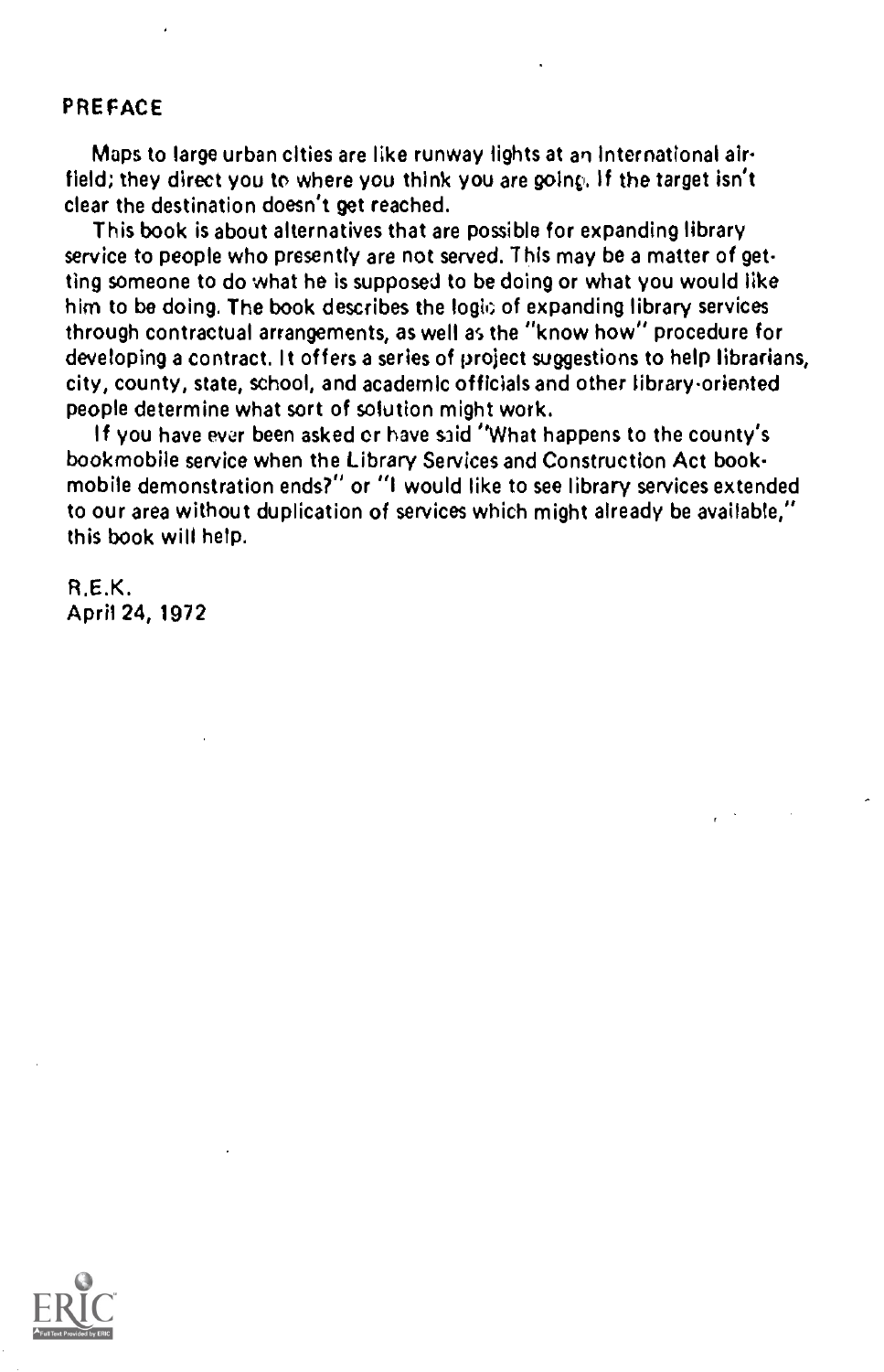# CONTENTS

 $\bar{z}$ 

|                                                         | 6        |
|---------------------------------------------------------|----------|
|                                                         | 7        |
|                                                         | 7        |
|                                                         | 9        |
| CHAPTER 2 THE CONTRACTUAL TOOL KIT - THE TIE THAT BINDS | 11       |
|                                                         | 12       |
|                                                         | 14       |
|                                                         | 14       |
|                                                         | 14       |
|                                                         | 15       |
|                                                         | 16<br>¥. |
|                                                         | 23       |
|                                                         | 23       |
|                                                         | 23       |
|                                                         | 24       |
| Ramifications and Resulting Contractual Obligations     | 25       |
|                                                         | 25       |
|                                                         | 25       |
|                                                         | 26       |
|                                                         | 28       |
|                                                         | 30       |
|                                                         | 32       |
|                                                         | 32       |
|                                                         | 34       |
|                                                         | 36       |
| State Library Commission - Particular Projects          | 38       |
|                                                         | 40       |
|                                                         | 42       |
|                                                         | 44       |
|                                                         | 47       |

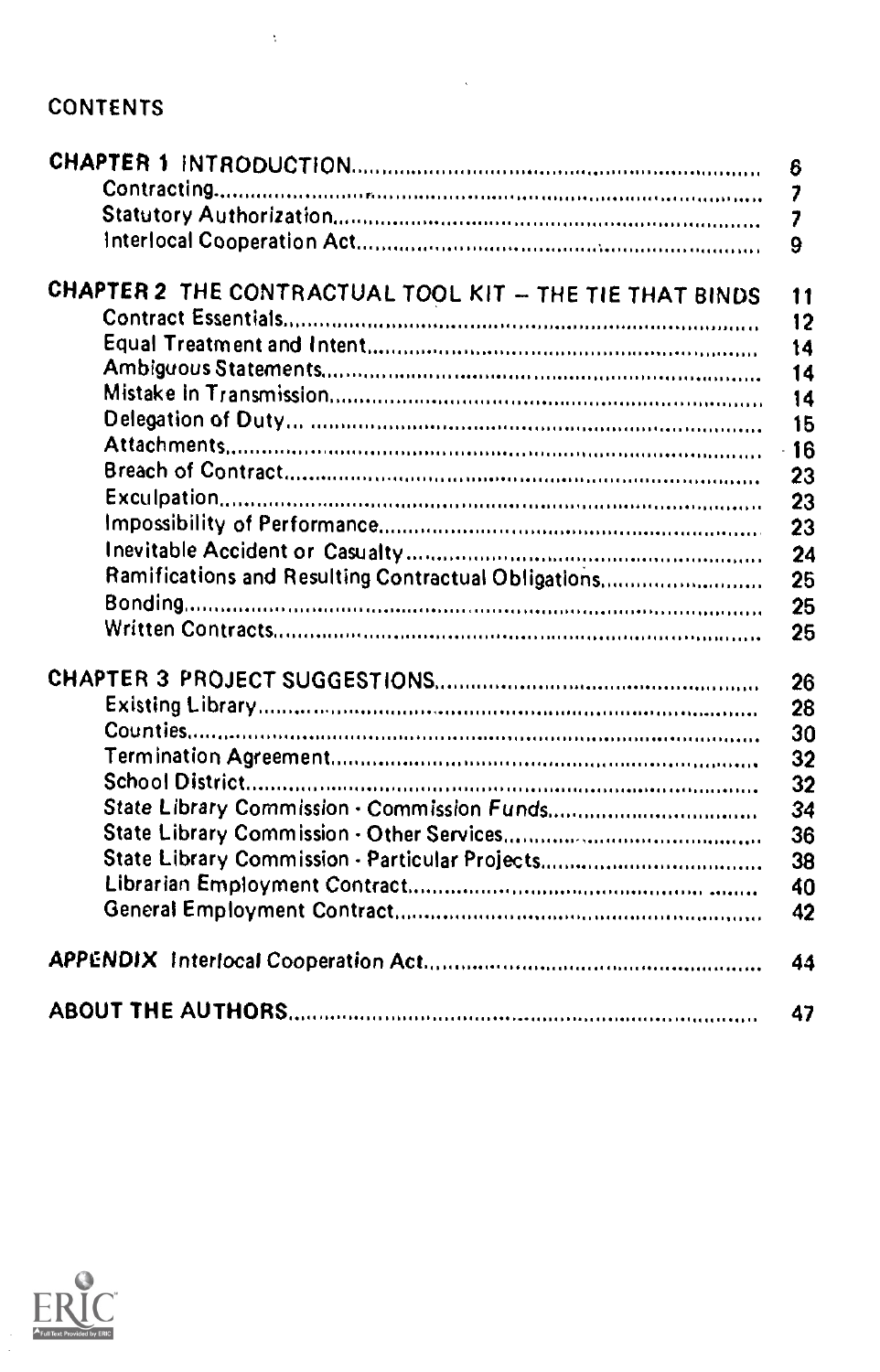## 6 CHAPTER I

## INTRODUCTION

Libraries have always been gateways to the past, Now, they also are a key to the future. There are some excellent public, academic, and school libraries in this State and, of course, some very inadequate ones.<sup>1</sup> Of the 1,286 public schools operating in the State, 103 are one-teacher schools which, at best, receive no more than very minimal library service, If they are lucky, these schools are provided with minimal service from bookmobile programs. Approximately 232,000 school pupils, grades K-12, Class I, II, and III School Districts also receive only minimal library service. Larger school districts and academic institutions have libraries but their use is limited to a specific population, The people of Nebraska, some 1,500,000 of them, have a vested interest in all of the libraries of the State, yet some 12,000 of them have no library service whatsoever. Another 53,000 are served only by bookmobile demonstrations financed by federal funds. Another 704,771 have very minimal public library service. No single, very large, very well financed local library can take care of all of the needs of all the people of Nebraska. In light of these facts  $\cdot$  and because of the technological and scientific knowledge explosion - integration of library goals, not just the connection of one large autonomous library to smaller autonomous units, whether regionally or statewide, has been proposed for Nebraska.

The working objectives of libraries are in close harmony with the highest aspirations of our society. However, it has become increasingly difficult for communities to make the financial effort necessary to maintain independent libraries that can meet today's demands. Part of the financial dilemma can be attributed to the ''free library" syndrome. School officials, in particular, and librarians, in general, are apt to confuse accessability with support; that is, in extending library services to those who do not provide financial support, they lower the quality of services provided for those whose taxes make the library's existence possible. No community or institution can extend services across political, geographical, or institutional boundaries without increasing the costs to primary supporters. Extended services must be backed by additional funding.

Even if sufficient funds were available to develop outstanding independent libraries of all types and in all areas of Nebraska, such development would not represent the most efficient use of money or personnel. In order to achieve the basic objectives of library service for all Nebraskans, interlibrary cooperation has become a necessity. "Total library service for each Nebraskan" is a concept based upon the following assumptions:2

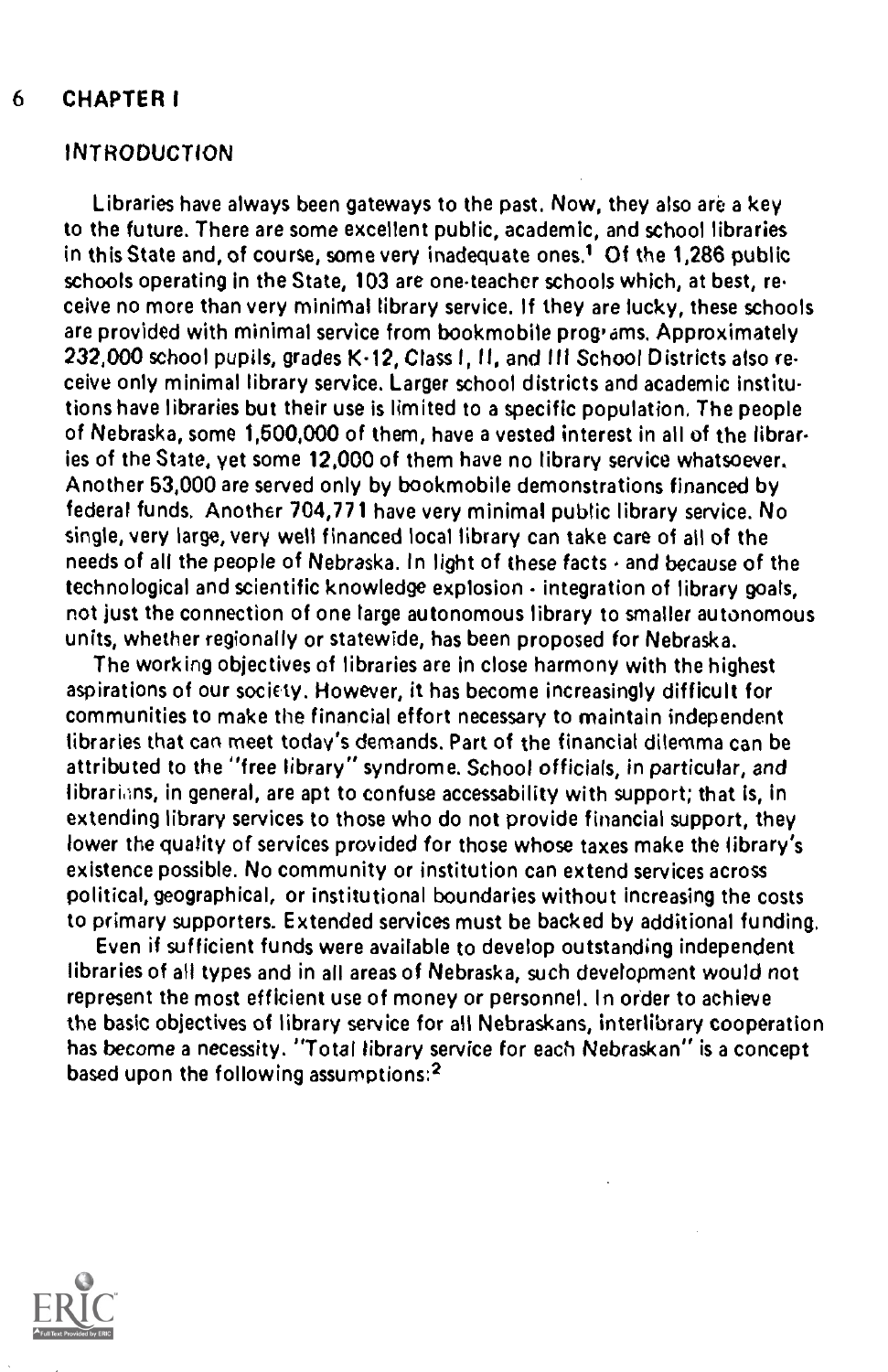- 1. People have a right to library service which is readily accessible to them,  $\frac{7}{4}$
- 2. Effective library service is the means by which people make use of library resources; such service depends upon:
	- a.) trained library personnel
	- b.) sufficient funding to provide informational, recreational, educational, and cultural resources and modern equipment
	- c.) support through efficient coordination of purchasing, processing and delivery of materials, convenient location of library centers, and meaningful access to materials
- 3. Cooperation and coordination of all library resources within the State will result in existing libraries and media centers providing better service.

A 1977 General Plan for Nebraska Libraries will utilize the existing structure of public, school, and academic library service as a basis upon which to build a cultural, recreational, educational, and informational network which will provide Nebraska citizens with prompt access to library resources of the State. Improvement of library service depends upon a coordinated approach, among all types of libraries, and the development of new patterns of service where necessary.

## Contracting

An important tool for establishing efficient total library service is contracting  $\cdot$  the subject of this book. Contracting allows a unit of government or a library to obtain the use of the resources of another library according to its specific needs. A contract can cover services to be purchased, financial arrange ments, administrative responsibilities, legal considerations, and the terms of the agreement. Contractual services offer flexibility and can be attached to the needs of each party involved. As a result, contracting promises to be an effective tool for cooperation in all governmental services.

There are two vital prerequisites in the legality of contracting:

- 1, The statutory right to establish a public library.
- 2. The statutory right to permit local governmental units to cooperate with other localities.

The remainder of this chapter will focus attention on these prerequisites. The remaining chapters will emphasize the form of agreements, specific recommendations concerning contracts, and suggestions to be followed in developing contractual services.

#### Statutory Authorization

It is necessary to examine the Nebraska Statutes (or those of your state) in order to determine who has the power to contract on behalf of a library and what exactly may be contracted.

Chapter 51, Article 2, of the Nebraska Statutes relates specifically to municipal libraries. Section 51.201, Reissue Revised Statutes of Nebraska, 1943, provides that the city council of any city, the board of trustees of any incorporated

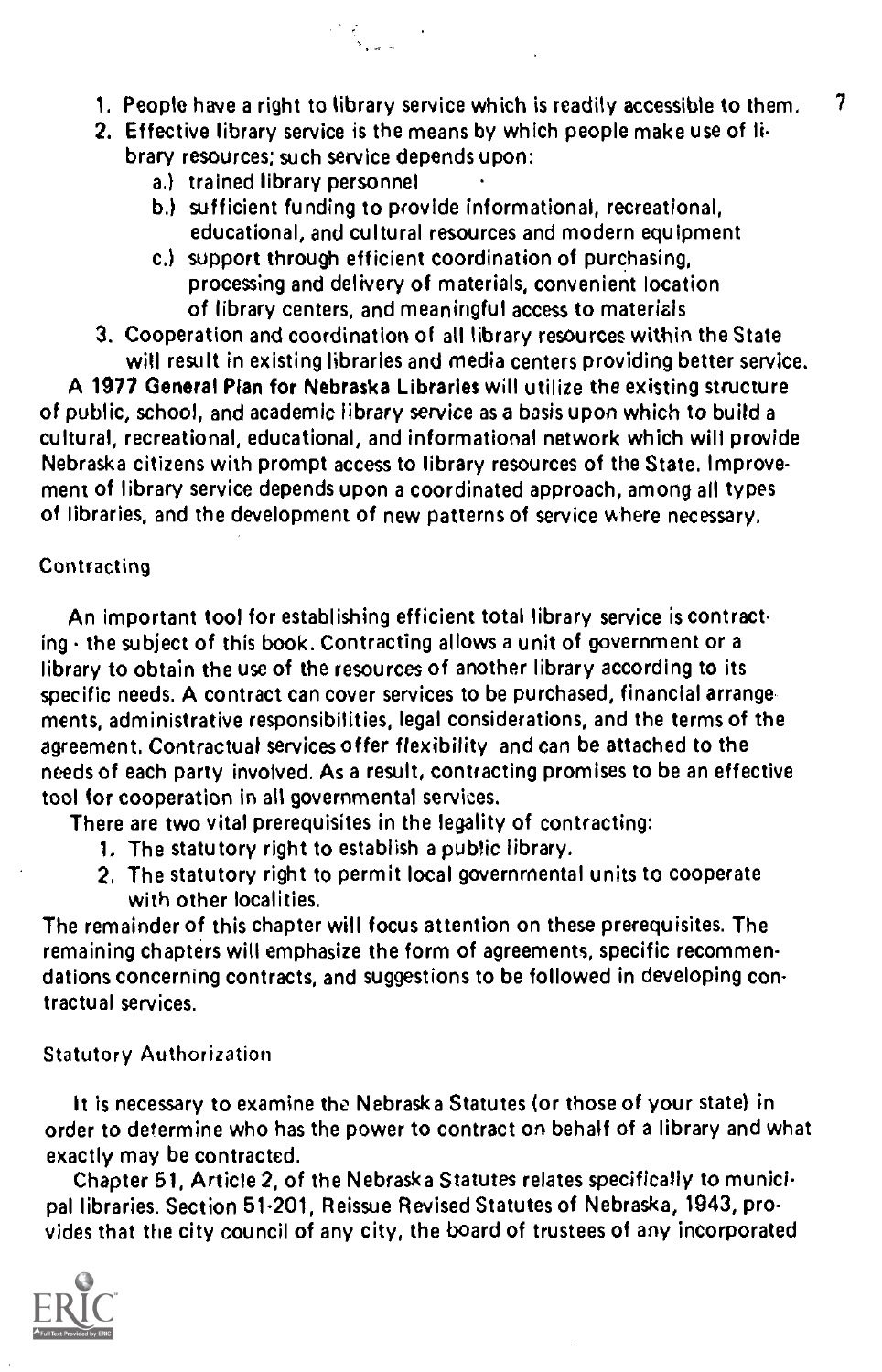8 village, and the electors of any township have the power to establish a public library. Any of these bodies may also contract for the use of a public library al ready established and may levy a tax of not more than three mills to pay for the use of such a library. A county board of any county also has the power to create a library and may levy a tax of not more than two mills. Thus, the statutes in their first section relating to libraries already set out one possible area of contractual obligation: that being between a city and an already established library to provide services.

We know what you're thinking  $\cdot$  you the librarian of the already first class library. You think that Robin Hood is going to take from the rich and give to the poor. No way! The philosophy is: an extension of library services to another governmental jurisdiction is done only if current library services are extended at no additional cost to the supporter of the existing library,

Ã,

Later, we shall examine a project suggestion which will implement such a contractual obligation (see Project Suggestion 11. Section 51.208 Reissue Revised Statutes of Nebraska, 1943, complements Section G1-201 in that it gives the library boards the power to contract back with a city for the utilization of existing library facilities. Before contracting with a library board, one should make certain that the library board is dually constituted. This can be done by checking its membership against the provisions of Section 51-202 Reissue Revised Statutes of Nebraska, 1943. This section sets forth the requirements for appointment to a city or village library board. Section 51.203 establishes requirements for a county or township library board.

In addition to contracts with cities and villages, library boards also may contract with schools for particular usage (see Project Suggestion HI). The general powers of library boards to contract is set out in Section 51.211 of the Nebras ka Statutes. It provides that a library board "shall have and exercise power as may be necessary to carry out the spirit and intent of Sections 51.201 to 51.219 and establishing and maintaining a public library and reading room". Section  $61-207$  also provides that any school district may at its annual meeting b a majority vote authorize the school board to contract for the use of a public library by the inhabitants of such district.

We are sorry, Mr. Superintendent, but inadequate school collections in rural schools are very seldom caused by your public library and even less often by the State Library Comrnission.The financing of the basic school library collection is the school district's challenge - it is your job to see that financial resources are available. A regional library will be happy to provide services through contractual arrangements. What you support is what you get!

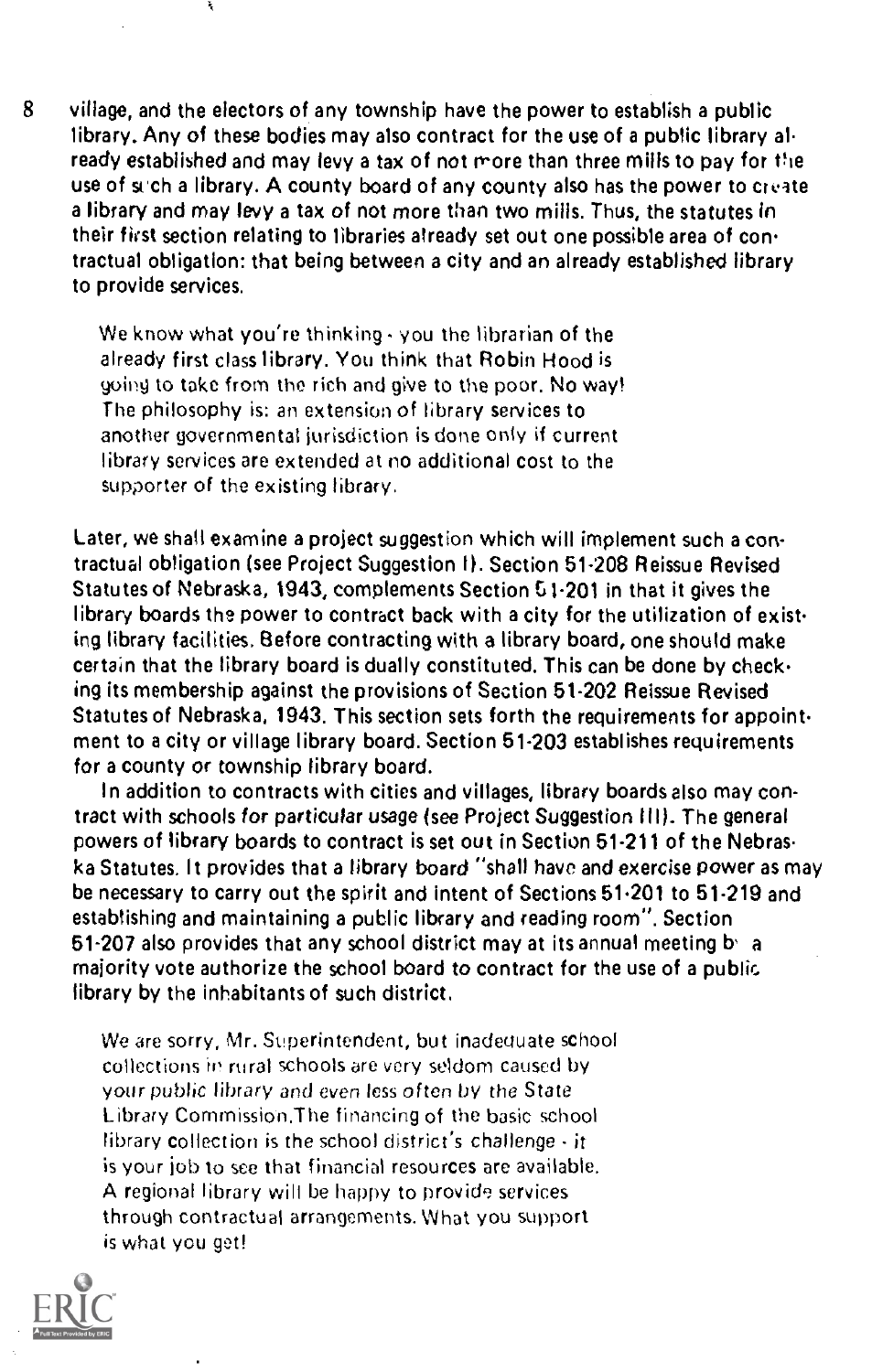Article 3 of Section 51 relates to county and regional libraries.<sup>3</sup> Section  $51 - 9$ 301 relates to the establishment of regional libraries. It provides for the agree. ment between several counties; the county boards thereof entering into a contract type arrangement to provide library services (see Project Suggestion II). Section 51.303 provides that any cities or villages which maintain a library in a county which has a county library system may opt by contract to become a member of that system. An agreement providing for such incorporation cettainly would be beneficial so that the duties and expectations of all parties can be best understood (see Project Suggestion I). It is also necessary to make pro. visions for withdrawal by city or village from such a regional concept pursuant to Section 51.304 and 51.305 of the Nebraska Statutes.

County or regional library commissions have the power to contract in order that the services which they are to perform be performed.4 The qualifications for the county or regional librarian are set out in Section 51.307. Because the county or regional librarian is the official representative of the Library Commission, he shall have the power to contract to carry out the purposes of the establishment of a library.

Chapter 51, Article 4, of the Nebraska Statutes relates to the Nebraska Li. brary Commission. Section 51.403 details the powers and duties of the Library Commission. Section 51408 states that it has the power to assist local libraries. Coupled with this power to assist would necessarily be the making of certain contracts to fulfill particular needs. Finally, Section 51.410 states that the Director of the Nebraska Library Commission has the power to make disburse ments out of a fund appropriated for the Nebraska Library Commission. Any disbursements out of this fund which involve relationships with individuals not employed by the Commission would necessitate contractual obligation.

## Interlocal Cooperation Act

Thus far we have established three primary library institutions which have the power to contract. The first is the local or municipal library. The second is the county or regional facility. The third is the Nebraska Library Commission. The primary thrust thus far has been related to contracts between various political subdivisions and the library. Before one can adequately consider any particular type of contracts in this regard, one must examine what is known as the Interlocal Cooperation Act, which is to be found in Chapter 23, Article 22 of the Nebraska Statutes. This act is reprinted in the appendix, However, its general provisions and relationships, specifically to library contractual obligations, are briefly discussed below.

The Inte.local Cooperation Act is designed to permit local governmental units to better utilize their powers by entering into cooperative agreements. Public agency, as defined in the act, means any county, city, village, school district or drainage district, any state agency o'r agency of the U.S. Government, or any adjacent political subdivision of another state.

Here is a tuffy...

 $uccess$  on this one might entitle you to: (1) wear a Bob

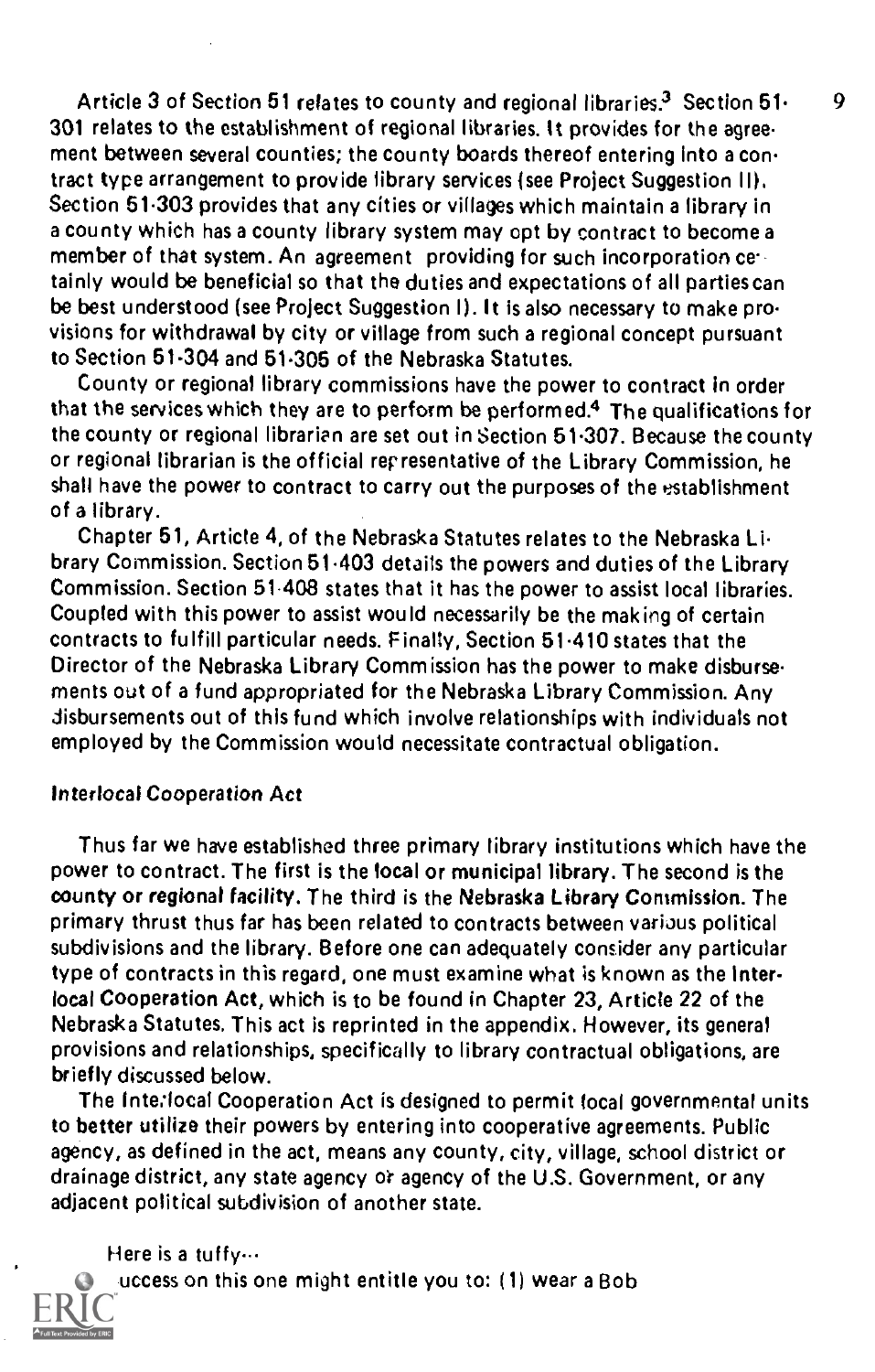10 Devaney medal with three orange-bowl clusters, (2) A Chinese ping pong table with three barrels of United States ping-pong balls with pictures of President Nixon on them, (3) Two panda bears, (4) An autographed picture of Archie Bunker in Harlem standing on a soap box singing "We Shall Overcome", (5) All of the above, (6) None of the above.



The act states that any powers, privileges or authority which one or more public agency has may be exercised jointly. Thus, public agencies may enter into agreements as a result cf appropriate action by the governing body of the agency. Any agreement which is entered into must contain:

- 1. The duration of the agreement.
- 2. The organization, composition and nature of any separate legal administrative entity and also set out its powers (not always applicable) $5$
- 3. The purpose.
- 4. The financing, establishment and maintenance of a budget.
- 5. Any partial or complete termination relative to the disposal of property.
- 6. Any other necessary matters.

In the contractual forms which will be set out later in this text, we will examine how these necessary requirements are met, It is important to remember that under this act no agency may relieve itself from any duty that it statutorally must perform.

Where does the buck stop? It stops here!

If an agreement deals in any way with "services of facilities" which are encumbent upon an officer or agency of the state government which has constitutional or statutory powers of control, the agreement must be submitted to that agency or officer for approval or disapproval. The contracting agency may appropriate any funds pursuant to their powers to fulfill the agreements made. This relates to the review which may be established to maintain libraries. In short, the act permits public agencies to contract, if they are so authorized by their governing body, iv fulfill various governmental functions. The contract must ''set forth fully the purposes, powers, rights, objectives, and responsibilities of the contracting parties."

- 2 Ibid. pp. 7.8
- 3 Ibid. pp. 81.87
- 4 Ibid. pp. 94.96
- 5 Oregon State Library; Biennial Report for the Period July 1, 1966-June 30, 1968. Salem, Oregon, 1968 (Unpaged section taken from "A Statement of Policy and an Affirmation of Beliefs").



<sup>1</sup> Kemper, Robert E. Planning to Plan; A Search for a 1977 General Plan for Nebraska Libraries. Library Know Series No. 2 Bailey Lewis & Associates, 1972. p. 8.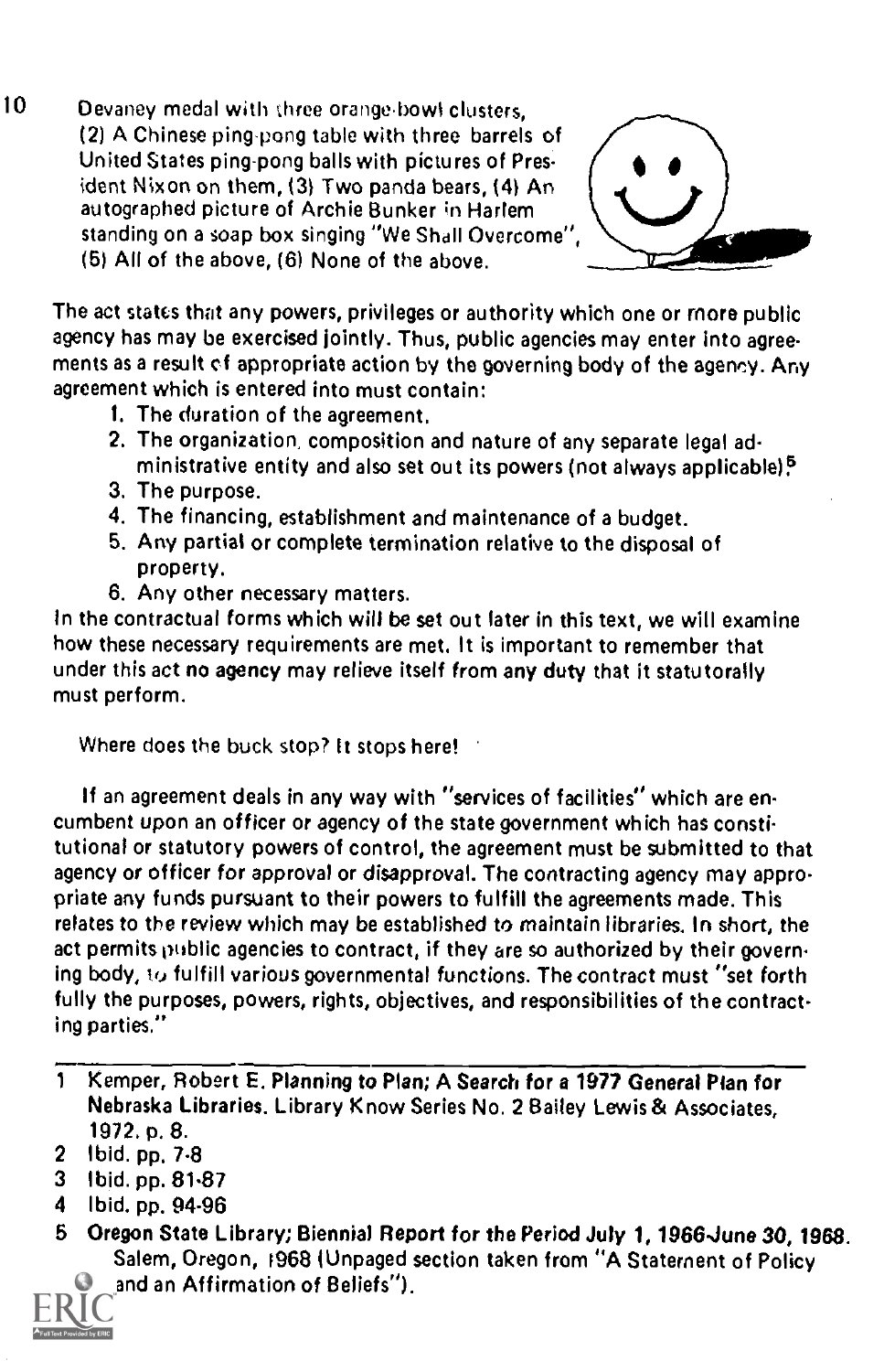# THE CONTRACTUAL TOOL KIT .. THE TIE THAT BINDS



Agreements and contracts can prove to be valuable tools to the li. brary which is fortunate enough to have someone who knows how to use them correctly. When used as prescribed and as needed, the agreements can save you many hours and many, many dollars. All that is needed in order to effect a contract is:

11

- 1. The written instrument or contract.
- 2. The obligor (one who makes a contract).
- 3. The obligee (one with whom a contract is made).
- 4. A good amount of foresight and innovation.

A CONTRACT IS an agreement, obligation, or legal tie, whereby a party binds himself, expressly or imptiedly, to pay a sum of money or to perform or admit to do a certain act or thing. (McNally v. Ponce, 34 N.W. 2d 262, 150 Nebr. 267)

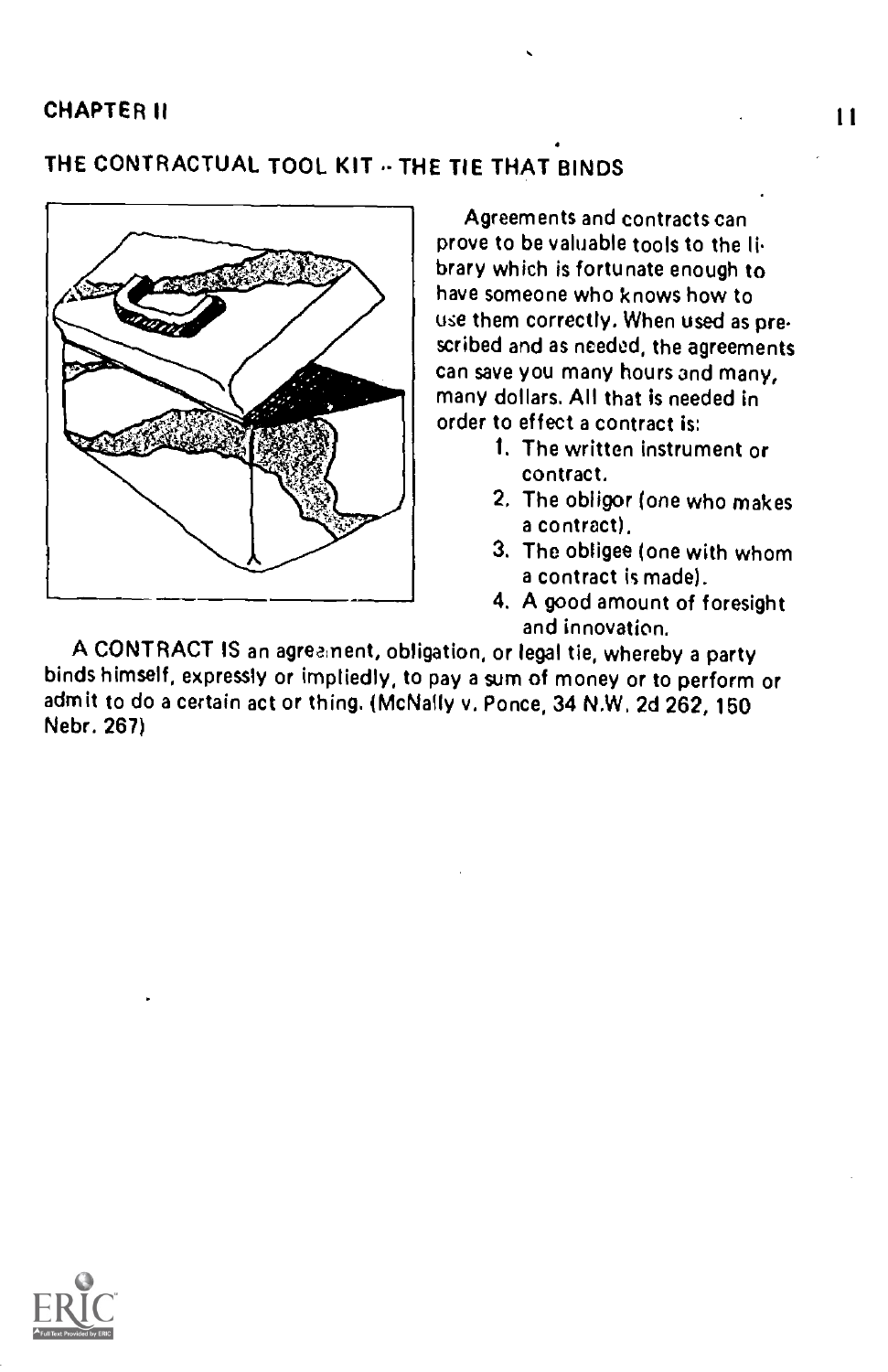## 12 Contract Essentials

1. A LEGALLY BINDING OBLIGATION is created by a contract, This obligation must be made by parties who are capable of entering into such an agreement.

What do you mean, you already have a wife and seven children?

2. SUFFICIENT CONSIDERATION must support the legally binding obligation. The contract, at the time it is made, cannot be impossible to perform. Nor may it be adverse to basic principles of law or public policy.

3. AN OFFER to so conduct oneself must occur before one can agree to do something or refrain therefrom.

4. AN ACCEPTANCE must be tendered before a contract can be deemed en. forceable. Acceptance consists of the giving of the requested return and the of feree's agreement to the proposed contract. It is imperative that acceptance con form to the terms of the offer. An unqualified acceptance will complete the contract. Such an acceptance may carry with it a request or suggestion.

ONCE AND FOR ALL, IN ORDER TO MANIFEST A CONTRACTUAL OBLIGATION, we must have parties who have the power to agree (e.g. not a minor); they must agree to perform something which is possible (e.g. one cannot agree to provide books or materials for 100 percent of a patron's actual needs); and the thing agreed upon cannot violate the law or public policy (e.g. the public availability of illegally obtained material). In addition, there must be an offer to award a certain performance and there must be acceptance of that offer. With these basic concepts in mind, we can begin to examine particular situations which may arise with some regularity.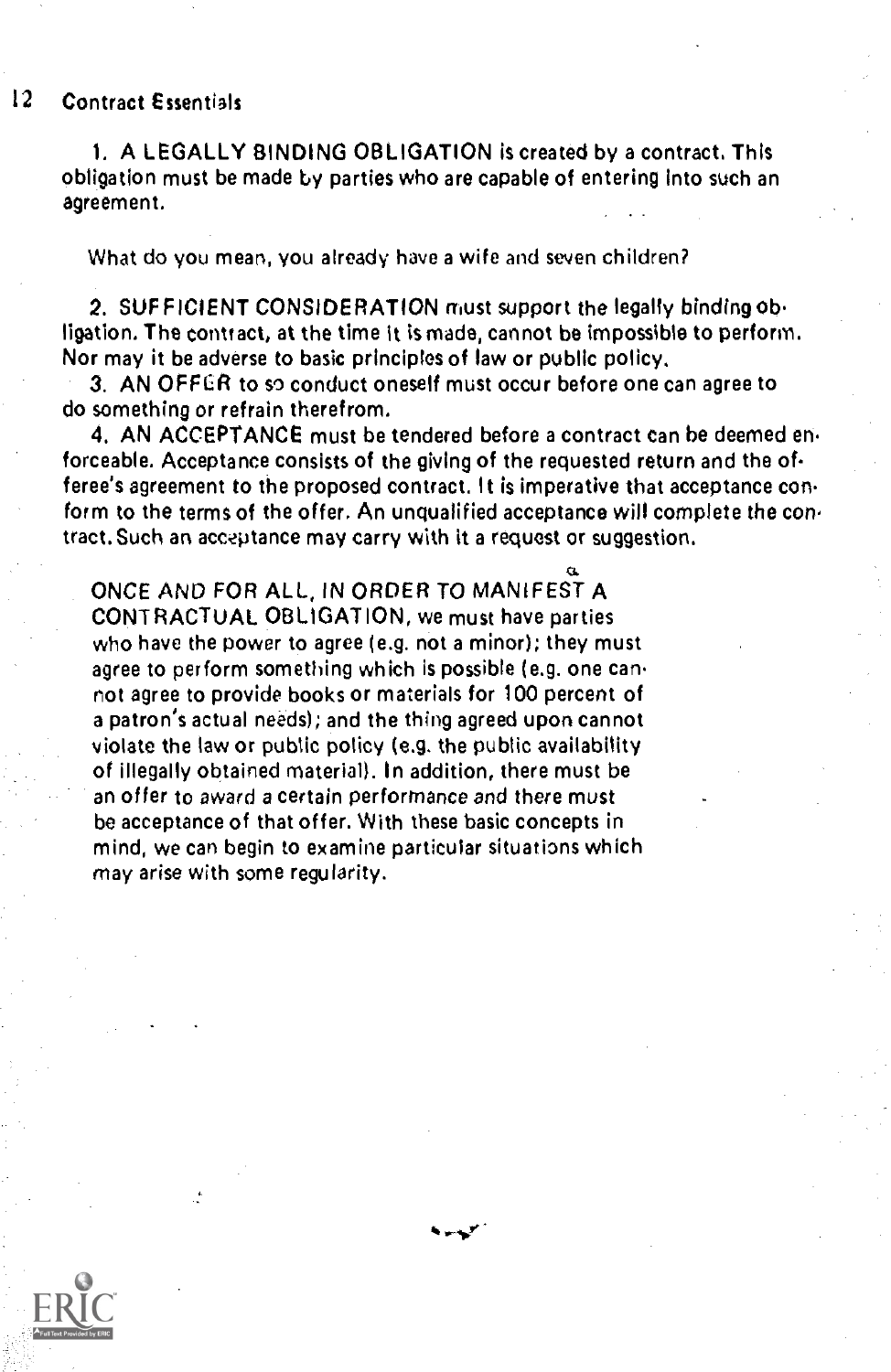# EXHIBIT 1.  $\qquad \qquad$  13

|                    | CONTRACT                                                                                                                            |  |
|--------------------|-------------------------------------------------------------------------------------------------------------------------------------|--|
| Capable<br>Parties | Between Lane County, hereinafter referred to as "Lane County,"<br>and the State of Oregon, acting by and through the State Board of |  |
|                    | Higher Education on behalf of the University of Oregon, herein-<br>after referred to as "University":                               |  |
|                    | WHEREAS, Lane County has undertaken certain studies and                                                                             |  |
|                    | actions for the purpose of expanding and improving library service                                                                  |  |
|                    | In Lane County, Oregon, and                                                                                                         |  |
| Offer              | WHEREAS, the accomplishment of strategic planning for ilbrary                                                                       |  |
|                    | development will require organizational policy, facilities, personnel<br>and budget requirements not presently available, and       |  |
|                    | WHEREAS, the University of Oregon acting through its Library                                                                        |  |
|                    | Research and Information Center has the facility for preparing the                                                                  |  |
|                    | needed Plan, therefore                                                                                                              |  |
|                    | It is hereby agreed that the University of Oregon will furnish                                                                      |  |
|                    | the services of Dr. Robert E. Kemper who will act as consultant<br>to Lane County and its Citizens' Advisory Committee in the       |  |
|                    | following matters:                                                                                                                  |  |
|                    | 1. Recommend goals for Lane County library service.                                                                                 |  |
|                    | 2. Draft alternate proposals for a county-wide library system                                                                       |  |
| the                | which will include organizational, facility, personnel and                                                                          |  |
| performance        | budget require; nents,<br>3. Meet and work with librarians, county, city and school.                                                |  |
| o۴                 | officials and the general public of Lane County for basic                                                                           |  |
| something          | understanding of a county library system.                                                                                           |  |
| possible           | 4. Prepare a final plan for a county library system as approved                                                                     |  |
|                    | by the Citizens' Advisory Committee and the Board of                                                                                |  |
|                    | County Commissioners and assist in the preparation of a<br>ballot measure no later than December 15th, 1969.                        |  |
|                    | It is further agreed that Lane County will:                                                                                         |  |
|                    | 1. Furnish advice and consultation to the consultant during                                                                         |  |
|                    | the planning period.                                                                                                                |  |
|                    | 2. Appoint a lay citizens group which will have regular report                                                                      |  |
| Consideration-     | sessions during the development of the plan and which will<br>spearhead the public educational program prior to the                 |  |
|                    | election.                                                                                                                           |  |
|                    | 3. Upon submission of proper accounting records based upon                                                                          |  |
|                    | the attached budget estimate, pay an amount not in excess                                                                           |  |
| Acceptance         | of $$7,500.00$ ,                                                                                                                    |  |
|                    | -. 1969                                                                                                                             |  |
|                    | LANÉ COUNTY, OREGON                                                                                                                 |  |
|                    | By:<br>STATE OF OREGON ACTING BY AND THROUGH                                                                                        |  |
|                    | THE STATE BOARD OF HIGHER EDUCATION<br>ON BEHALF OF THE UNIVERSITY OF OREGON                                                        |  |
|                    | 8۷.                                                                                                                                 |  |
|                    | Commissioner<br>Freeman Holmer, Vice Chancellor                                                                                     |  |
|                    | for Administration                                                                                                                  |  |
|                    | Commissioner                                                                                                                        |  |
|                    | By.<br>Commissioner<br>R. L. Collins, Secretary                                                                                     |  |
|                    |                                                                                                                                     |  |

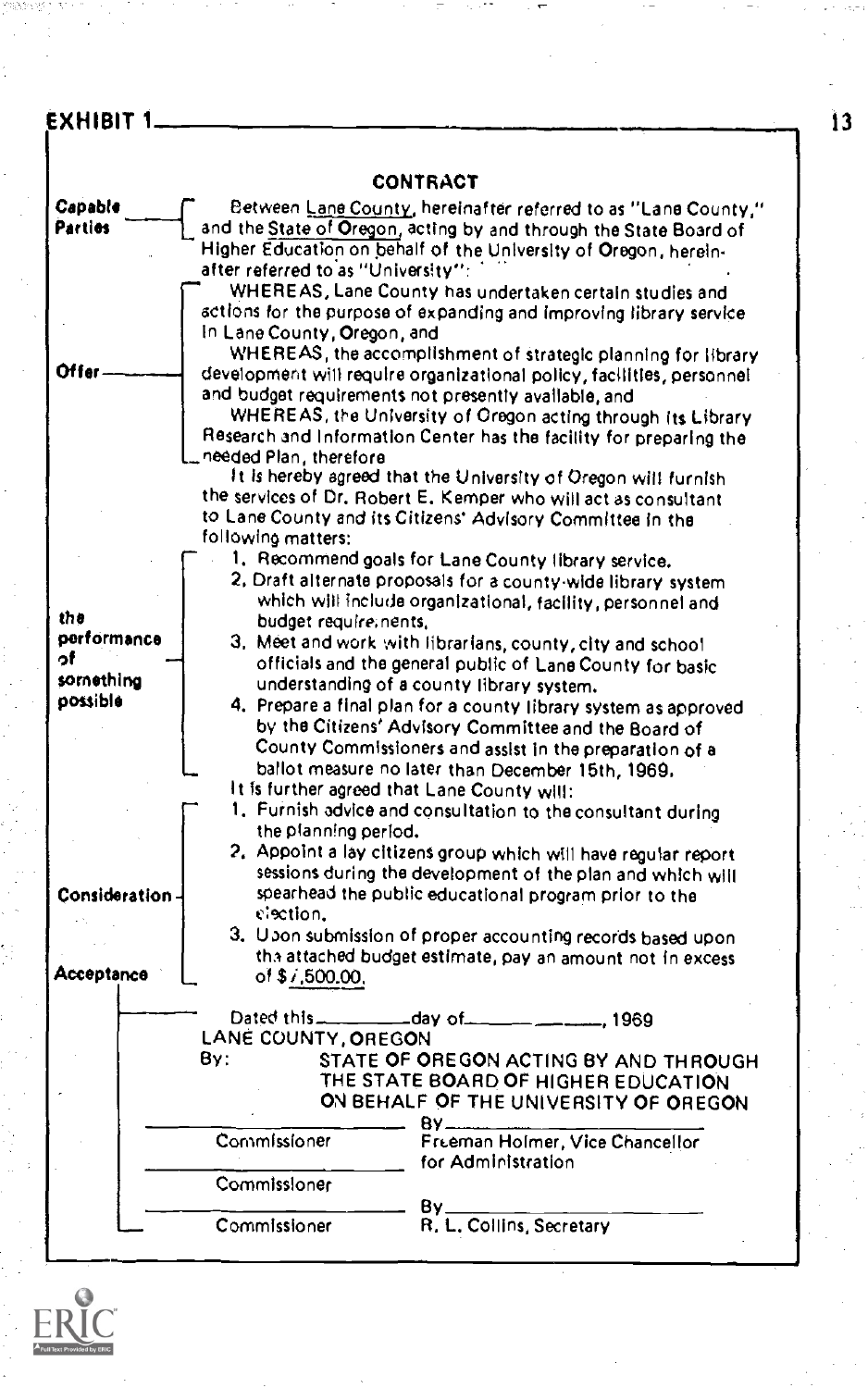$14$  The most common problem arising in contract law occurs when the parties each believe that the contract means something different. Several factors can create this state of affairs. The contract may to ambiguous, there may be a misunderstanding as to what its construction Is, or there may be a clear cut mistake in the actual contract.

#### Ambiguous Statements

When a contract is ambiguous, it is operable only if both parties agree to the same meaning which is imported by lt. Otherwise, it is void and unenforceable, A contract would be ambiguous if one of the parties agreed for example to "promote and foster the diffusion of knowledge among the people through the establishment, improvement, and expansion of free local library resources and services in communities to citizens without local library facilities'',

A perfectly clear offer which is set out in writing is acceptable as to contract ual form even if one misunderstands it. This is contingent upon the fact that it was through negligence that one failed to inform himself as to the content of the contract.

## Mistake in Transmission

if there is a mistake in the transmission of a contract, it is then void. This means that if the wrong amount is.stated, or the wrong completion date set forth it is void. Any mistake would void the contract, If, however, the mistake is mutual the formation of the contract is not affected.

## Equal Treatment and Intent

There is an attempt through the foregoing rules to treat everyone equally and to manifest the intent of the parties involved. The most important consideration in the determination as to how a contract is to be interpreted is the intent of the parties. The courts will do everything within their power to ascertain the meaning each party attached to the contract.

In determining the intent of the parties to a contract, the courts must consider whether or not there has been any modification of the original agreement. If there has been modification and if there is proof as to mutual agreement relative to that modification, the modified contract is the one which will be deemed operable and enforceable. However, if there is not sufficient proof to indicate a modification or if only one party believed that the contract was so modified, the courts will not give effect to the modified contract. The law presumes that any person who makes a contract understands its meaning and effect and that he has the intention which its terms manifest. (Frentzel v. Seibrandt, 73 N.W. 2d 652, 161 Nebr. 505}. In construing a contract, the courts must give effect and consideration to all provisions contained therein. A contract includes not only the terms set forth in expressed words, but in addition all implied provisions indispensable to effectuate the intention of the parties and carry out

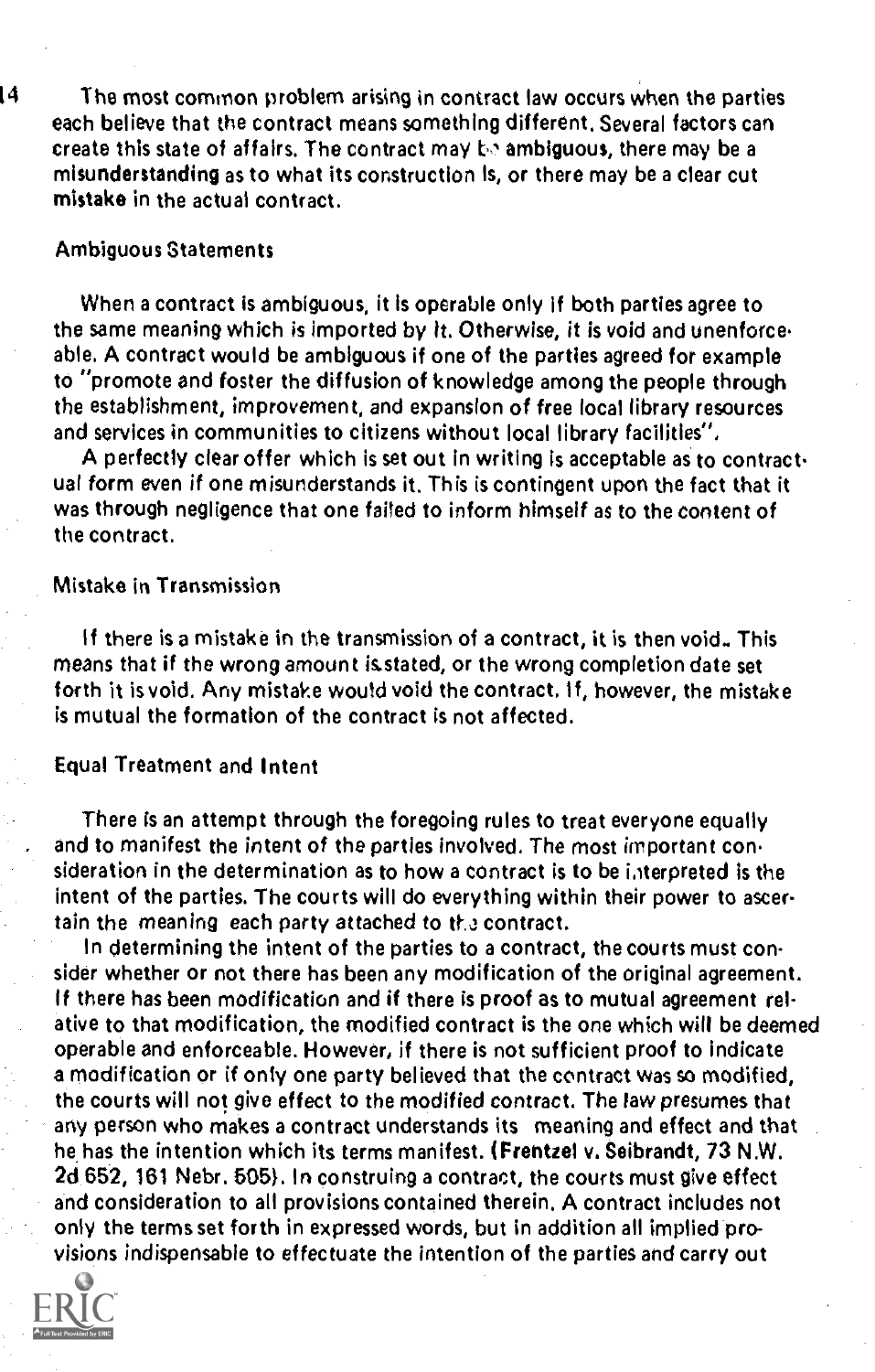the contract and in absence of which the contract could not be effectively performed. (Watson Bros. Trans. Co. v. Jaffa, 143 F.2d 340). In construing the Intent or In deciding the question as to whether or not there Is a contract, one must remember that a contract Is not effectuated until both parties believe that there is such an agreement. This relates to the mutuality of intent of both parties. In short, the law will not make a contract when the parties intended none to exist, nor will it regard any type of arrangement as being complete when the parties to that arrangement regard it incomplete.

## Delegation of Duty

It has often been said that the mark of a true administrator is his ability to delegate responsibility. Such delegation is also possible in the contract area. Delegation and assignment simply means that one of the parties to the contract either delegates or assigns his duties or performance to another individual to be completed by him. Such an arrangement must be accepted by the other party in most instances. For example, if a bookmobile has contracted to make an hour stop every other Tuesday at a rural school building at a cost of \$2.50 per mile, the Nebraska Library Commission who was to make the stop may delegate the duty of delivery to the Hastings Public Library so long as the book mobile service is given at the same price and time.

However, if the contract relates to personal services, or in other words something which is to be performed by the individual contracted with, for example, the services of a particular library building consultant, delegation or assignment would be unacceptable and thus void the contractual obligation and create a breach on the part of the individual who attempted the assignment or delegation thereof. For example, if Robert Kemper was to deliver 100 copies of the South Sioux City Public Library Building Program to the South Sioux City City Council and he arranged for Rod Wagner to make the Study and delivery and Rod did not, Robert would be responsible (liable).

The above example illustrates that it is extremely important to remember that assignment or delegation of one's duties will not alleviate one of the ultimate responsibilities in regard to the performance of a contract. This simply means that the original obligor on a contract, unless specific provisions are made to the contrary, is the individual who is responsible for the performance of the contract, notwithstanding the delegation or assignment of any powers and duties. An individual who has money or something of value due him as the -exult of the performance of a contract may assign the proceeds which are to be derived from the fulfillment of that contract through another individual.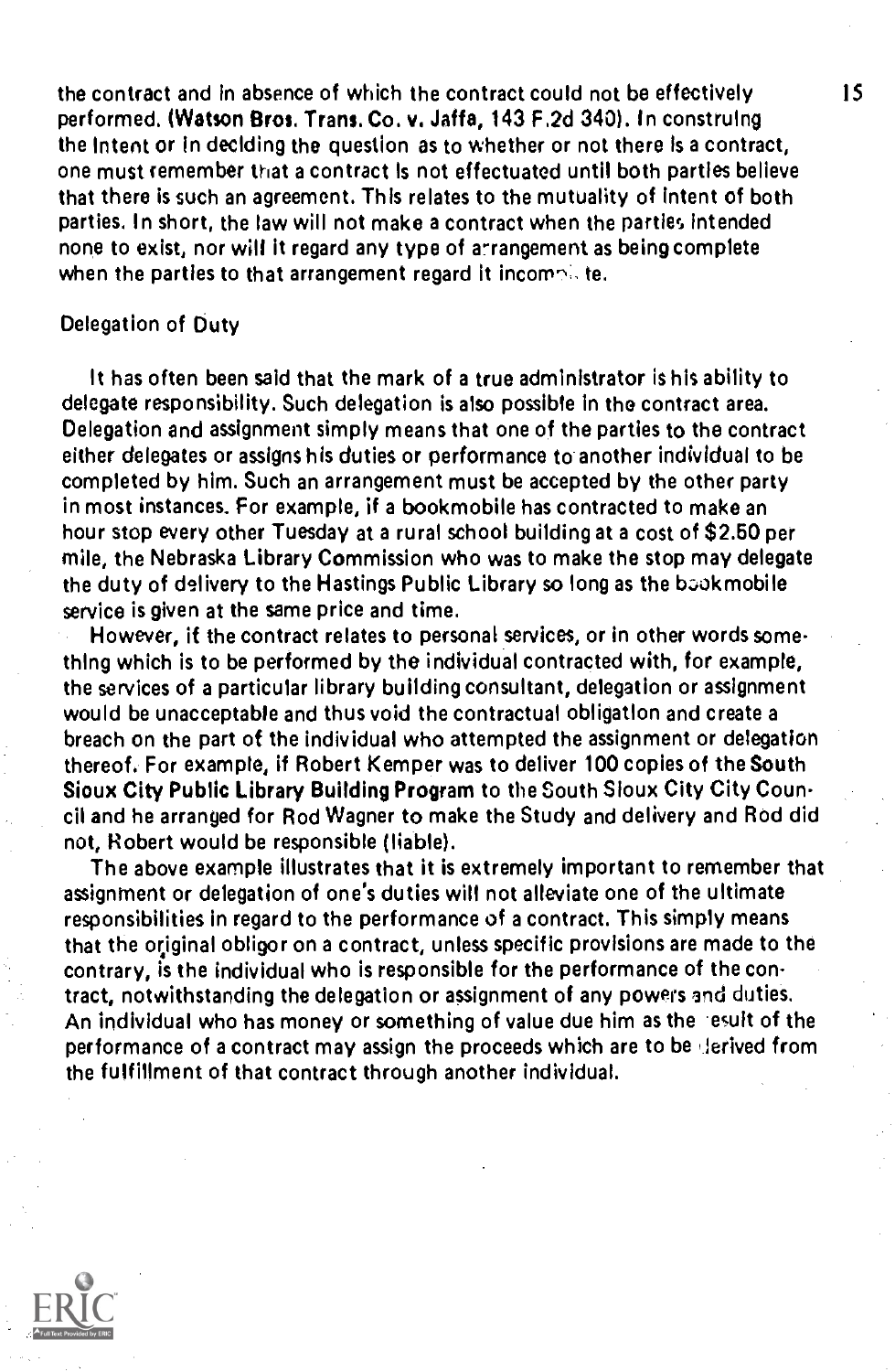#### 16 Attachments

Often a contract is drafted with the accomplishment of a long range goal in mind. Many times one may not desire to put many specifics in a contract even though they are essential to the fulfillment of the ultimate objectives. Attachments to the contract can serve to clarify and make more definite the actual process to be utilized.

A clause may be added to a contract which in effect states that the provisions of the contract shall be Implemented in accord with the attachments (see page 10, item no. 3, under "Lane County will..,."). This will aid all parties in the total implementation of the contract.

A general Contract provision In regard to the consideration to be paid the party who is executing the contract may state that he is to receive  $"X"$  dollars (see page 10, item no. 3, under "Lane County will..."). In an attachment one may desire to break this amount down into such items as salaries and wages, equipment, travel, contractual or consulting services or any other anticipated expenses. Exhibit II is an example of a budget attachment and was included with the contract illustrated in Exhibit I page 13.

Another helpful guideline may be the development of a time schedule on a step-by-step basis. An attachment is included in Exhibit III pages  $18 \cdot 22$ . The time series briefly describes the events, target dates, responsibilities and activities to be followed. You will note that only the final target date corresponds to the date included in the contract (see Exhibit I). An attachment in the nature of a time table will be very beneficial for final implementation of a long term project. It will permit a staged development and thereby one of the contracting parties will know what is expected of him and the other will be able to follow the development of the services for which he Is paying. The advantage of an attachment as opposed to putting the provisions in the contract permit a simple contract to bind the parties and an attachment spelling out specific obligations.

It is important to remember that the contract must contain the essential elements previously discussed. Attachments cannot take the place of the original contract.

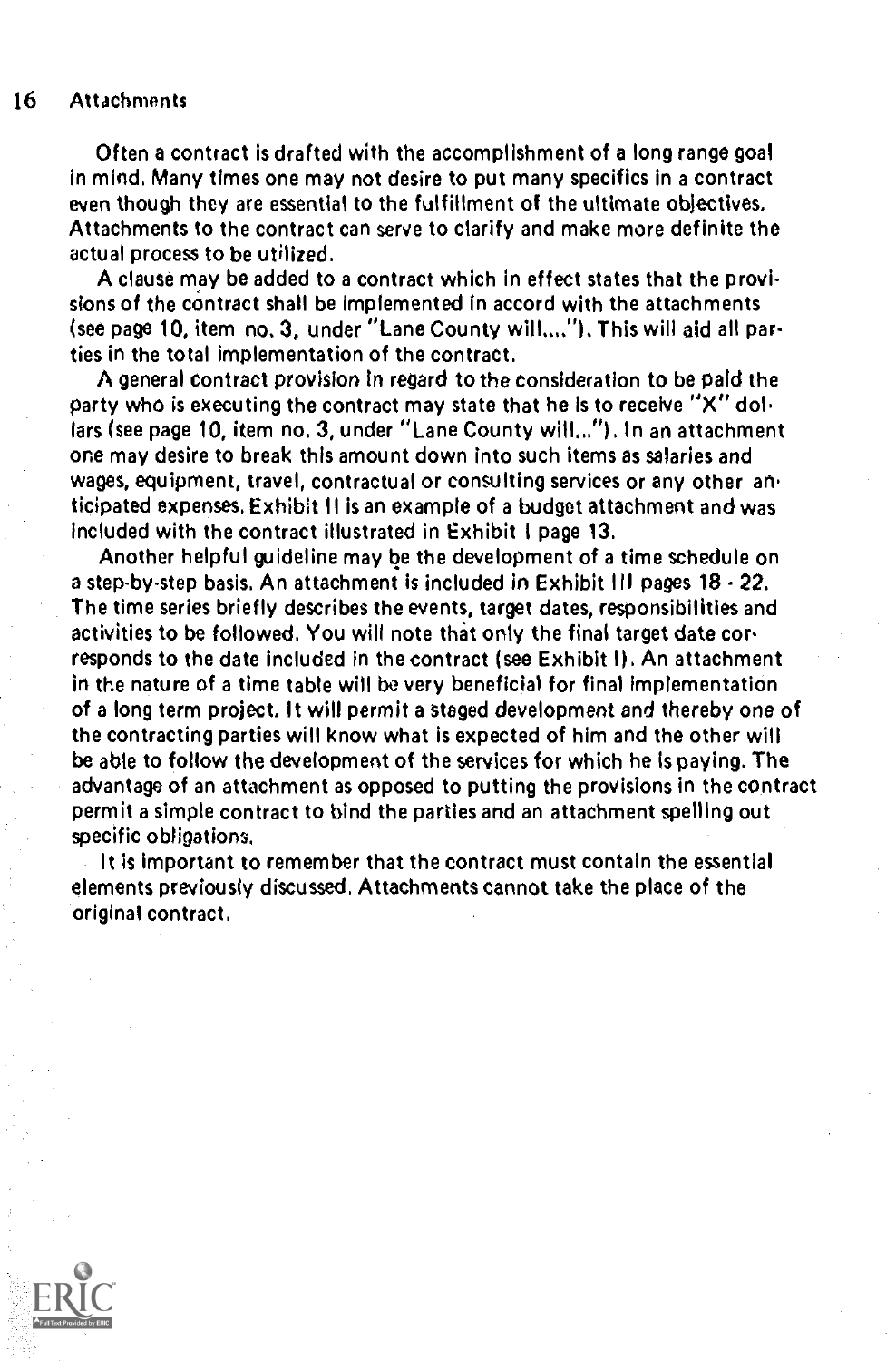# EXHIBIT 2

## BUDGET ESTIMATE

## Personnel

 $\mathbf{I}$ 

| Dr, Robert E, Keinper - 3 mos, FTE @ \$1325 (August-December 15, |          |                   |
|------------------------------------------------------------------|----------|-------------------|
| 1969 (based on University of Oregon salary rate)                 |          | \$3975.           |
| Secretary - 3 mos, half time @ \$342 per mo, (full time)         |          |                   |
| (based on University of Oregon Secretary II rate)                |          | __513.<br>\$4488. |
|                                                                  | Subtotal |                   |
| Salary and Wage Assessment 9% of I above                         |          | 404.              |
| Travel (consultant)                                              |          | 250.              |
| Travel (reimbursement to librarians, etc, traveling to           |          |                   |
| group meetings).                                                 |          | 750.              |
| Supplies and Materials                                           |          | 100.              |
| Telephono                                                        |          | 25.               |
| Final Report                                                     |          | 125,              |
|                                                                  | Subtotal | \$1654.           |
| University overhead @ 20%                                        |          | \$1228,           |
|                                                                  | TOTAL    | \$7370.           |
|                                                                  |          |                   |

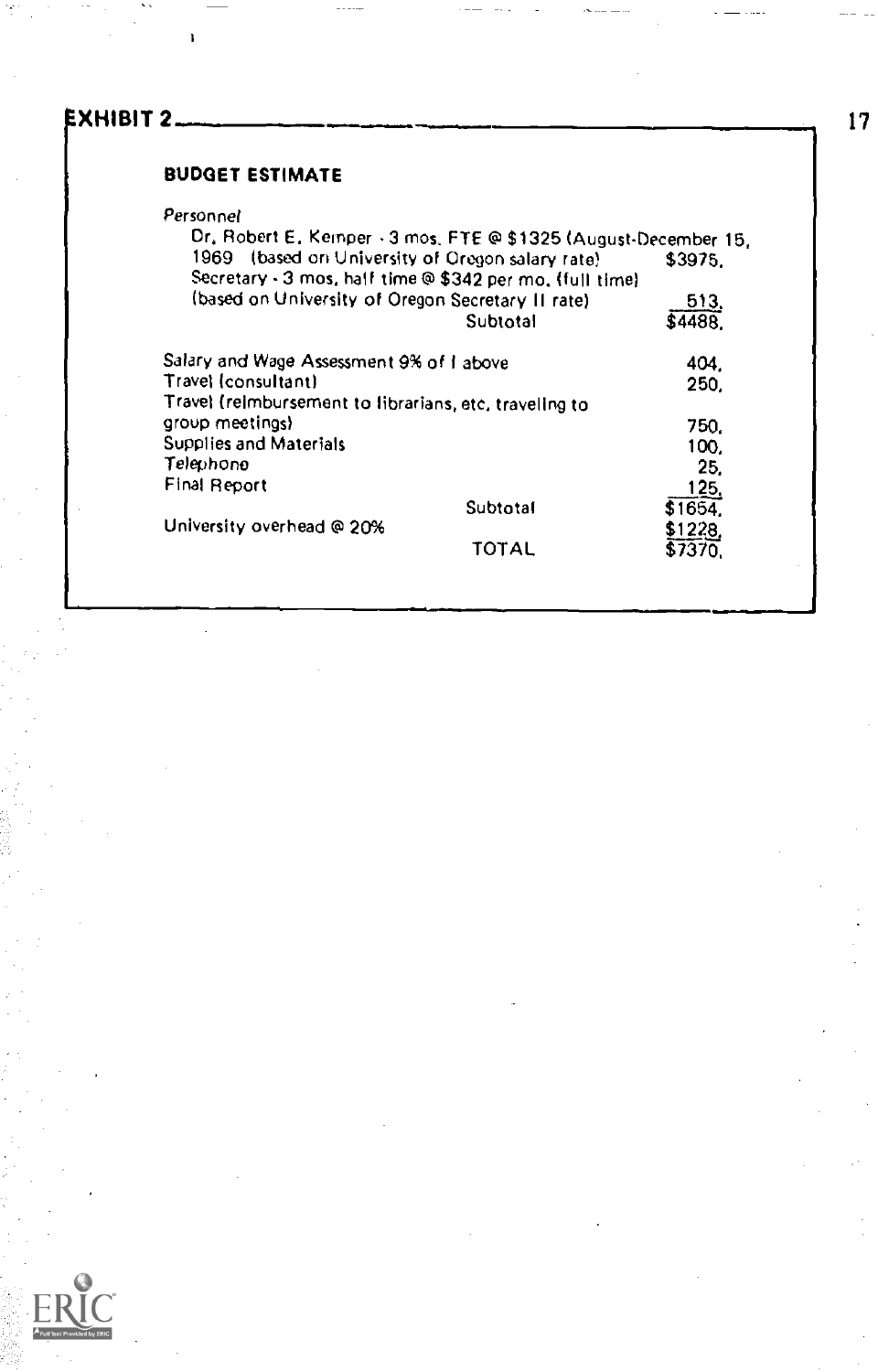|                    | SUMMARY OF PLANNING PROGRAM<br><b>IBRARY PROGRAM</b><br>LANE COUNTY L             |                 |                |                                                 |                                                                                                                      |
|--------------------|-----------------------------------------------------------------------------------|-----------------|----------------|-------------------------------------------------|----------------------------------------------------------------------------------------------------------------------|
| EVENT              | DESCRIPTION<br>(September 10, 1969)                                               | STARTED<br>DATE | TARGET<br>DATE | RESPONSIBILITY                                  | ACTIVITY                                                                                                             |
|                    | ORGANIZE STRATEGIC<br>PLANNING GROUP<br>Orientation<br>Selection                  | 7/69            | 9/10/69        | Lane County Commis-<br>Robert Elfers<br>sioners | Personal contacts                                                                                                    |
| $\mathbf{\hat{z}}$ | LANE COUNTY LIBRARY<br>ESTABLISH GOALS FOR<br>PROGRAM                             | 9/4/69          | 9/18/69        | Advisory Committee<br>Lane County Library       | Evaluate background factors<br>concerning library-patron<br>relationships in Lane<br>and existing studies<br>County. |
| S                  | EXAMINE THE LIBRARY<br>IMENT<br>Resources<br>ENVIRON<br>Outlets                   | 8/15/69         | 11/25/69       | Kemper                                          | Individual & Group Discus-<br>sions with Librarians<br>Evaluate existing<br>information                              |
|                    | Leadership (Librarians<br>and Library Boards)<br>Patron-Relationships<br>Services |                 |                |                                                 |                                                                                                                      |
| ෑ                  | E EDUCATIONAL<br><b>ORGANIZATIONAL</b><br>ENVIRONMENT<br>EXAMINI                  | 9/18/69         | 11/19/69       | Kemper                                          | Individual & Group Discus-<br>Evaluate existing<br>documents                                                         |
|                    |                                                                                   |                 |                |                                                 |                                                                                                                      |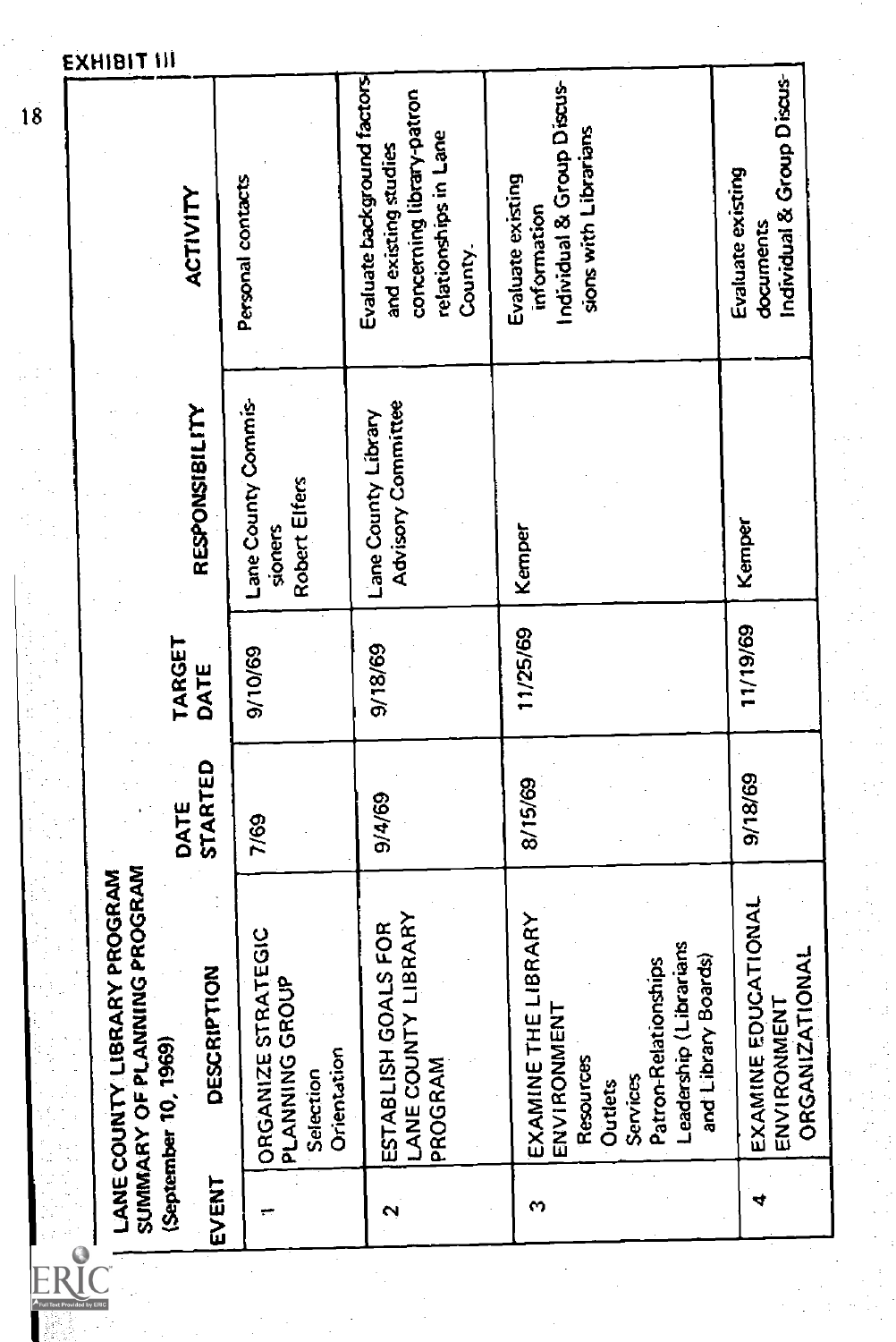| Individual & Group Discus-<br>sions with government<br>Unincorporated , . (eas)<br>State: Municipal ries;<br>Evaluate Existing<br>Administrators<br>(Lane County;<br>Documents<br>Kemper<br>11/25/69<br>9/18/69<br>EXAMINE GOVERN-<br>MENTAL ENVIRONMENT<br>ORGANIZATIONAL<br>STRUCTURES<br>LAWS<br>LAWS<br>RESOURCES<br>RESOURCES<br>Financial, Human<br>Facilities<br>LEADERSHIP<br>LEADERSHIP<br>STRUCTURES<br>POLICIES<br>RESOURCES<br>RESOURCES<br>Financial<br>Human<br>Material<br>LEADERSHIP<br>LEADERSHIP<br>School Officials &<br>School Officials &<br>School Officials &<br>5 |
|-------------------------------------------------------------------------------------------------------------------------------------------------------------------------------------------------------------------------------------------------------------------------------------------------------------------------------------------------------------------------------------------------------------------------------------------------------------------------------------------------------------------------------------------------------------------------------------------|
|                                                                                                                                                                                                                                                                                                                                                                                                                                                                                                                                                                                           |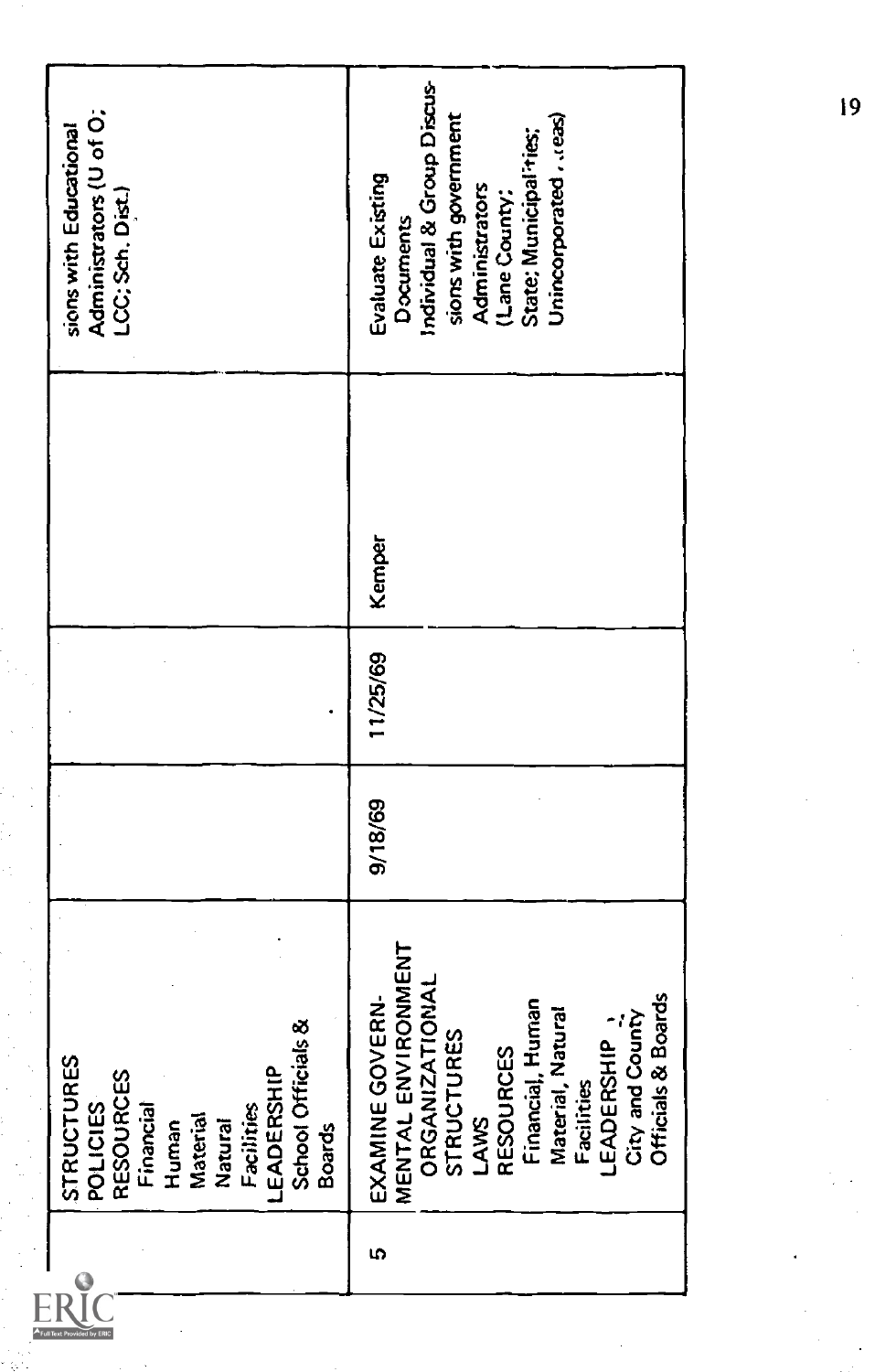| VENT     | DESCRIPTION                                                                                                                                                                                                                    | STARTED<br>DATE | TARGET<br>DATE | RESPONSIBILITY             | ACTIVITY                                                                                                                            |
|----------|--------------------------------------------------------------------------------------------------------------------------------------------------------------------------------------------------------------------------------|-----------------|----------------|----------------------------|-------------------------------------------------------------------------------------------------------------------------------------|
| ဖ        | PATRONS AND<br>DETERMINE NEEDS OF<br>Role of existing libraries<br>Role of County libraries<br>NEEDS FOR LIBRARY<br>Capital, Equipment<br>Material Selection<br>LIBRARY<br><b>OUTLETS</b><br>Personnel<br>Facility<br>Policies | 9/26/69         | 11/28/69       | <b>L.C.L.A.C</b><br>Kemper | Analysis of collected<br>information                                                                                                |
| r        | SOURCE COST PROJECTIONS<br>DEVELOP LIBRARY RE-                                                                                                                                                                                 | 9/18/69         | 11/14/69       | Kemper & Staff             | Series of projections based<br>on past trends                                                                                       |
| $\infty$ | FOR LANE COUNTY<br>NE ALTER-<br>PROGRAM<br><b>DETERMI</b><br>LIBRARY<br>NATIVES                                                                                                                                                | 10/1/69         | 11/26/69       | Kemper                     | information and discussions<br>officials, and so forth.<br>Analysis of collected<br>officials, educational<br>with librarians, city |
| თ        | FOR LANE COUNTY<br>PROGRAM<br>E ALTER-<br>EVALUAT<br>NATIVES<br>LIBRARY                                                                                                                                                        | 10/17/69        | 12/1/69        | L.C.L.A.C.<br>Kemper       | information and discussions<br>with Lane County commis-<br>Analysis of collected<br>sioners                                         |
|          |                                                                                                                                                                                                                                |                 |                |                            |                                                                                                                                     |
|          |                                                                                                                                                                                                                                |                 |                |                            |                                                                                                                                     |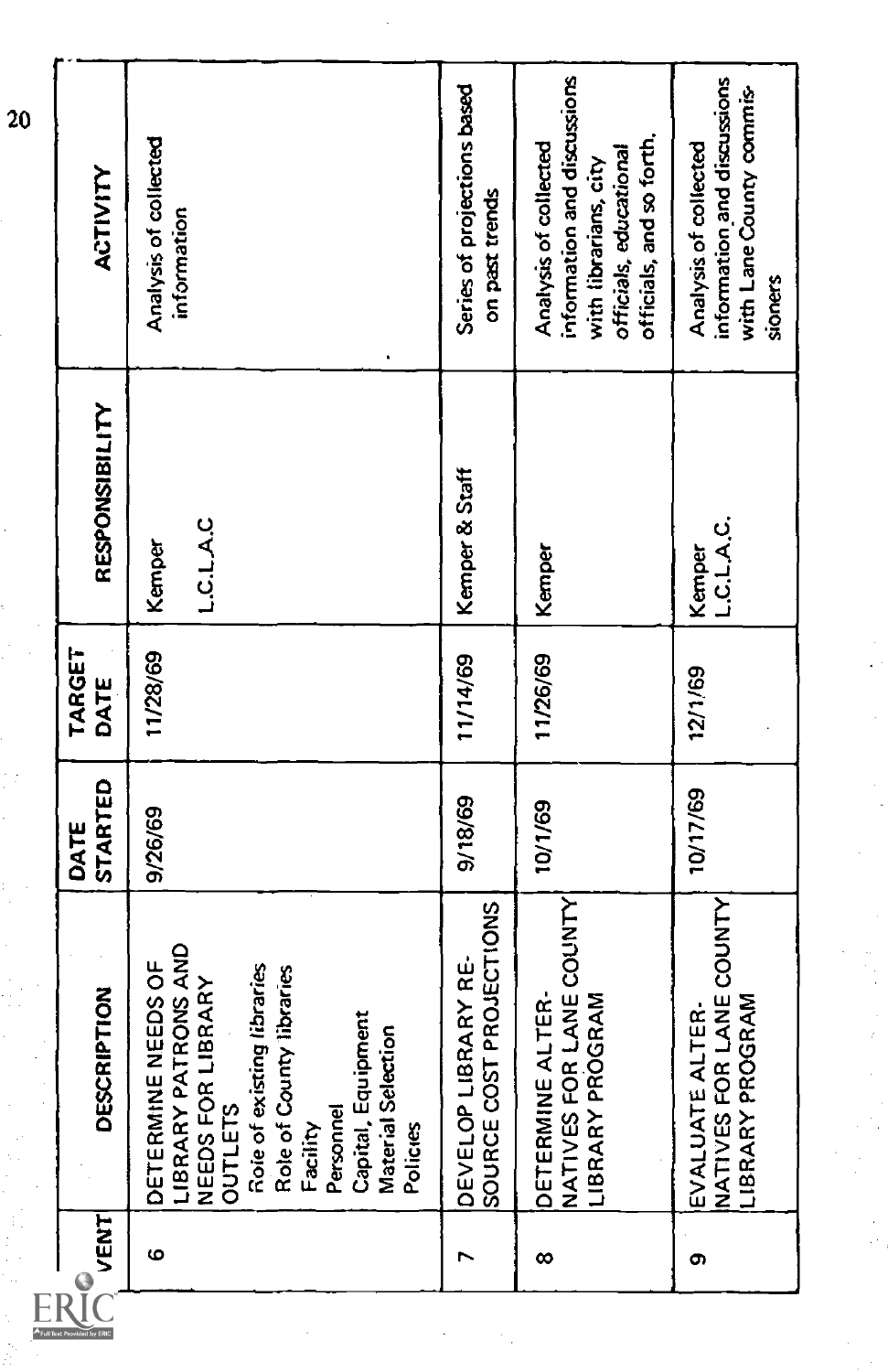| $\frac{1}{2}$ | <b>TO LANE COUNTY</b><br>PROGRAM<br><b>JN ALTER-</b><br>LIBRARY<br>DECIDE <sup>C</sup><br>NATIVE.                                                                                                            | 11/3/69       | 12/5/69  | L.C.L.A.C.<br>Kemper           | County Commissioners<br>information with Lane<br>Analysis of collected                                                      |  |
|---------------|--------------------------------------------------------------------------------------------------------------------------------------------------------------------------------------------------------------|---------------|----------|--------------------------------|-----------------------------------------------------------------------------------------------------------------------------|--|
|               | DATES OF IMPLEMENTATION<br>OBJECTIVES AND TARGET<br>ESTABLISH SPECIFIC                                                                                                                                       | 12/5/69       | 12/10/69 | Kemper                         | Analysis of collected<br>information                                                                                        |  |
|               | Disposition of these Resources.<br>PLAN FOR LANE COUNTY<br>WRITE THE STRATEGIC<br>and Policies to Govern<br>PROGRAM<br>Acquisition: Use, and<br>Specific Objectives;<br><b>Goals</b> ; Resources;<br>LIBRARY | 12/5/63       | 12/10/69 | Kemper                         | Written program                                                                                                             |  |
| ឆ្ន           | GAIN FINAL APPROVAL                                                                                                                                                                                          | 12/10/69      | 12/15/69 | ن A دی.<br>ت<br>Kemper         | Individual and group discus-<br>sions with Lane County<br>approval of the plan.<br>purposes of gaining<br>Commissioners for |  |
| $\ddot{a}$    | <b>BALLOT</b><br>PREPARE<br>MEASURE                                                                                                                                                                          | 12/11/69      | 12/15/69 | Kemper<br>Eaton                | County Commissioners<br>approved by the Lane<br>Written measure to be                                                       |  |
| 15            | UNTY VOTERS<br>SUBMIT MEASURE TO<br>ANE CO                                                                                                                                                                   | $\frac{8}{2}$ | 5/20/70  | Lane County Commis-<br>sioners | Vote in Regular Primary<br>Election                                                                                         |  |
|               |                                                                                                                                                                                                              |               |          |                                | 21                                                                                                                          |  |

 $A_{Full}$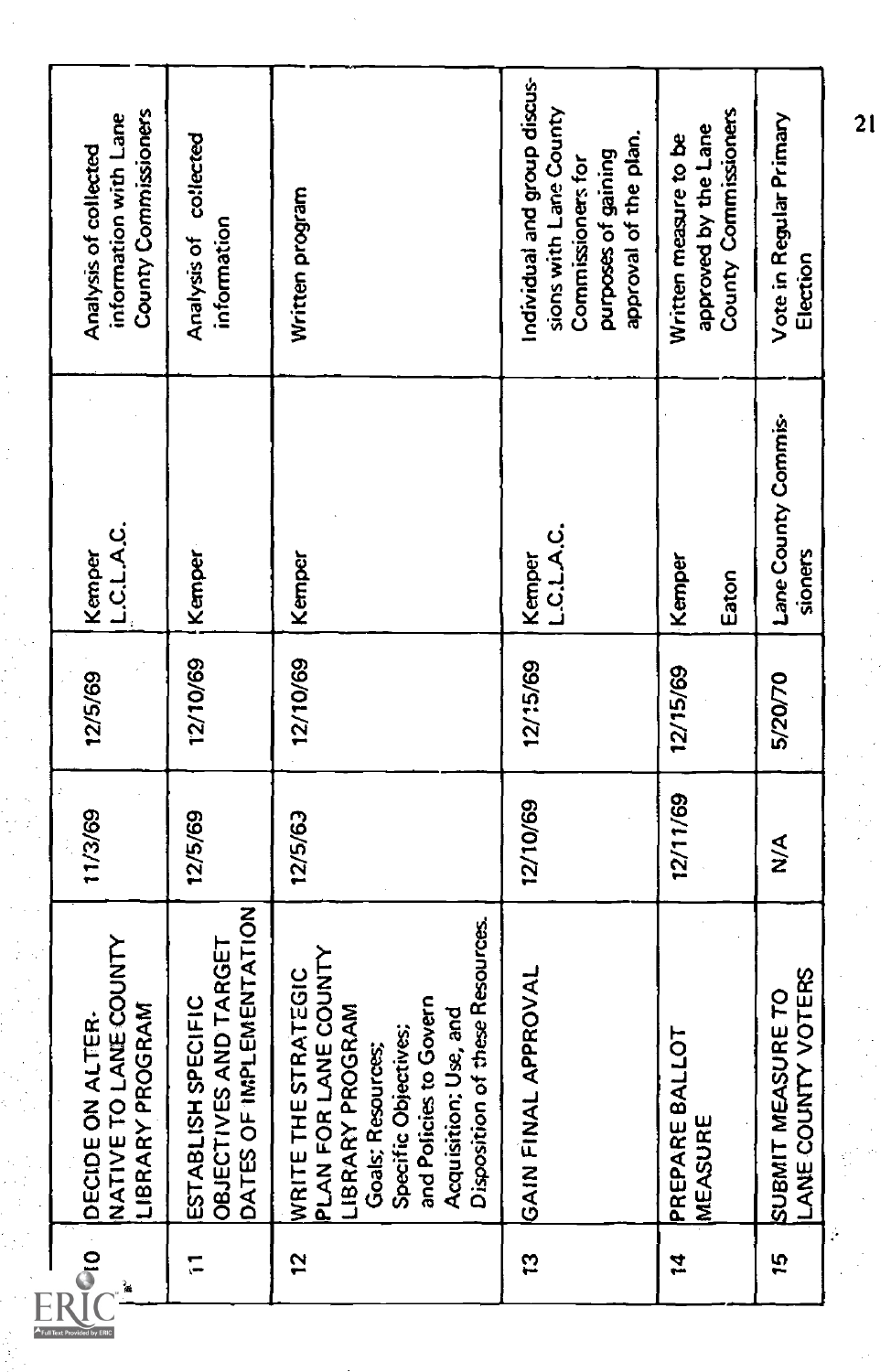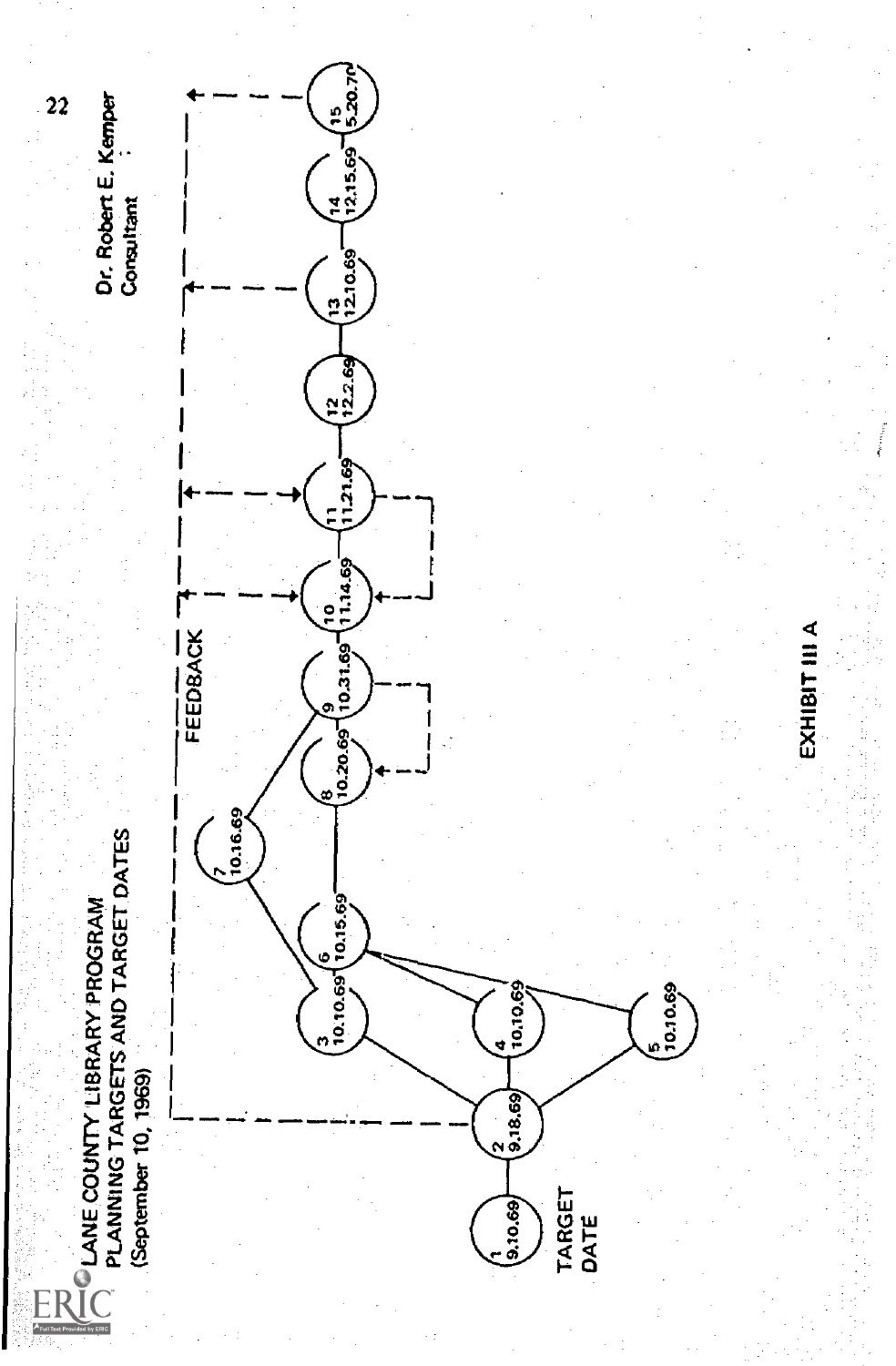## Breach of Contract 23

Breach of contract occurs when one of the contracting parties does not fulfill his obligation under the agreement, A breach may generally be defined as "unjustified failure to perform",

Defining a breach as unjustifiable failure to perform opens tho question as to what constitutes justifiable nonperformance. The only type of justifiable breach is either impossibility of performance or an exculpation clause within the contract itself,

#### Exculpation Clause

An example of such a clause may be found in Project Suggestion V which states that the agreement is void if federal funds are not made available. Project Suggestion V also provides one with another example of such a clause relative to the cancellation of a contract for a long term service. Usually such a cancellation provision provides for the payment of such services up until the time the contract is cancelled. Thus, we see that one possible method of relieving oneself from a contractual obligation is by writing a provision into the contract to that effect. In this manner a breach will not occur,

#### Impossibility of Performance

As mentioned above, impossibility of performance is the only other excuse for a contractual breach. Impossibility basically means just that - that the contract is impossible to perform. The occasion which gives rise to the Impossibility of performance must be one that was unforeseeable and therefore uninsurable, An "act of God" is the most common example of impossibility. An act of God is defined in Black's Law Dictionary as "an act occasioned exciusively by violence of nature without the interference of any human agency. It means a natural necessity proceeding from physical causes alone without the intervention of man. It is an act, event, happening, occurrence, or disaster due to natural causes and inevitable necessity which Implies entire exclusion of all human agency which operates without interference or aid from man, and which results from natural causes and is in no sense attributable to a human agency. It Is an accident which could not have been occasioned by human agency but proceeded from physical causes alone". (Short y, Kerr, 104 Ind, Appellant 118, 9 N.E. 2d 114 at page 118) Black's Law Dictionary further defines an act of God as "any misadventure or casualty is said to be caused by the act of God when it happens by the direct, immediate, and exclusive operation of the forces of nature, uncontrolled or uninfluenced by the power of man and without human intervention and is of such a character that it could not have been prevented or escaped from by any amount of foresight or prudence, or by any reasonable degree of care or diligence, or by the aid of any appliances which the situation of the party might reasonably require them to use".

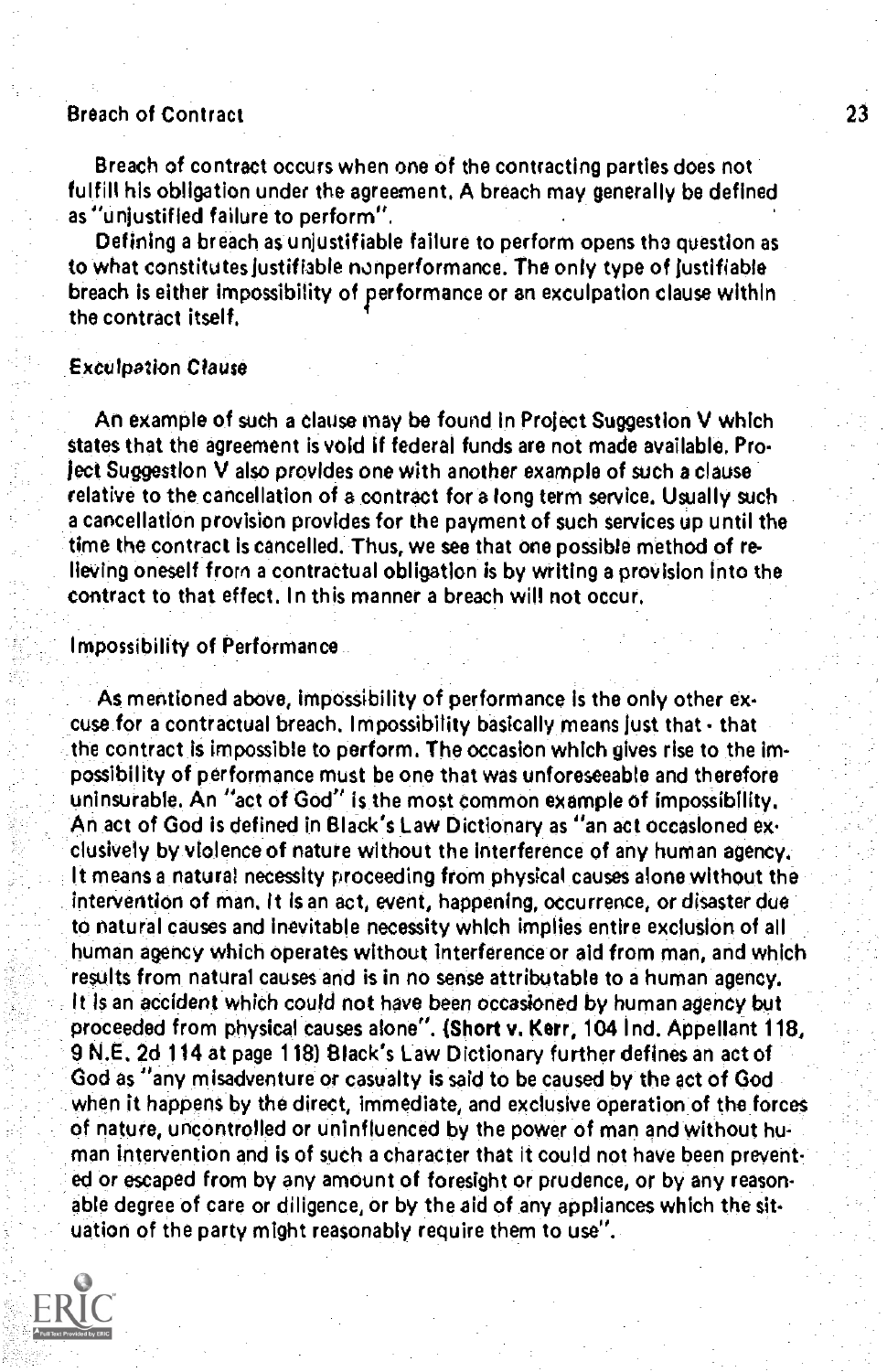#### 24 Inevitable Accident or Casualty

An Inevitable accident is one produced by physical cause which is irresistible; such as lightning, flash flood, tornado, hall storm, flood, high wind, blizzard, or earthquake. The sudden illness or death of persons is considered an inevitable casualty. (People v.Tubbs, 37 N.Y. 686; Central Georgia Railway Company v. Hull, 124 Ga. 322, 52 S.E. 679)

An example of what would not be considered an impossibility of performance under the foregoing definition would be the loss by water damage to library catalog cards which were to be delivered. This basic possibility of losing the catalog cards through water damage could be foreseeable by the experienced librarian with reasonable knowledge in the library field. He therefore should have insured against such possible loss.

There are two types of impossibility of performance. They are total and partial. In other words, impossibility of performance may not be complete. By this we mean that a certain part of the contract could be performed and must be performed.

The Anglo-American system of law has always provided individuals with a remedy against one who breaches a contract. Such a remedy may be exercised in two ways. Money damages may be sought for the harm caused as the result of the breach or "specific performance" may be sought to have the contract fulfilled.

Money damages seek to reinstate the individual against whom the breach occurred and put him in a position similar to that in which he would have been had the contract been performed. The difficulty in litigating for money damages is the problem of proving exactly what it is that would have been lost or what actually was lost. The common law established the rule that no one can be held liable for a contract breach for any damages which were not reasonably foreseeable. (Handley v. Baxendale)

This ancient English case illustrates the point that no one can be held for damages which are not foreseeable. In this instance, a contract had been entered into to provide for the repairing of a mill shaft by a particular date. The shaft was not repaired by that date and exorbitant damages were sought which reflected the entire loss of trade as a result of not having the mill shaft at the place of business. The English justices ruled that the liability only went to what was rea sonable foreseeable that being the cost of the mill shaft. This ruling basically holds that one is not responsible for all of the ramifications resulting from a contractual breach. One is usually reasonable successful in obtaining money damages as a result of a breach.

When personal services are contracted for, the courts are very reluctant to compel an individual to actually perform the services for which he contracted if he does not so desire. When a stalemate is reached one can sue for monetary damages resulting from the loss of services of that particular individual. This type of a situation might arise if a library were to enter into a contract for per-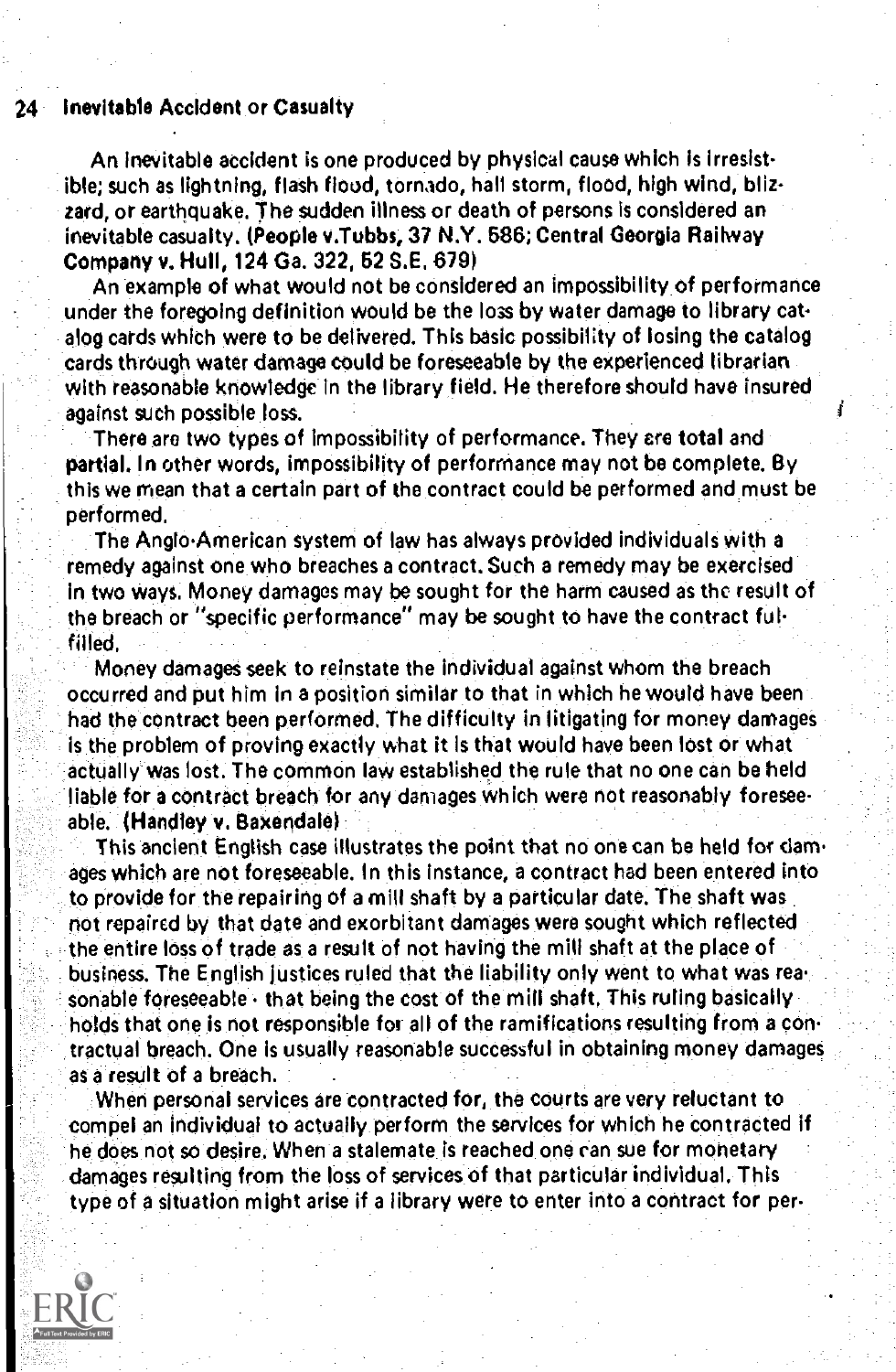sonal services similar to that which is expressed in Project Suggestion VII, Unless an individual has enough wealth to compensate for a contractual breach which he might make, there is no way to physically compel him through the courts to fulfill his end of the contract,

From the foregoing, one can see that contracts certainly do offer a good deal of security in regard to the establishment of a working relationship, How. ever, when a contract is breached it is often difficult and indeed sometimes impossible to recover fully for the loss which was incurred.

#### Ramifications and Resulting Contractual Obligations

In our discussion relevant to contractual breaches, we touched upon the pos sible ramifications of entering into a written contract. A contract basically Is a promise between individuals that certain things will be done and that consideration will be given for the doing of those specific acts, It is a written enunciation of an agreement between individuals.

#### Bonding

It is important to remember that when one enters into a contract, he is indeed binding himself to some type of performance. Because of the tie which is created, one may be sued for breach of contract if the performance does not occur. This Is why it is important for public officers and public servants to be bonded or insured in the case of a suit for breach of contract. Insuring oneself is certainty better protection than bonding. Being bonded only means that a bonding company will pay your debtor that which he has due. The bonding company may still come back against the individual who was bonded. Insurance, if obtainable, certainly provides better protection in that there is no course by the insurance company against the insured unless fraud or malfeasance can he proved.

#### Written Contracts

Some Individuals may wonder why it is necessary to go to the trouble to establish written contracts. Certainly a man's word is his bond. However, in many instances it is not exactly understood between individuals as to what it is that should be performed. A contract certainly aids immensely in the enunciation of specific duties. In addition, it does give individuals a cause of action if they have indeed promised to do something, have done It and have not been compensated for their services.

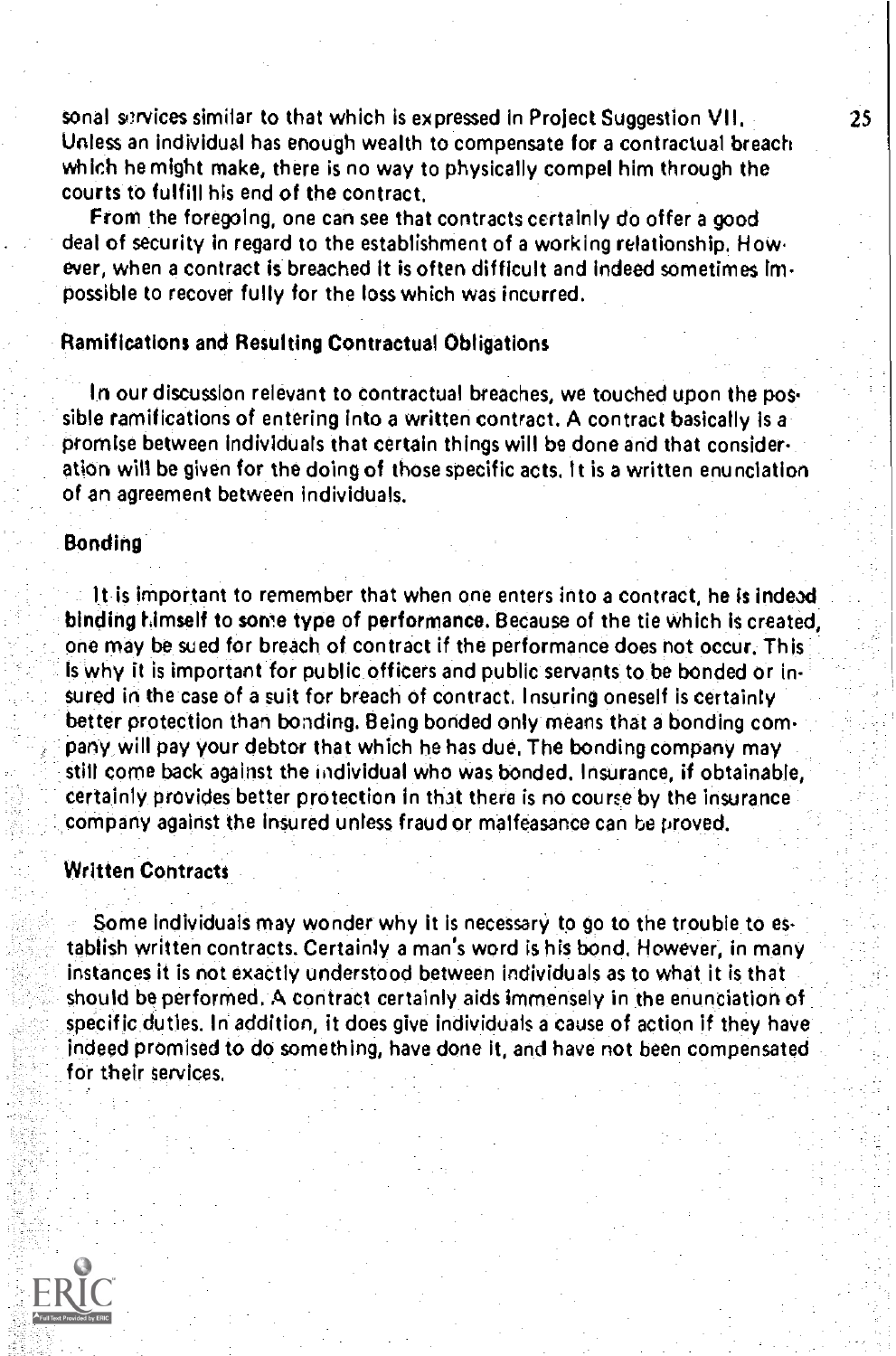## 26 CHAPTER III

## PROJECT SUGGESTIONS

As was discussed in the Introduction, there are several areas in which libraries can involve themselves contractually. The authority to do so comes from statutes relating specifically to the administration of libraries (Chapter 61) and the Interlocal Cooperation Act.

Following is a list of nine specific project suggestions which may be undertaken In accordance with the laws of the State. The type of arrangement established is detailed in the project suggestion description. The use of the particular suggestion may be implemented through the completion of the project suggestion form. Each form has with it an explanation as to how it can best be used.

The project suggestions are:



## Project Suggestion I

Agreement between a city, village, or county and an existing library facility (university, college, library commission, city library).

Project Suggestion II Agreement between counties for the establishment of a library facility.

Project Suggestion III Termination agreement,

#### Project Suggestion IV

Library use agreement with school district,

## Project Suggestion V

Agreements for the State Library Commission and any political subdivisions when Library Commission funds are being utilized.

#### Project Suggestion VI

Agreement for the Library Commission and/or any library within the State and another concern interested in utilizing library services (S.U.N. - State University of Nebraska).

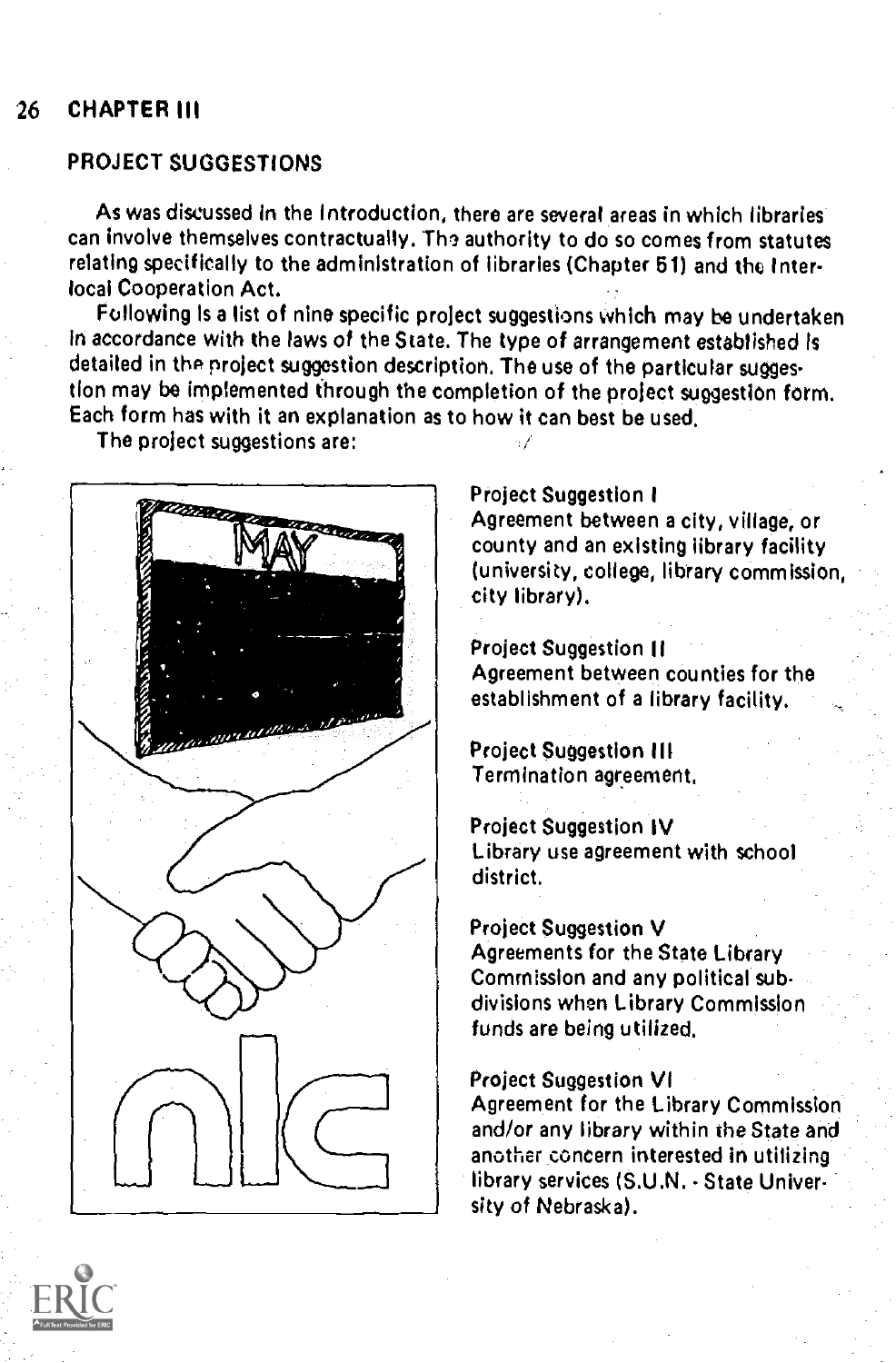

Project Suggestion VII Agreement for the Library Commission and/or any other library within the State and an Individual or cooperation for services relative to a particular project,

Project Suggestion VIII Librarian employment contract,

Project Suggestion IX General employment contract.

Most projects that a library administrator Is contemplating entering will be included within the parameters of the nine various forms. Therefore, the first thing one should do is to examine the topics of the forms and determine which particular forms should be utilized. The short explanation after each of the forms will permit one to decide which is applicable to the particular situation In which you are Interested.

After a particular form has been chosen, it should be read with care so that it may be determined what the proper additions are for the blank spaces on the form. In most cases, a simple retyping of the form from the text and the filling in of the appropriate blanks and the proper signatures will be sufficient. The library may want to contact legal counsel or the city attorney to make sure that the form is acceptable.

it is important to remember that on forms calling for the performance of particular services there are often a number of services which may be performed, all of which might not be applicable in a particular situation. The contract provides that the contracting party shall initial which particular services are to be utilized. In the various employment contracts where there is a blank space relating to the development and explanation of the services which are to be per. formed, one need not worry about precise legal language. All that is necessary is to write as simply and concisely as possible that which is to be done. As mentioned previously, it is the intent of the parties which truly determines how a contract is to be interpreted.

In contracts involving two political subdivisions, it Is extremely important that the material set forth In the various contractual forms be followed strictly. This is necessitated as a result of the interlocal Cooperation Act which was explained previously in the text and is set out in the Appendix. There are several basic provisions which must be included in any contract between political subdivisions as a result of the interlocal Cooperation Act. The proper wording and provisions are included in the form contracts.

Although it is not required by law, it Is certainly a good idea to have witnesses to contracts so that signatures may be verified, It is not necessary to have contracts notarized, for witnesses can attest to the state of the parties who entered into the contract and to the authenticity of a signature if this is ever

tated.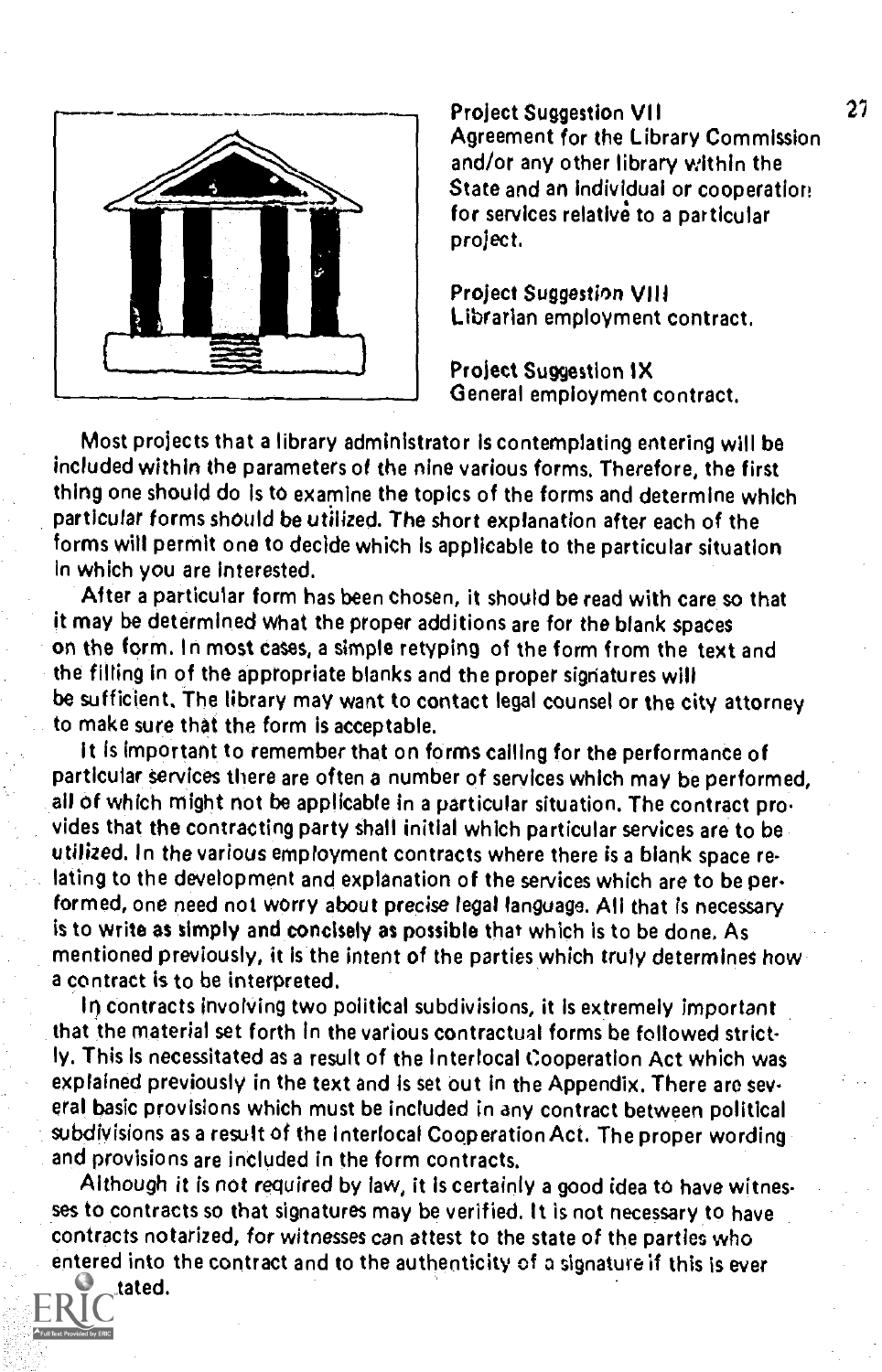28 In the utilization of the forms provided in this text, It is Important to remember that most of the language in the contracts is there because it is required by law. The only material that Is not necessary in all contracts is that which relates to services which must be performed. In dealing with this area, some liberty may be taken as to what should be placed In the contracts.

Project Suggestion I relates to the utilization of the use of an existing library facility by city, village or county, There is a provision that the library is to be compensated a certain amount of money each year for the use of such a facility, This particular amount will have to be agreed upon by the contracting parties. There is also a provision relating to what services shall be performed by the library, Those which are applicable should be initialed by the contracting parties. This is not intended to be an exclusive list and more duties may be added or some eliminated. The duration of the contract is intended to be perpetual. However, there must be a provision for termination. The requirement for notice of termination shall be agreed upon by the contracting parties {see Project Suggestion III, Termination Agreement). In considering what would be fair and adequate notice, consideration must be given to the funding which is to be provided and the impact that the loss of such funding wilt have upon the contracting library. The purpose of the contract is stated broad. ly in that it is to provide improved and comprehensive library services for the city, village, or county contracting with the library. The financing of the agreement is contemplated to be achieved by the implementation of a levy not to exceed three mills for a city and two mills for a county in accordance with Section 51.201 and Section 51.316, Reissue Revised Statutes of Nebraska, 1943, 1971 Supplement. If the agreement is terminated, property acquired by funds provided by the city, village or county shall be returned to that city, village or county in proportion to the amount of funds that they provided for the acquisition of such property. This contract should only be utilized when a city, village or county wishes to acquire the services of an already existing library facility.



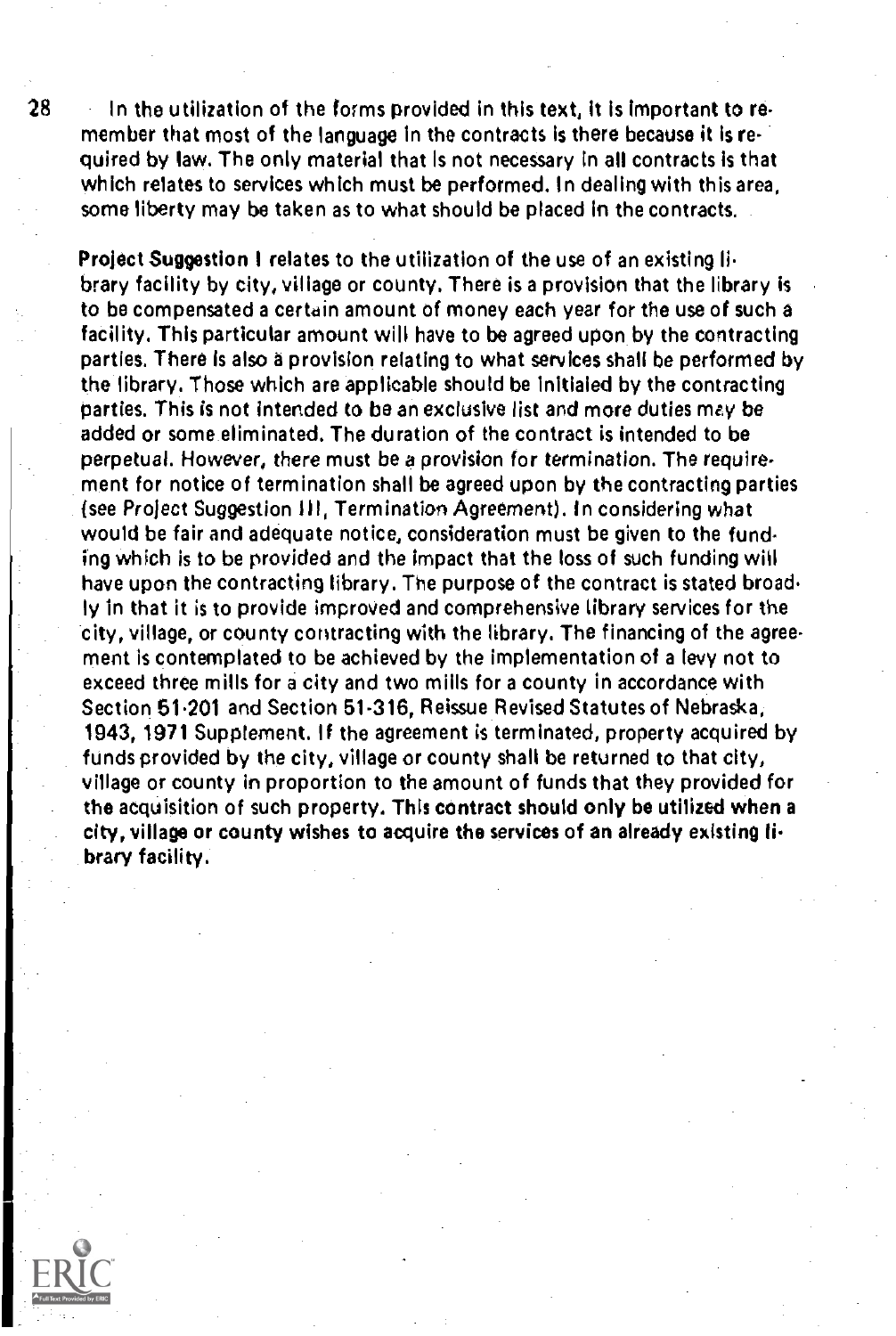## PROJECT SUGGESTION I

## Agreement between city, village, or county and an existing library facility

THIS AGREEMENT, made and executed this \_\_\_\_\_\_\_\_\_\_\_ \_\_ day of

 $\frac{1}{12}$ , 19 by and between the (city, village, or county) of  $\frac{1}{2}$ , hereinafter referred to as the party of the first part and \_\_\_\_\_\_\_\_\_\_\_\_\_\_\_Library (Board or Commission) herein after referred to as the party of the second part is in accordance with Chapter 51,

Article 2 Reissue Revised Statutes of Nebraska, 1943, The purpose of this agreement is to provide for the utilization of...

Library by the party of the first part, to detail services to be performod and to establish adequate compensation for the use of such facilities. TO WIT:

The party of the first part agrees to compensate the party of the second part In the amount of dollars per year, Such funds are to be raised pursuant to applicable Nebraska statutes.

In return for such compensation the party of the second part agrees to fulfill the following library functions and thus opens its facility to the party of the first part (those which are applicable are initialed by the contracting parties):

- 1, To provide circulation services to include book, non-book, and audio-visual collections;
- 2, To provide reference and bibliographic research;
- 3, To keep the library (bookmobile) which Is located at  $\frac{1}{2}$  open from the hours of  $\frac{1}{2}$  to  $\frac{1}{2}$  on Monday through Friday open from the hours ofto,....\_\_on Monday through Friday and from the hours of\_toon Saturday and Sunday;
- 4. To retain a librarian to perform all reasonable library management duties;
- 6. To provide any other services which reasonably come within those services traditionally performed by a public library:
- 6. To provide such reports as the party of the first part may deem necessary and appropriate; and
- 7. To provide an annual audit at own expense by a certified accountant of funds allocated to the public library by the party of the first part.

The duration of this agreement is perpetual but may be terminated by either party by a......... day written notice of such termination. The

Library (Board or Commission) is established pursuant to Chapter 51, Article 2, Reissue Revised Statutes of Nebraska, 1943.

The purpose of this agreement is to provide Improved and comprehensive library services to the first part. The financing of this agreement shall be implemented through a tax collected by the party of the first pursuant to Section 51.201 Reissue Revised Statutes of Nebraska, 1943, 1971 Supplement. A budget shall be maintained and administered by the party of the second part. Upon termination of this agreement property acquired during its existence shall be allocated to the first part in proportion to its expenditures which resulted in the acquisition of such property.

The Library (Board or Commission) is to be constituted according to the laws of the State of Nebraska as expressed in Section 51-202, Reissue Revised Statutes of Nebraska, 1943, as amended by LB661 , 82nd Legislature, 2nd Session.

IN WITNESS WHEREOF, the  $\frac{1}{2}$   $\frac{1}{2}$  (city, village or county) and the Library (Board or Commission) have caused this agreement to be executed on this  $\frac{1}{2}$  day of  $19$ .......

Witness Party of the First Part

Witness Party of the Second Part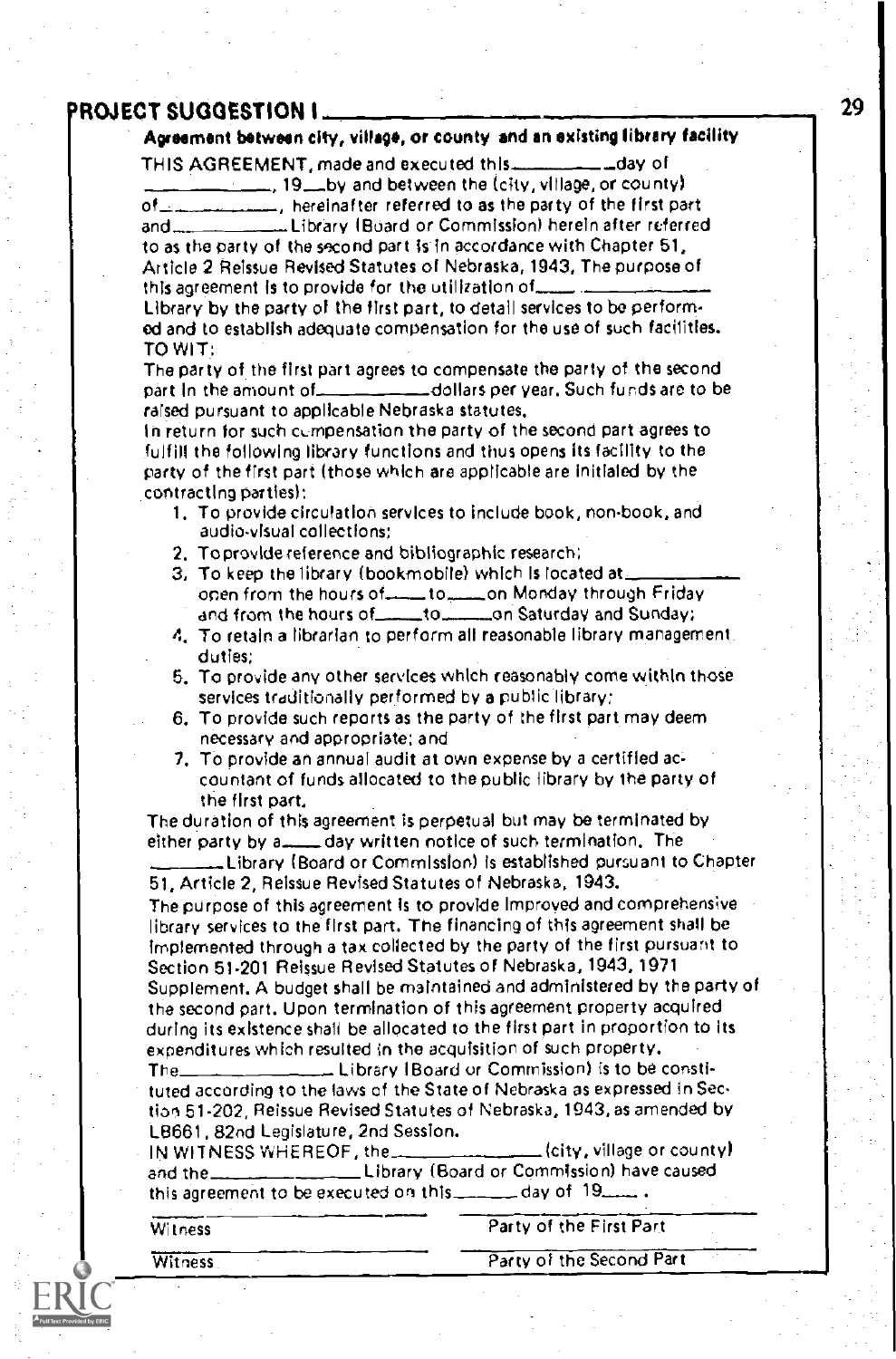30 Project Suggestion II related to the establishment of a county library facility. The establishment of such a facility is permissible under Chapter 61, Article 3 and Chapter 22, Article 23, Reissue Revised Statutes of Nebraska, 1943. This agreement constitutes the initial relationship between the counties entering Into such a regional library concept. The Statutes provide that the library facility has to be located in a particular town within one of the counties. The location for that facility is established by the contract. There is also a provision that one of the county treasurers must have control of the library fund. In addition, the counties may levy up to two mills on the dollar of assessed valuation to provide for the library fund. This funding aspect Is also dealt with in the conti ict. Again, we find that the duration of the contract is designed to be perpetual. However, there is a provision for termination In accordance with the Statute;. Project Suggestion III sets forth the proper termination agreement. This par. ticular contract should be utilized only when counties seak to establish a regional library facility. It is not intended to be used in instances where cities or villages wish to become a part of a library program.

It is important to note that both this Project Suggestion and Project Suggestion I may be utilized somewhat simultaneously. For example, if a regional library is established and the contract establishing such a library is Project Suggestion II, and a city or village within the county or counties in which the regional library is located wish to become a part of that particular unit, the contract Project Suggestion I may then be executed between the counties comprising the regional library facility and the city or village which wishes to join and utilize the facility. Thus, we see how the project suggestions and contracts can be used to help coordinate the betterment of library facilities across the State.

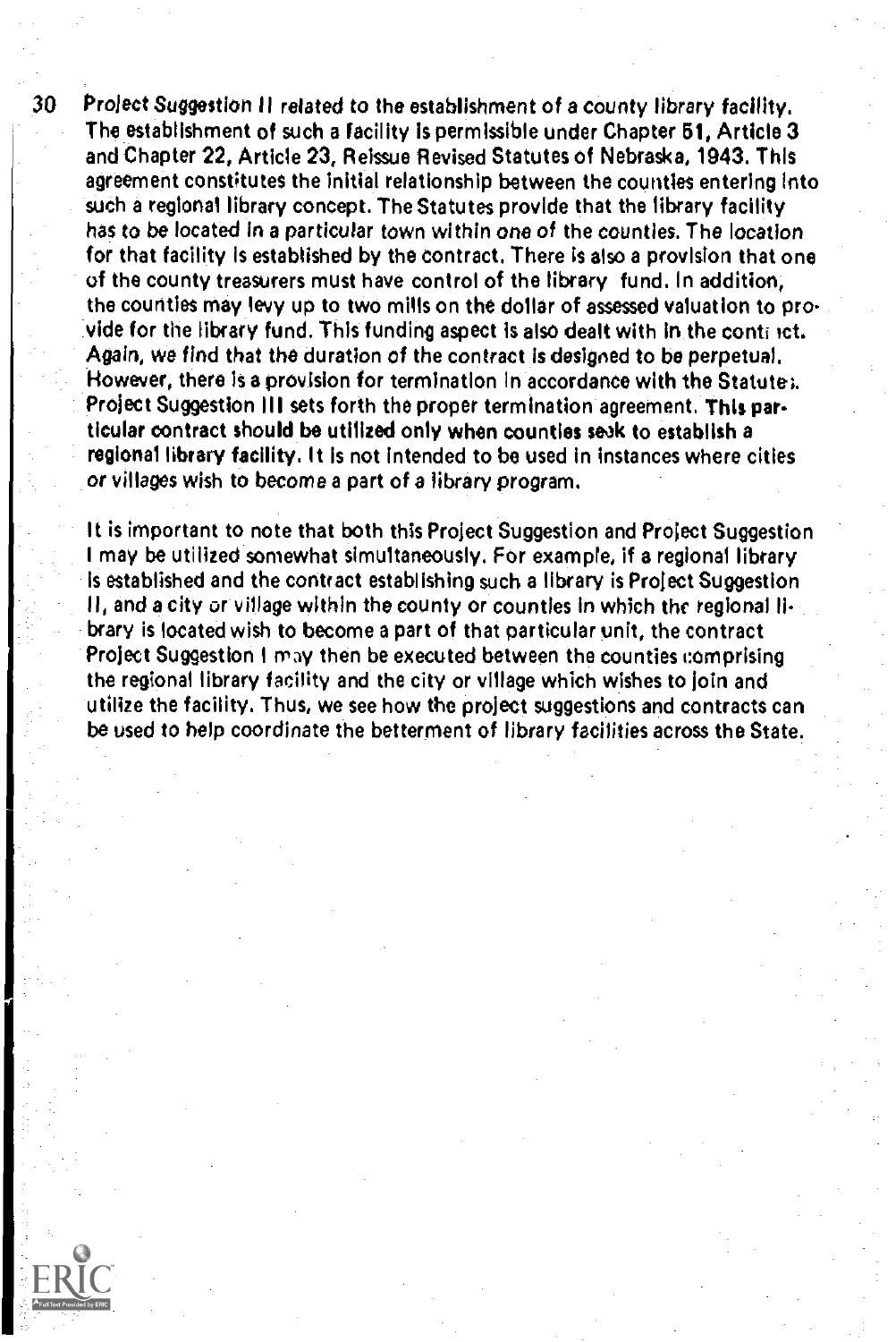# PROJECT SUGGESTION II.

#### Agreement Between Counties for the Establishment of a Library Facility

| THIS AGREEMENT, made and executed this __________ day of ______<br>19.<br>by and between the County of  ___________hereinafter referes                                                                              |
|---------------------------------------------------------------------------------------------------------------------------------------------------------------------------------------------------------------------|
| after referred to as the party of the second part is in accordance with<br>Chapter 23, Reissue Revised Statutes of Nebraska, 1943, 1971 Supple-                                                                     |
| ment. The purpose of this agreement is to provide for the establishment<br>of a regional library, to detail services to be performed and to determine                                                               |
| the method of financing the regional library.<br>TO WIT:                                                                                                                                                            |
| The parties to this contract agree to establish a county library facility                                                                                                                                           |
| to Section 51-302, Reissue Revised Statutes of Nebraska, 1943, 1971<br>Supplement,                                                                                                                                  |
| The County Library Board shall be constituted in accordance with<br>Section 51-310, Reissue Revised Statutes of Nebraska, 1943, 1971 Sup-<br>plement.                                                               |
| The county fibrary shall be funded in accordance with Section 51-216,<br>Reissue Revised Statutes of Nebraska, 1943, The funds shall be in the<br>custody of the ______________County Treasurer.                    |
| The duration of this agreement is perpetual but may be terminated by<br>either party by a _____________ day written notice of such termination<br>and in accordance with Section 51-319 Reissue Revised Statutes of |
| Nebraska, 1943.<br>The County Library Commission is established persuant to Section 51-<br>310 Reissue Revised Statutes of Nebraska, 1943.                                                                          |
| The purpose of this agreement is to provide improved and comprehensive<br>library services for the parties to this agreement,                                                                                       |
| The funding of the county library in accordance with Section 51-316<br>Relssue Revised Statutes of Nebraska, 1943 shall be accomplished by the                                                                      |
| party of the first part contributing. percent of the operating<br>costs of the county library and the party of the second part contribu-                                                                            |
| Upon termination of this agreement property acquired during its exis-<br>tance shall be allocated to the parties in proportion to each party's contri-                                                              |
| bution which resulted in the acquisition of such property,<br>IN WITNESS WHEREOF, the County of ________________ Nebraska, and the                                                                                  |
| County of Nebraska have caused this agreement to be                                                                                                                                                                 |
| Party of the First Part                                                                                                                                                                                             |
| Party of the Second Part<br>Witness                                                                                                                                                                                 |
| Witness                                                                                                                                                                                                             |

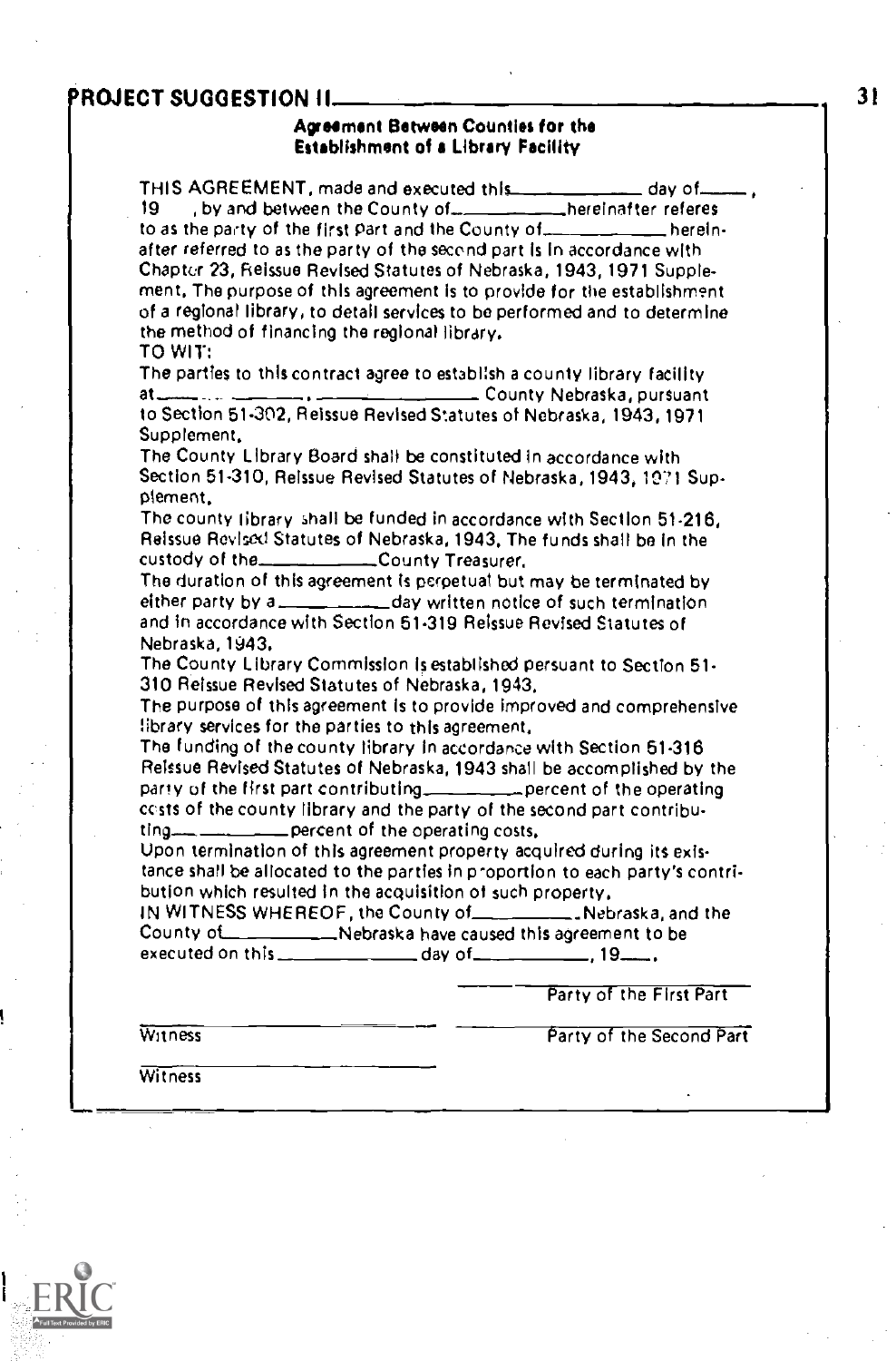32 Project Suggestion III is simply a termination agreement. It may be used when ever one party seeks to terminate an agreement relating to library facilities. It must be signed by an authorized agent of one of the contracting parties and delivered to the other party of the contract. The date of termination must be in compliance with the original agreement and the section thereof which re lates to termination.

## PROJECT SUGGESTION III.

#### Termination Agreement

NOTICE is hereby given by the second that pursuant to the agreement entered into on the comparation of day of 19. between the party of the first part and  $\frac{1}{1-\epsilon}$  the party of the second part that in accordance with such agreement and with applicable Nebraska law such agreement shall terminate and cease to be operative on the **day of** , 19\_ , In further accord with such agreement the property acquired during and as a result of its ex istance is hereby caused to he distributed on (or as soon as possible thereafter) the above termination date in accordance with the allocation of property upon termination as set out in the original agreement.

Project Suggestion IV is a library use agreement between a school district and an existing library. It is made pursuant to Section 51-217 Reissue Revised Statutes of Nebraska, 1943. It is similar to the contract between a city and village and an already existing library facility, It too contains the necessary requirements set forth in the Interlocal Cooperation Act, This Is necessitated because it is an agreement between political subdivisions.

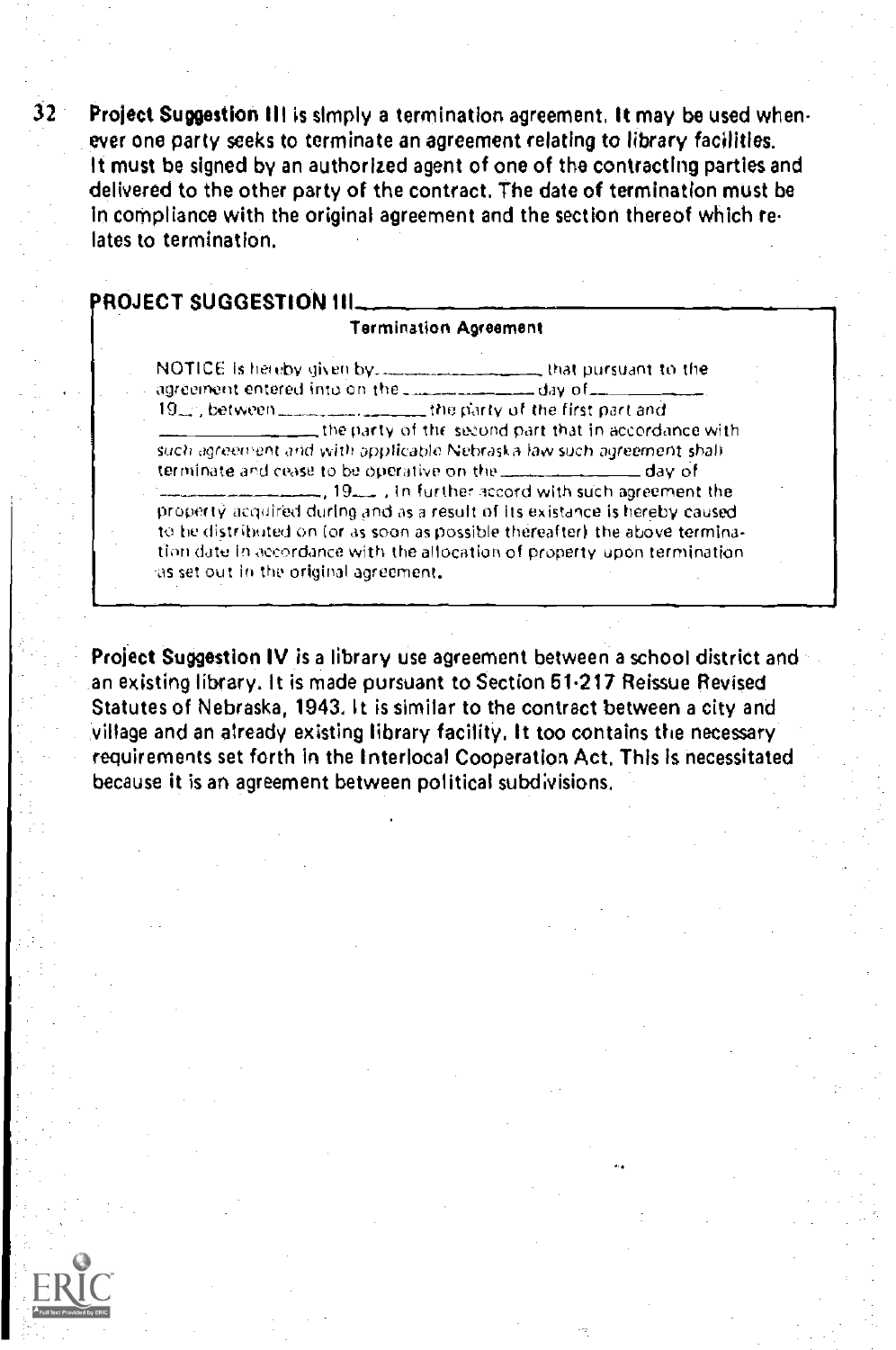## ROJECT SUGGESTION IV

#### Library Use Agreement With School District

THIS AGREEMENT, made and executed this \_dav of 19 by and between the Library (Board or Commission) of herein after referred to as the party of the strain of the strain  $\vert$ first part and School District Number herein after referred to as the party of the second part Is in accordance with Section 51- 217, Reissue Revised Statutes of Nebraska, 1943. The purpose of this agreement is to provide for the utilization of **Library by** the party of the second part, to detail services to be performed and to establish ad at a compensation for the use of such facilities ate compensation for the use of such facilities. TO WIT:

The party  $\leftarrow$  the second part agrees to compensate the party of the first part in the ...nount of dollars per year.

In return for such compensation the party of the first part agrees to fulfill the following library functions and thus opens its facility to the party of the second part: (Those which are applicable are initialed by the contracting parties)

- 1. To provide circulation services to include book, non-book, and audio-visual collections;
- 2. To provide reference and bibliographic research;
- 3. To keep the library which is located at  $\frac{1}{\sqrt{2}}$  open from the hours of the second to the second on Monday through Friday and from the hours of the state on Saturday Sunday,
- 4. To retain a librarian to perform all reasonable library management duties: and
- 5. To provide any other services which reasonably come within those services traditionally performed by a public library,

The duration of this agreement is perpetual but may be terminated by either party by a day written notice of such termination. The purpose of this agreement Is to provide improved and comprehensive library services to School District Number

The financing of this agreement shall be implemented under applicable Nebraska Statutes relating to taxes to be levied by school districts. Upon termination of this agreement property acquired during its existence shall be allocated to the parties in proportion to their expenditures which resulted in the acquisition of such property.

IN WITNESS WHEREOF, the Library (Board or Cammission) and School District Number have caused this agreement to be executed on this \_\_\_\_\_\_\_\_\_\_\_\_\_\_\_ day of\_  $19 - 1$ 

> Library (Board or Commission) School District Number

**Witness** 

**Witness** 

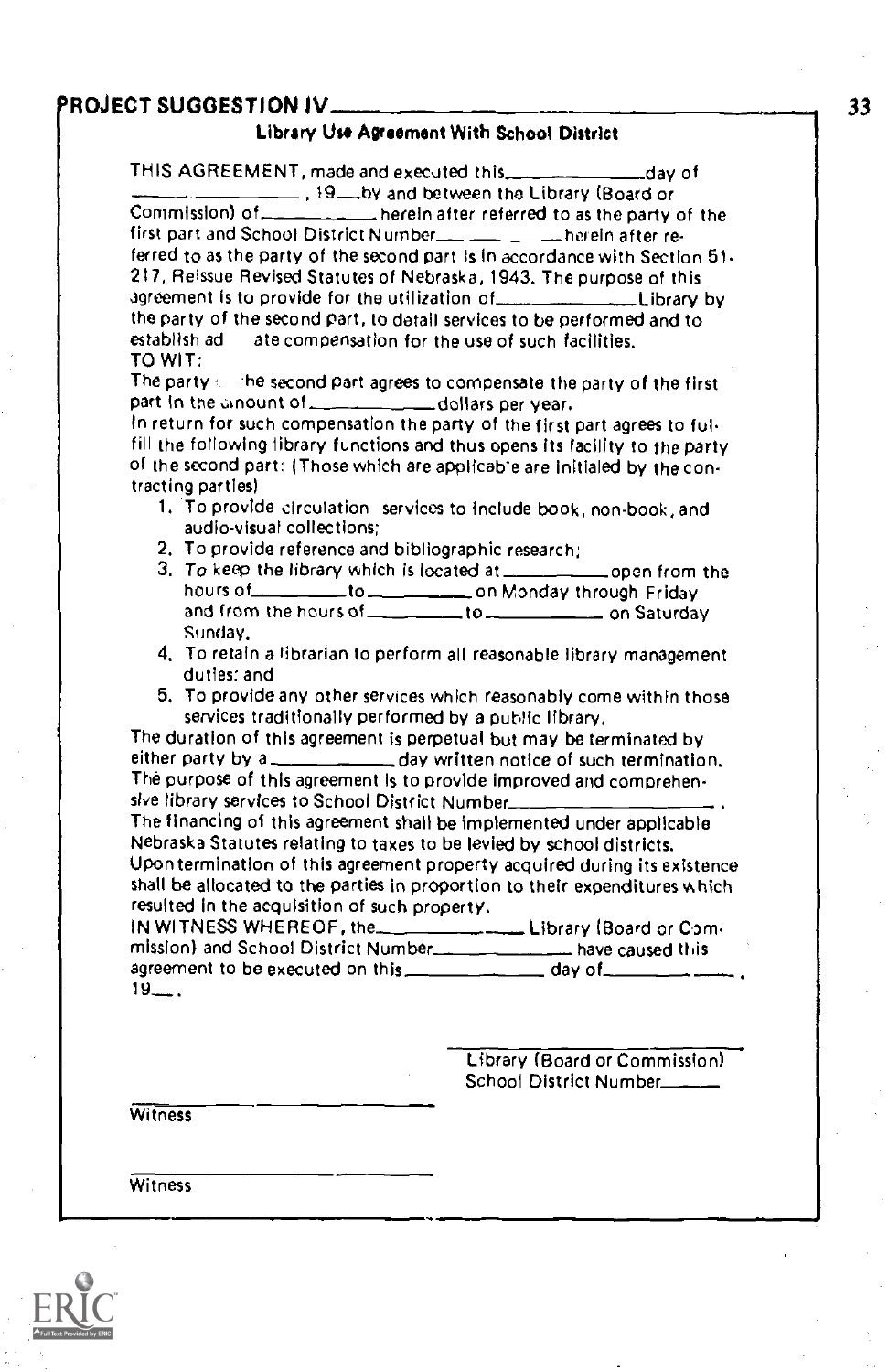34 Project Suggestion V provides for an agreement between the State Library Commission and any political subdivision when Library Commision funds are being utilized. It fulfills all of the basic requirements discussed in relation to the Interlocal Cooperation Act, Those requirements which are fulfilled are: the duration of the agreement; the purpose of the agreement; the financing, establishment and maintenance of a budget; the complete or partial disposal of property upon termination of the agreement; and any other necessary matters. Many possible services are listed in the agreement which could be performed by the Library Commission. As with the previous agreements, there is a provision for the initialing of those specific services which are applicable to this contract. This project suggestion will prove to be a viable tool in the implementation of agreements between political subdivisions and the Library Commission. It fulfills all of the basic needs and requirements of such relationships both legally and legalistically.

## ROJECT SUGGESTION V

#### Agreement for the State Library Commission and any political subdivision when Library Commission funds are being utilized

THIS AGREEMENT, made and executed this \_\_\_\_\_\_\_\_\_\_\_\_\_\_ day of  $=$ , 19, by and between the Nebraska Library Commission, hereinafter referred to as the party of the firs' part and  $t = 1$ ,  $t = 1$ ,  $t = 1$ ,  $t = 0$ ,  $t = 0$ ,  $t = 0$ ,  $t = 0$ ,  $t = 0$ ,  $t = 0$ ,  $t = 0$ ,  $t = 0$ ,  $t = 0$ ,  $t = 0$ ,  $t = 0$ ,  $t = 0$ ,  $t = 0$ ,  $t = 0$ ,  $t = 0$ ,  $t = 0$ ,  $t = 0$ ,  $t = 0$ ,  $t = 0$ ,  $t = 0$ ,  $t = 0$ ,  $t = 0$ ,  $t = 0$ ,  $t =$ county, city, village, school district, etc.) hereinafter referred to as the party of the second part do hereby enter into the following agreement.

TO WIT:

The party of the first part will administer the following described functions (those which are applicable are initialed by the contracting parties):

- 1. All circulation services to include book, non-book, and audiovisual collections.
- 2. Bookmobile services as suitable and required every two weeks, subject to exception by mutual agreement to schools, villages, and population centers in
- 3. Reference, bibliographic research, and interlibrary loan services including teletype,
- 4. Acceptance of charges for a telephone call for services to the library each working day from the librarians in the (towns) (counties) of
- 5, Payment of mileage at cents per mile for one round trip to the librarian in every two month period included in this agreement for purposes of consultations and liaison.
- 6, On site professional consultant's services to librarians in in technical and other aspects of library and collection management as required and requested,
- 7. All services within the range of the library's facilities which are reasonably suited to the situation of the parties and consonant with the manner contemplated by the provisions of Article 2, Chapter 51 Reissue Revised Statutes of Nebraska, 1943,1971 Supplement.

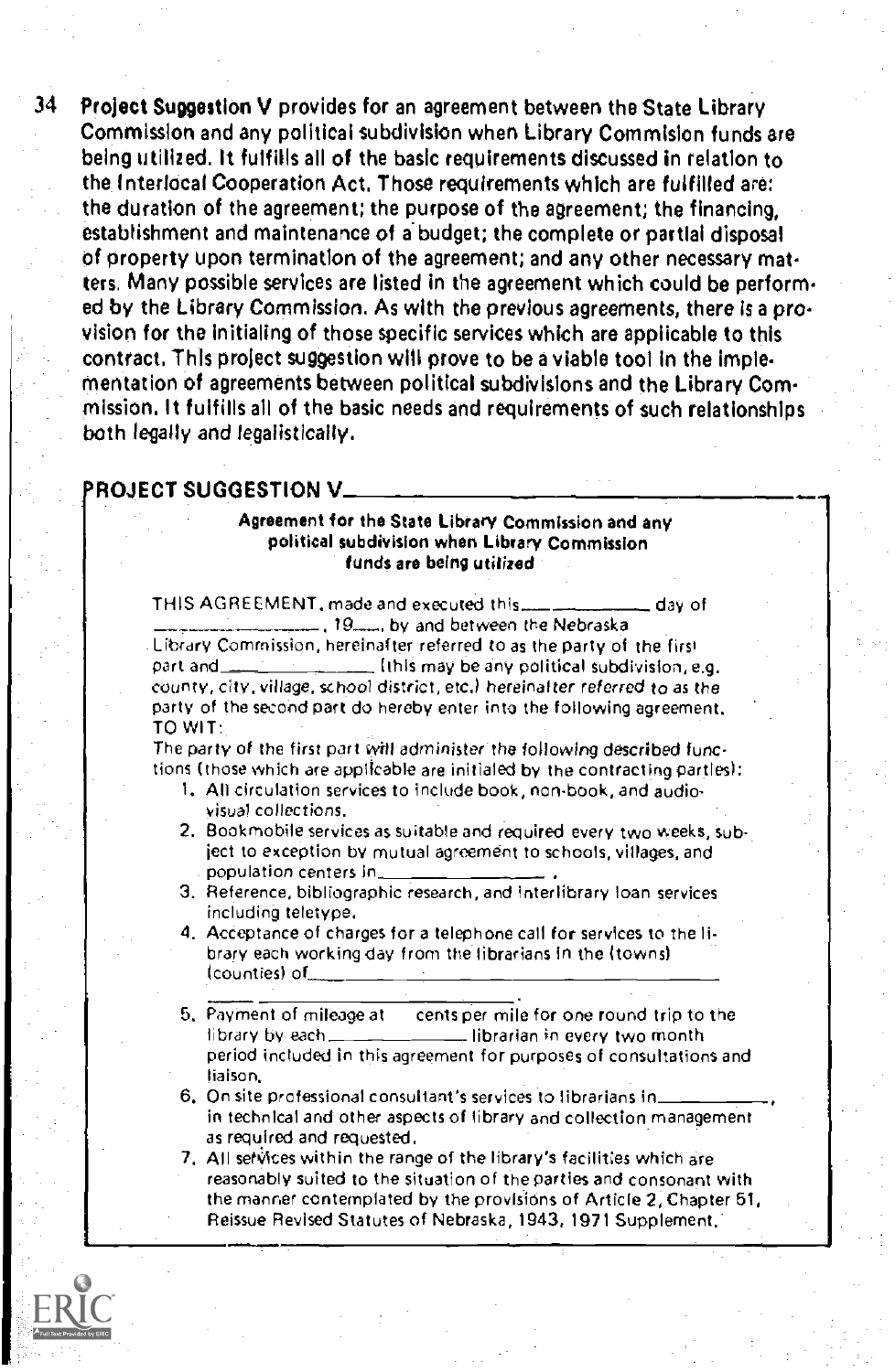- 8. Provide such reports as the party of the first part and the director of the public library may deem necessary and appropriate,
- 9. Provide an annual audit by a certified public accountant at the expense of the party of the part, of funds allocated to the party of the second part by the party of the first part for each of the  $\frac{1}{2}$  reach of the  $\frac{1}{2}$  reach of accement. Geal years of agreement.
- 10, The party of the first part will determine and set forth in the agreement the budget allotment to be made to the party of the second part.
- 11. The party of the first part will review the demonstration with the Director of  $\frac{1}{2}$  Library at requilar intervals Library at regular intervals.

The terms of this agreement will extend for a period of  $f$ iscal year(s): $\qquad \qquad$  and

The purpose of this agreement is to provide for the administration, or supervision of the administration, of the (state) plan by the state library administrative agency (the party of the first part) and provides that such party will have adequate authority under the state law to administer the (state) plan in accordance with the provisions of the Library Services and Construction Act, Public Law 597, approved June 19,1956, as amended by Public Law 88-269, approved February 11,1964, and as amended by Public Law 89-511, approved July 19,1966, amended December 30, 1970, by Put- ilc Law 91-600: "It is the purpose of this Act to assist the States in a region and improvement of public library services in a region xtension and improvement of public library services in areas of the State- which are without such services or in which such services are inadequation and with public library construction, and in the improveind with public library construction, and in the improvement of s..:h other State library services as library services for physically handicapped, institutionalized, and disadvantaged persons, in strengthening State library administrative agencies, and in promoting interlibrary cooperation among al) types of libraries".

This agreement is void if Federal Funds are not made available under the provisions of the Library Services and Construction Act to the party of the first part for the duration of this agreement or for the specific purpose of this agreement.

The party of the second part shall retain any property acquired under the agreement upon its partial or complete termination.

IN WITNESS WHEREOF, the Nebraska Library Commission and have caused this agreement to be executed on

this day of , 19,

Nebraska Library Commission

**Witness** 

**Witness** 

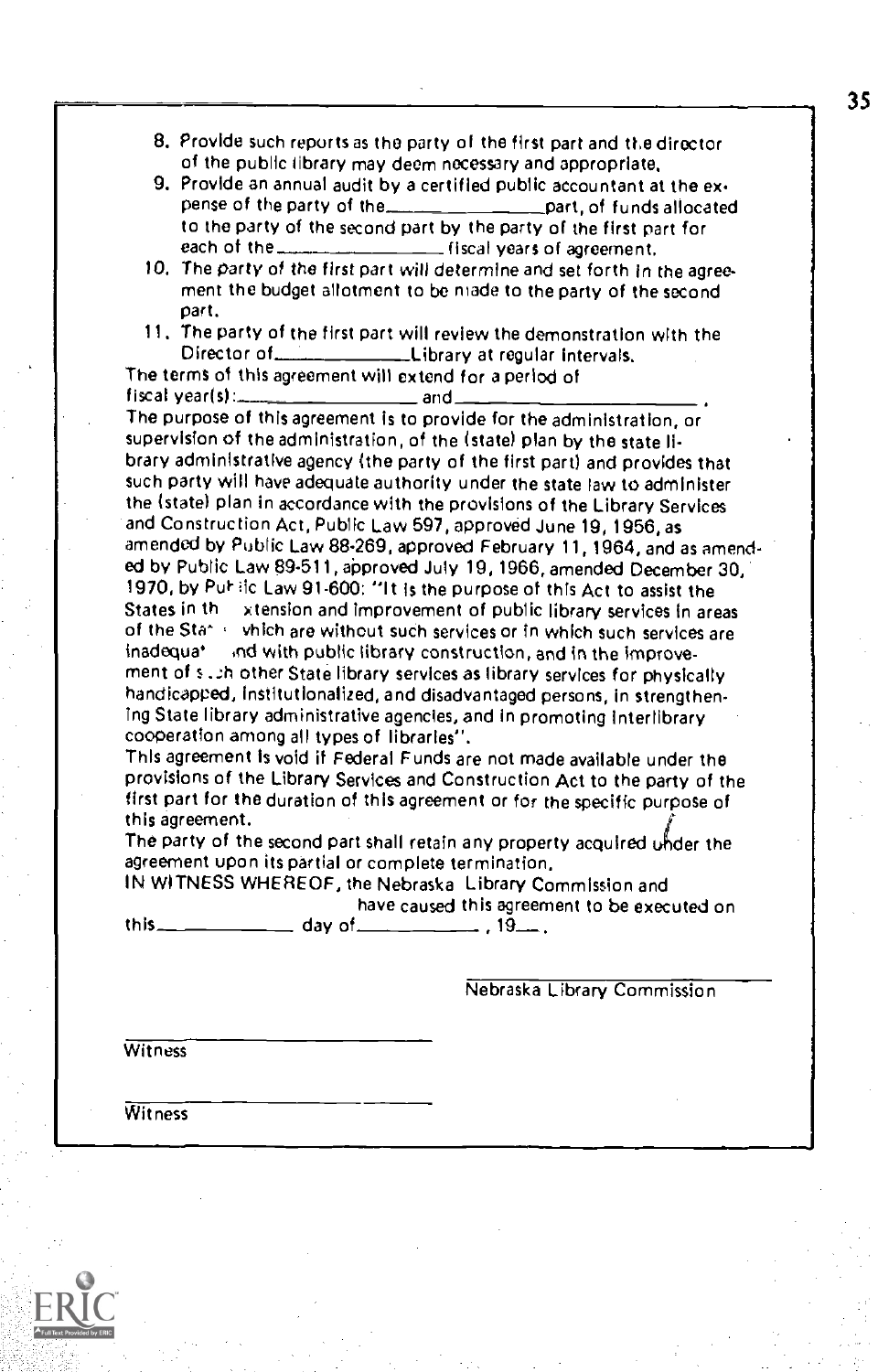36 Project Suggestion VI permits either the Library Commission or other libraries in the State to contract with private parties, corporations, or individuak for the performance of library services. The administrator of such library would be the contracting party and in this instance the "party of the first part".

There is a blank space in the contract which will permit a listing of those services which are to be performed. In addition, there is a space to be filled in relating to compensation and consideration for the performance of such services. An automatic renewal clause is also written Into the contract with provisions for amendments and termination. The termination of this contract may be accomplished through the utilization of the termination agreement set out in Project Suggestion III. The last sentence of the termination agreement in Project Suggestion III should be deleted for the termination of a Project Suggestion VI contract. Finally, there is a provision in this contract relative to the raising of payment schedules in accordance with cost increases. Project Suggestion VI should be utilized only when a library commission or public library is contracting with private individuals, groups, or corporation. In addition, this Project Suggestion should be utilized only when ongoing services are to be contracted for and not for particular consulting services relative to a singular project. This agreement permits libraries to fulfill their statutory obligations asset out in Chapter 61, Articles 2 and 4, Reissue Revised Statutes of Nebraska, 1943, and the 1971 Supplement,

The primary advantage to a relationship which is established through the utilization of Project Suggestion VI is the libraries or the Library Commission is thereby permitted to contract for services rather than to provide them internally (example: Statewide Film Service),

#### ROJECT SUGGESTION VI

Agreement for the Library Commission or any library within the state and another concern interested In utilizing library services.

THIS AGREEMENT, made and executed this \_\_\_\_\_\_\_\_\_\_\_\_ day of\_ 19 , by and between the library, hereinafter referred to as the part; of the first part and \_\_\_\_\_\_\_\_\_\_\_\_\_\_hereinafter referred to as the party of the second part do hereby enter into the following agreement.

#### TO WIT:

The party of the first part is able to perform certain library services for the party of the second part and the party of the second part desires to use such services for the consideration set out below.

The party of the first part agrees for a period of  $\qquad \qquad$  year(s), commencing on  $\sqrt{a}$  , and ending on  $\sqrt{a}$ to perform for and supply to the party of the second part the following services, as described below.

(a)  $(b)$  $(c)$ (d)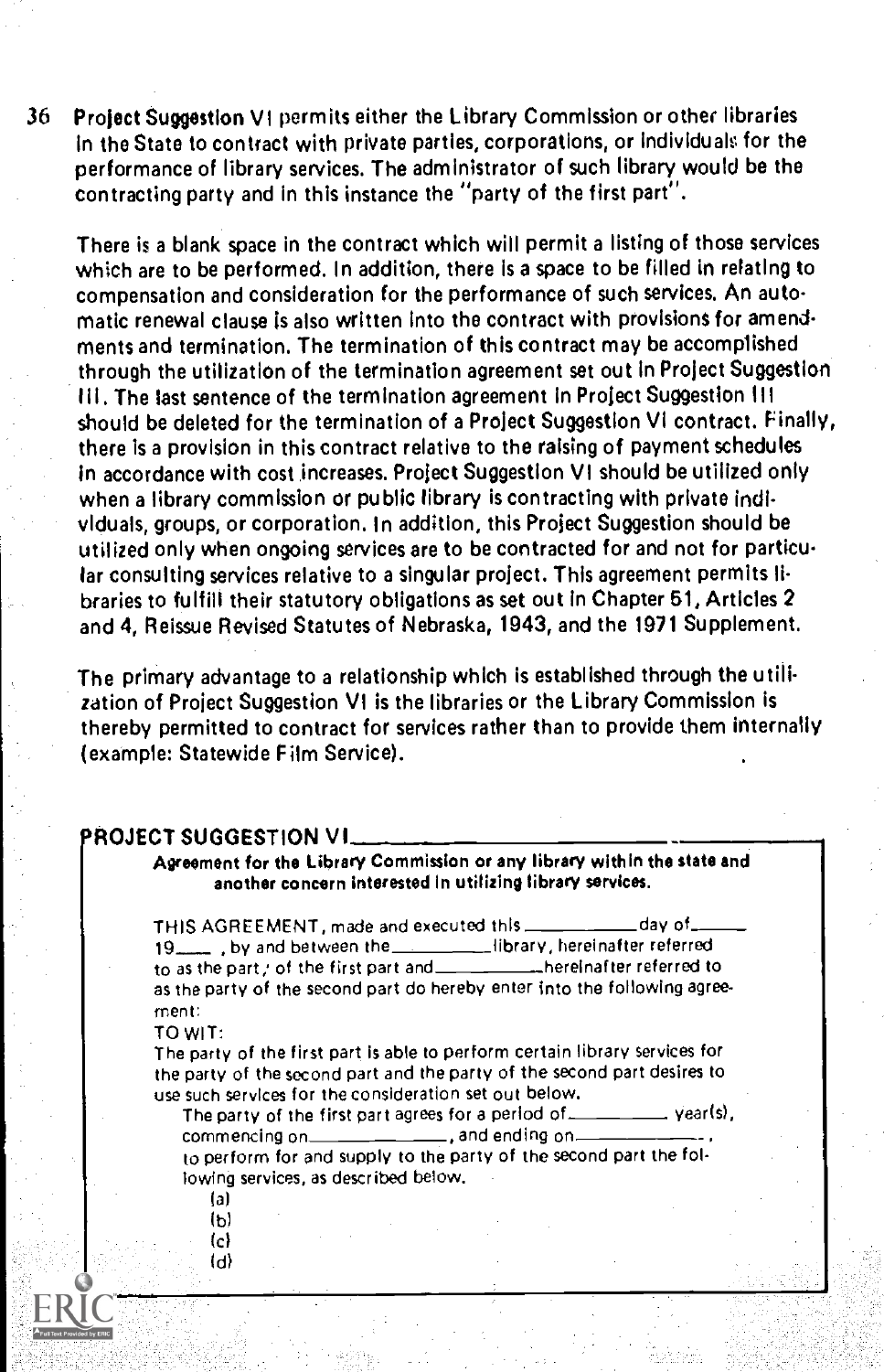In consideration for the per formance of the services described above, the party of the second part agrees to make payments to the party of the first part in the following manner;

- II) Upon the execution of this contract the party of the second part agrees to pay the party of the first part a fee of\$\_
- 121 The party of the second part agrees to pay the party of the litest part  $\hat{S}_{\text{deph}}$  in equal monthly payments for  $\pm$  in equal monthly payments for the duration of this agreement,

This agreement may be amended by the written mutual assent of the Parties involved, resulting from good faith negotiations.

This contract has a term as previously stated and shall be automatically extended for an additional term of the same duration, and be su continually e !tended as the following terms provide unless either party gives notice to the other at least 30 days prior to the end of the contract's duration, or any renewal term thereafter. In the event this contract is automatically extended, the fee described in subsection (1) of the consideration section of this contract shall become due and payable to the party of the first part after the commencement of the renewal term. In the event the contract is terminated, then neither party shall have any further obligation.

Except as otherwise provided in this contract, both parties shall have the obligation to perform this contract for the initial term and each renewal term thereafter. However, in the event of circumstances beyond the control of tho party of the second part, such party shall have the right to cancel this agreement during the Initial term or any renewal term, but only upon the condition that such party give the party of the first part at least 30 days prior written notice of its Intention to terminate, together with a statement of the circumstances necessitating such termination, In the event this contract is terminated in this manner, the party of the second part will be obligated of make payment to the party of the first part for all services Incurred through the effective date of termination.

The party of the first part, because of potential increases in its costs be-Yond its control, retains the right to raise the amount to be paid in equal monthly payments as previously set forth, provided that such party give written notice to the party of the second part at least 60 days prior to the end of any term of its intention to raise the payments due. Thereafter, the party of the second part, unless it terminates this contract by giving the 30 day written notice prior to the end of the term, as previously provided, shall be obligated to make such payments.

IN WITNESS WHEREOF,

The party of the first part and  $\frac{1}{1-\frac{1}{1-\frac{1}{1-\frac{1}{1-\frac{1}{1-\frac{1}{1-\frac{1}{1-\frac{1}{1-\frac{1}{1-\frac{1}{1-\frac{1}{1-\frac{1}{1-\frac{1}{1-\frac{1}{1-\frac{1}{1-\frac{1}{1-\frac{1}{1-\frac{1}{1-\frac{1}{1-\frac{1}{1-\frac{1}{1-\frac{1}{1-\frac{1}{1-\frac{1}{1-\frac{1}{1-\frac{1}{1-\frac{1}{1-\frac{1}{1-\frac{1}{1-\frac{1}{1-\frac{1}{1-\frac$ have caused this agreement to be executed on this \_\_\_\_\_\_\_\_\_\_\_\_\_\_\_\_\_\_\_\_\_\_\_day of ,19 ,

Party of the first part

Party of the second part

**Witness** 

Witness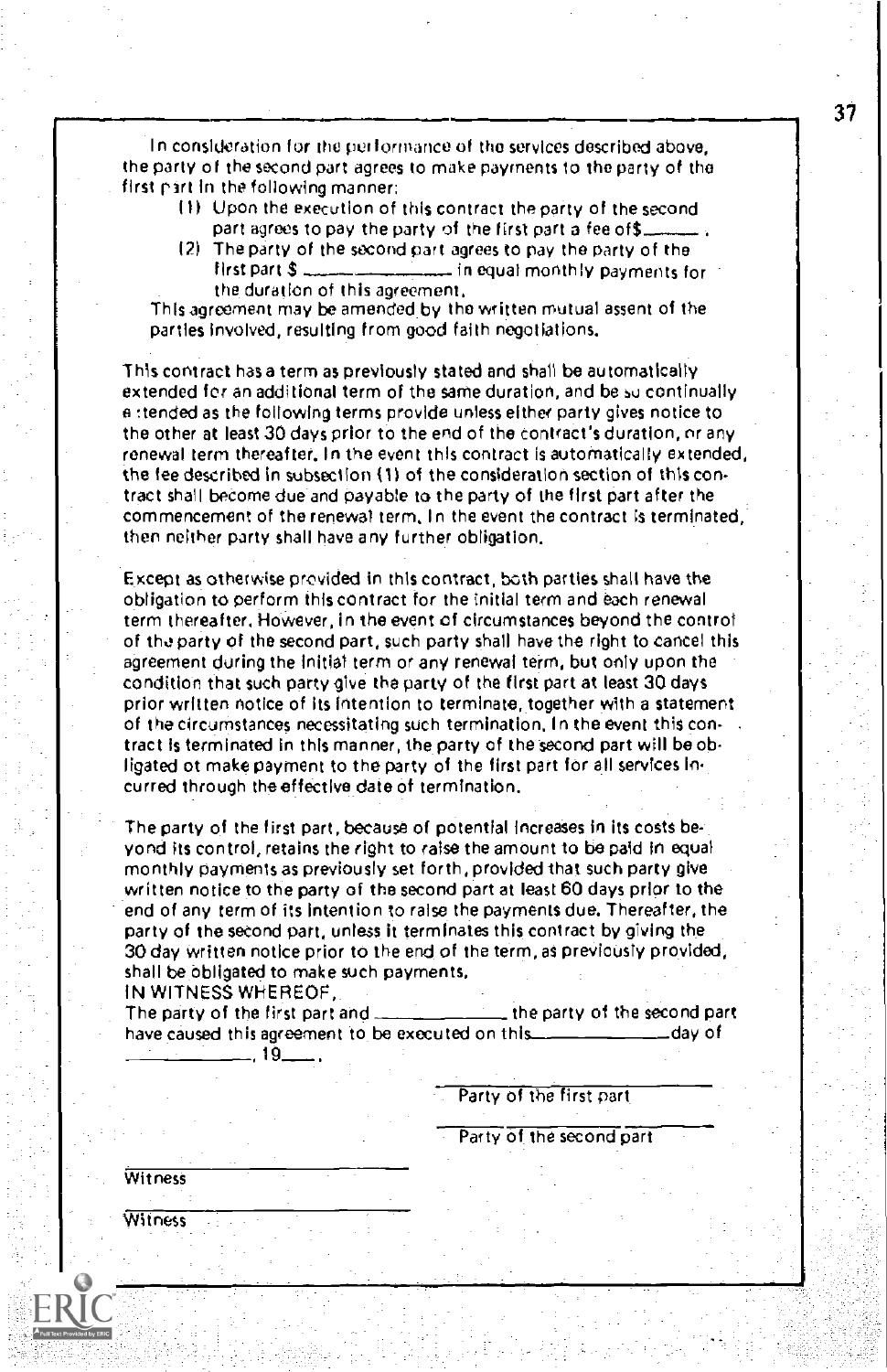38 Project Suggestion VII may be utilized by either the Library Commission or individual libraries in contracting with individuals or corporations for the performance of a specific service relative to a particular project. A problem that is often encountered in establishing project oriented employment relationships Is that often the contracting parties are not aware of mutual expectations. This contract clearly establishes what services are to be performed and how they are to be performed,

This is accomplished by a series of four clauses relative to statements of objectives. The statement of objectives, materials, and analysis of the service which will be performed is to be submitted to the contracting library party for approval, If the objectives do not conform with the expectations of the library, the contract is void when approval of the objectives is not given within ten days of submission by the party who is to perform the service. This is a very vital area in that it relates to accountability of singular project programming. This certainly gives the library every opportunity to clearly extablish what it seeks to have accomplished as a result of a particular project, survey, or program.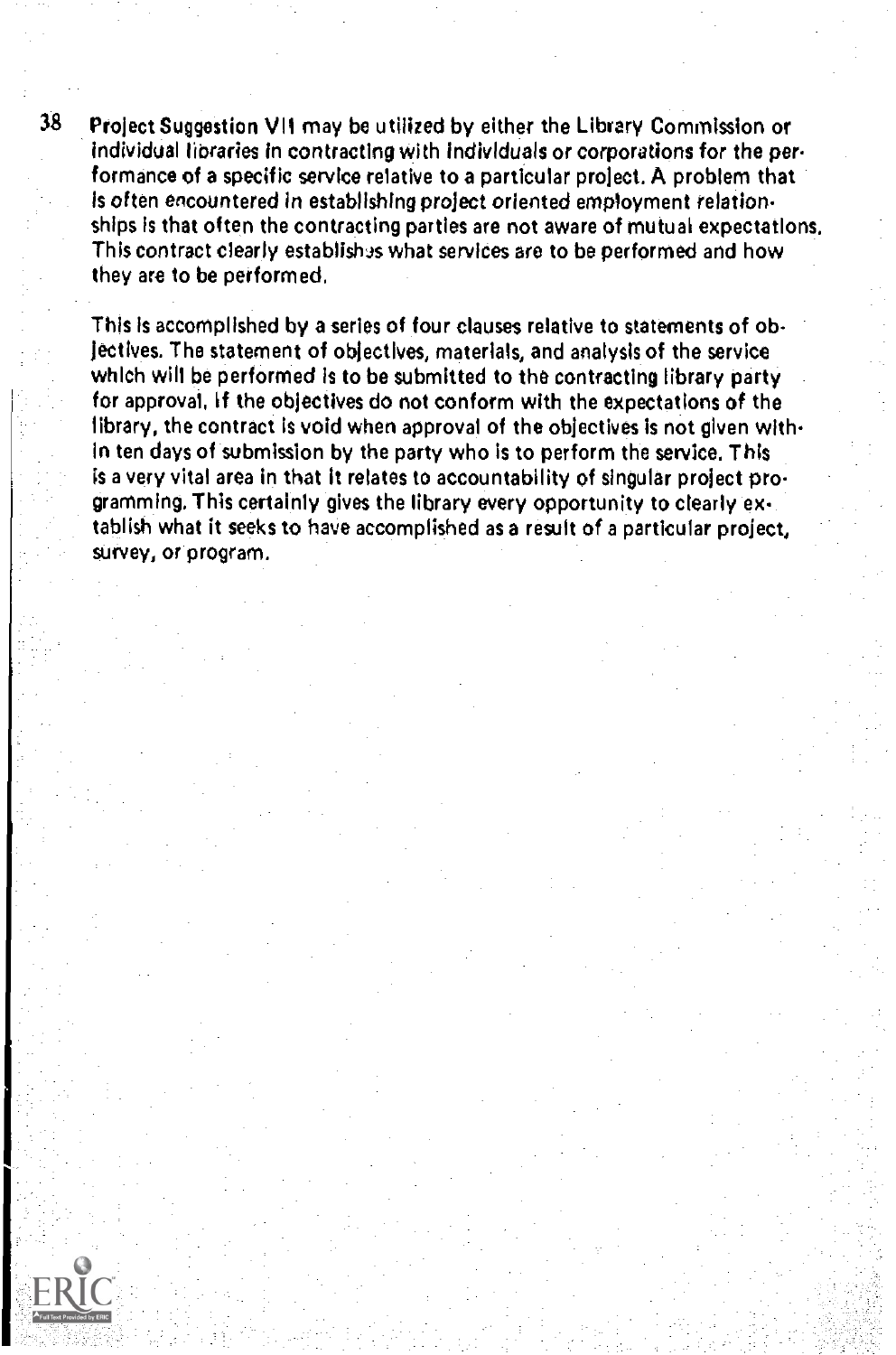## ROJECT SUGGESTION VII 39

#### Agreement for the library Commission and any library within the State and an individual or corporation for services relative to a particular project

THIS AGREEMENT, made and executed this \_\_\_\_\_\_\_\_\_\_\_day of \_\_\_\_\_.<br>19\_\_\_\_ by and between the \_\_\_\_\_\_\_\_\_\_\_\_Library, hereinafter referred to as the party of the first part and \_\_\_\_\_\_\_\_\_\_\_\_\_ hereinafter referred to as the party of the second part do hereby enter into the following agreement: TO WIT:

The party of the second part Is able to perform certain services for the party of the first part and the party of the first part desires to retain such services for consideration set out below:

The party of the second part agrees to perform the following services<br>by the  $\frac{1}{2}$  second pay of  $\frac{1}{2}$  second 19,  $\frac{1}{2}$  is twill be necessary in  $\frac{1}{19}$ , 19  $\frac{1}{19}$ , if will be necessary in this part of the contract to detail those services which will be performed,) Before the consideration is to be paid the party of the second part must submit to the party of the first part the following materials and analysis of the service which he will perform for the approval of such party;

- (1) A statement of measurable objectives or symbols describing one of the library intents to be accomplished;
- (2) An objective which will communicate the intent to the degree described and what the library patron will be doing as a result of using the library and how the party of the second part knows when he Is doing it;
- (3) To describe the intended activities (what the patron will be
	- doing at the library);
		- (a) Identify and name the person for whom the service is Intended.
		- (b) Define the important conditions under which the service Is to occur,
- (c) Define the date and criterion of acceptance performance, 14) Write a separate statement for each objective.

This contract shall be void unless the party of the first part approves in writing the material and analysis outlined above which is submitted by the party of the second part within ten days of its submission, In consideration of the foregoing services, the party of the first part agrees

- to make payments to the party of the second part in the following manner:
	- $(1)$  Upon the execution of this contract and the approval of the materials and analysis as previously set forth, the party of the first part agrees to pay the party of the second part a fee of  $\,$  \$...
	- (2) The party of the first part agrees to pay the party of the second part  $\frac{1}{2}$  in equal (monthly, weekly, etc.) payments for the duration of this agreement,

This agreement may be amended by the written mutual assent of the parties involved, resulting from good faith negotiations.<br>IN WITNESS WHEREOF, \_\_\_\_\_\_\_\_\_\_\_\_\_\_\_\_\_\_the party of

IN WITNESS WHEREOF,  $\rule{1em}{0.15mm}$  the party of the first part and  $\rule{1em}{0.15mm}$  the party of the second part have caused this the party of the second part have caused this. agreement to be executed on this  $\frac{1}{1}$  day of  $\frac{1}{1}$   $\frac{1}{1}$ .

#### Party of the First Part

Party of the Second Part

Witness

Witness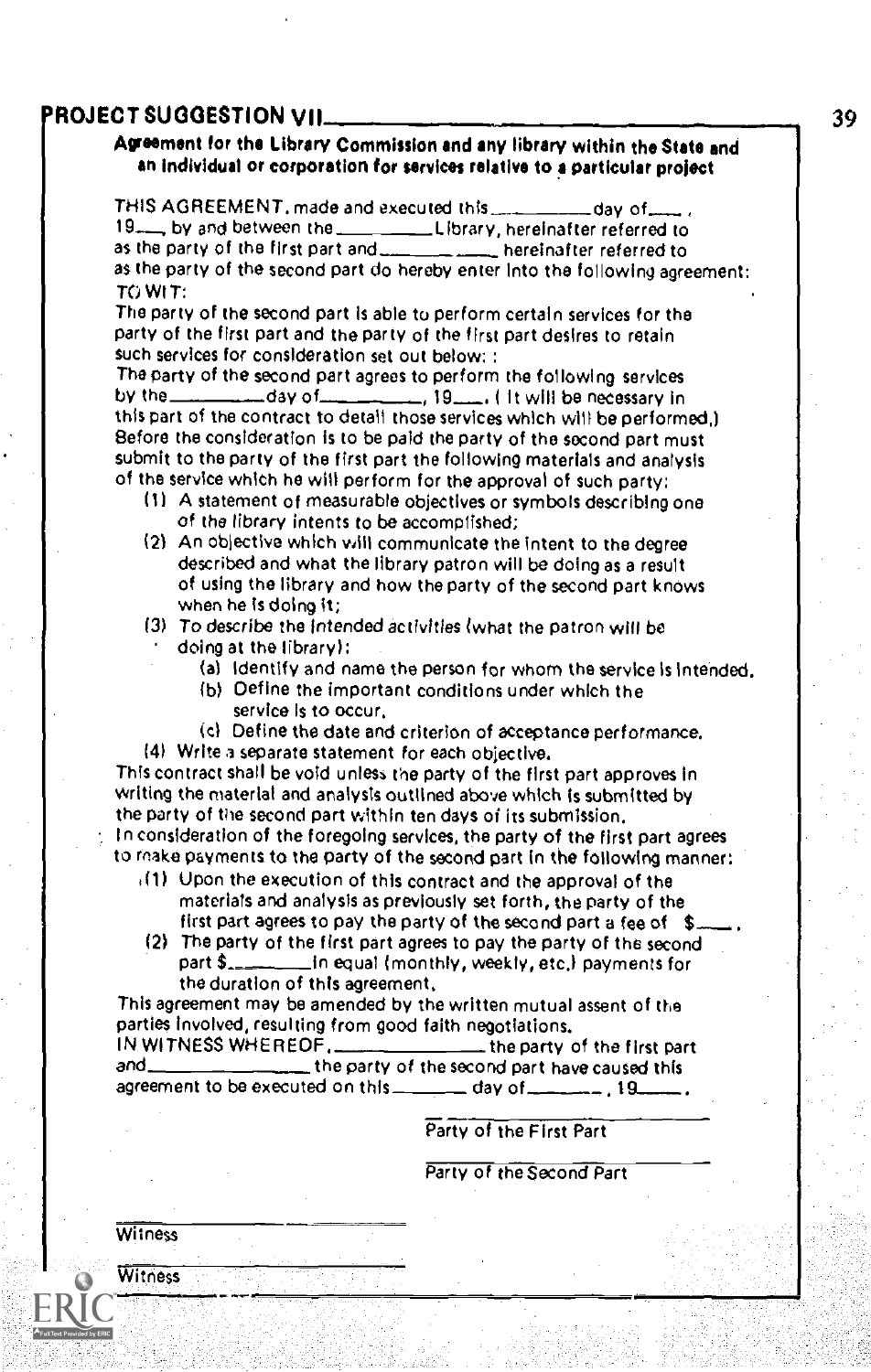40 Project Suggestion VIII is a librarian employment contract. it Is simply a more detailed general employment contract. It establishes certain duties that shall be performed by a librarian pursuant to general Nebraska Statutes. If the contract is simply between a village, a municipality, or lesser political subdivision than a county, the duties detailed in the first paragraph after "to wit" will be sufficient.

The amount of salary and duration of the contract is left open to negotiation between the contracting parties.

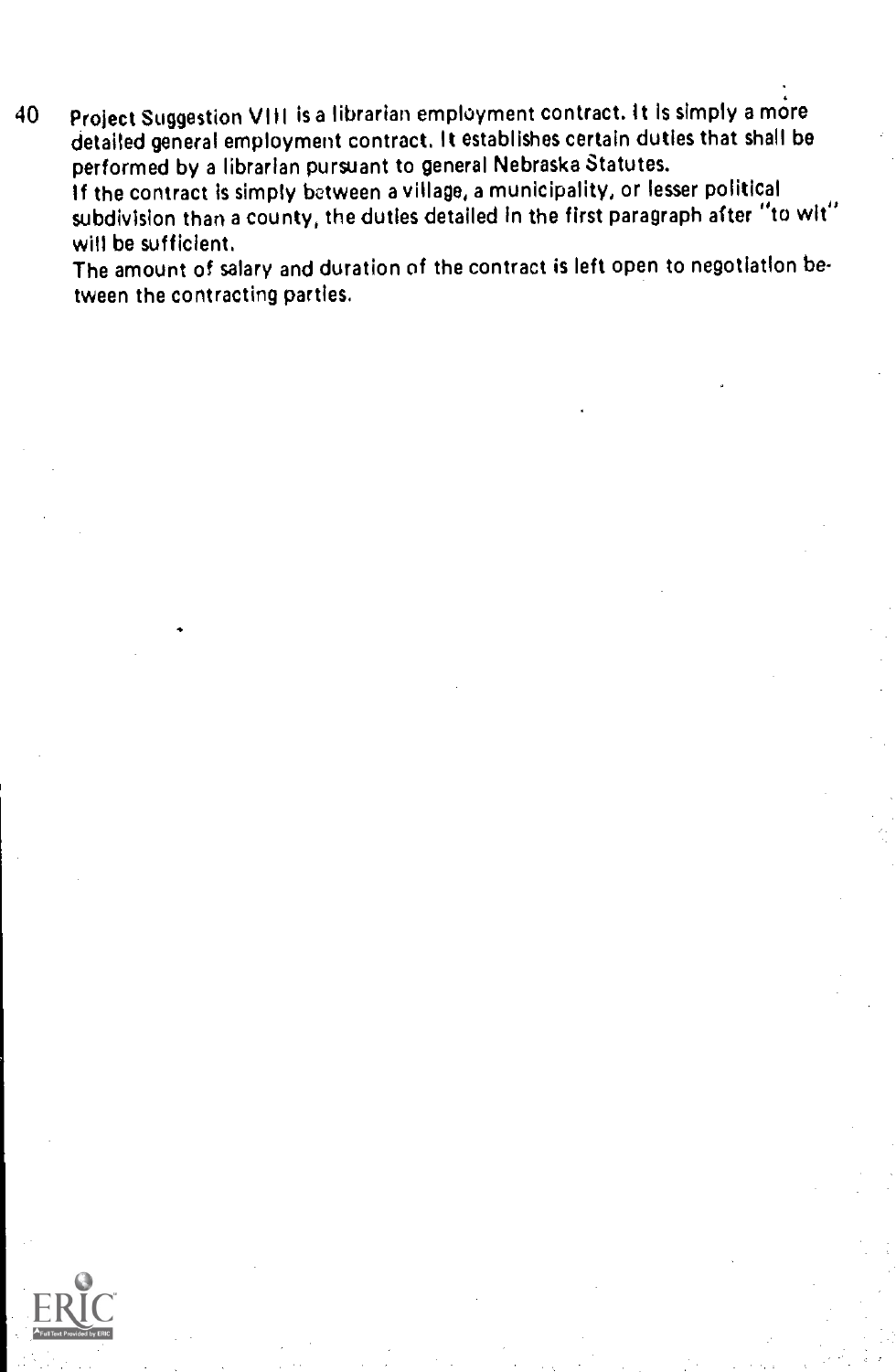## 'ROJECT SUGGESTION VIII

#### Librarian Employment Contract

THIS AGREEMENT, made and executed this \_\_\_\_\_\_\_\_\_ day of 19. by and between the may be any political subdivision or library board), hereinafter referred to as the party of the first part, and [prospective librarian) hereinafter referred to as the party of the second part do hereby enter into the following agreement:

TO WIT:

The party of the first part desires to employ the party of the second part to perform the services of a librarian which shall Include but not be limited to the build up and management, according to accepted principles of library management, a library for the use of the people of and to determine what books and other library equipment shall be pur-

chased.

The party of the second part shall be paid  $\frac{1}{2}$  per year to be paid in twelve equal monthly payments by the party of the first part in consideration for the performance of the beforementloned services.

This greeement shall be In full force and take effect from the

day of  $\frac{19}{19}$ , to the  $\frac{19}{19}$  ay of  $\frac{19}{19}$ .

This agreement may be amended by the mutual written consent of the pirtles.

IN WITNESS WHEREOF, the  $\frac{p_1}{p_2}$ , party of the first part and  $\frac{p_1}{p_2}$ ,  $\frac{p_2}{p_1}$ , party of the second part have caused this agreement. <sub>and</sub>, party of the second part have caused this agree-

ment to be executed on this  $\qquad \qquad$  day of.  $\qquad \qquad$  19 $\qquad \qquad$ 

Party of the First Part

Party of the Second Part

**Witness** 

**Witness**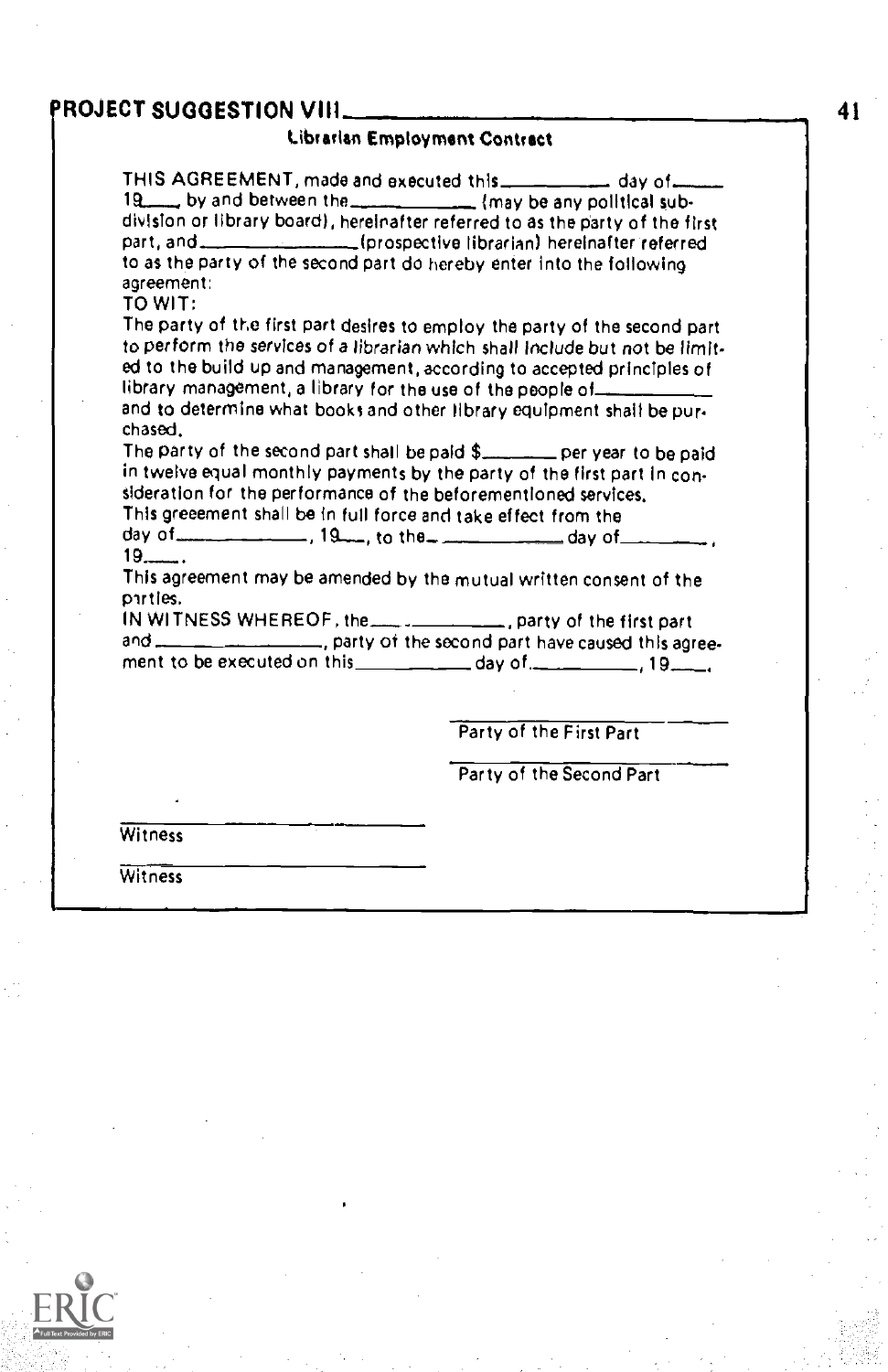$42$  Project Suggestion IX is a general employment contract and may be utilized whenever a library decides to employ an individual on a contractual basis. It is necessary for the library to determine what specific duties shall be performed by the prospective employee and insert them In the applicable section of the contract. Again, we find that the compensation and duration of the contract are to be left to the negotiation of the parties.

The utilization of this type of a contract will solidify tenuous employment agreements. It will add to the stability of both the employer and the employee in that a definite relationship can be established relative to the performance of specific duties. You will note that the list of duties which are to be performed is not an inclusive one. There certainly is room for leeway in this project suggestion. However, it does fulfill the basic needs of establishing a written con= tract between an employer and an employee.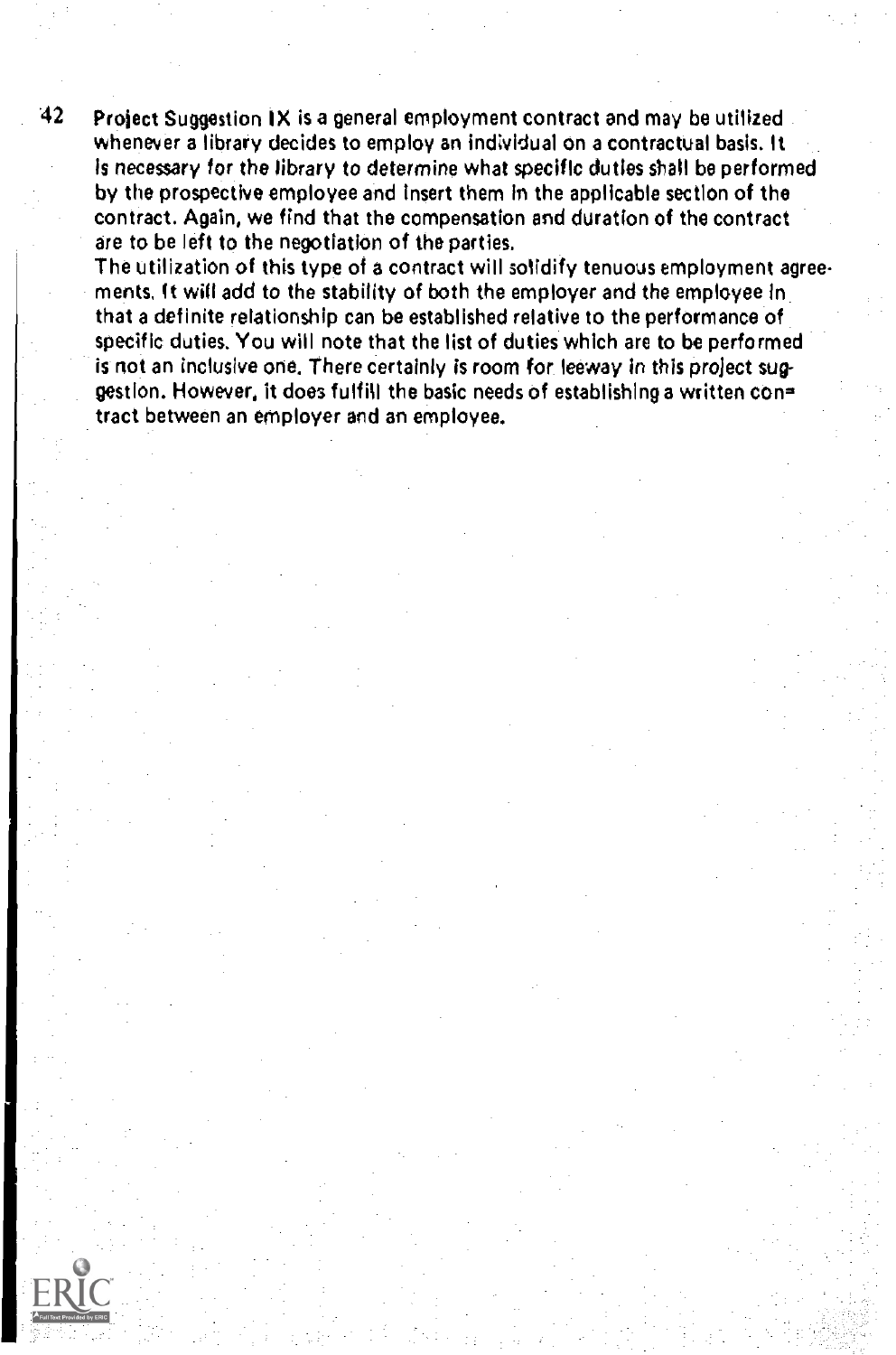## PROJECT SUGGESTION IX ...

#### General Employment Contract

THIS AGREEMENT, made and executed this  $\frac{1}{1}$  and  $\frac{1}{1}$ 19<sub>-1</sub>, by and between the hereinafter referred to as the party of the first part, and hereinafter referred to as the party of tha second part do hereby enter into the following agreement: TO WIT:

The party of the first part desires to employ the party of the second part to Perform the following services:

(a) (A list of those specific<br>(b) services which are

(b) services which are to<br>(c) be performed

be performed should be set out)

The above list is not inclusive and the party of the second part may be required by the party of the first part to perform any service related to the area of \_\_\_\_\_\_\_\_\_\_\_\_\_\_\_\_\_\_\_\_\_\_. In consideration for the performance of the foregoing services the party of the first part agrees to pay the party of the second part \$\_\_\_\_\_\_\_\_\_\_\_\_\_\_ per yiar to be paid in twelve equal monthly payments,<br>This agreement shall be in full force and take effect from the......

This agreement shall be in full force and take effect from the  $\frac{1}{2}$  day of  $\frac{1}{2}$  , 19  $\frac{1}{2}$  , 19  $\frac{1}{2}$  , 19  $\frac{1}{2}$  , 19  $\frac{1}{2}$  , 19  $\frac{1}{2}$  , 19  $\frac{1}{2}$  , 19  $\frac{1}{2}$  , 19  $\frac{1}{2}$  , 19  $\frac{1}{$ This agreement may be amended by the mutual written consent of the parties.

IN WITNESS WHEREOF, the **contract of the first**, party of the first part and **example 20**, party of the second part have caused this agreement to be executed on this  $\frac{1}{2}$  day of  $\frac{1}{2}$ , 19 $\frac{1}{2}$ 

Party of the First Part

Party of the Second Part

**Witness** 

**Witness** 

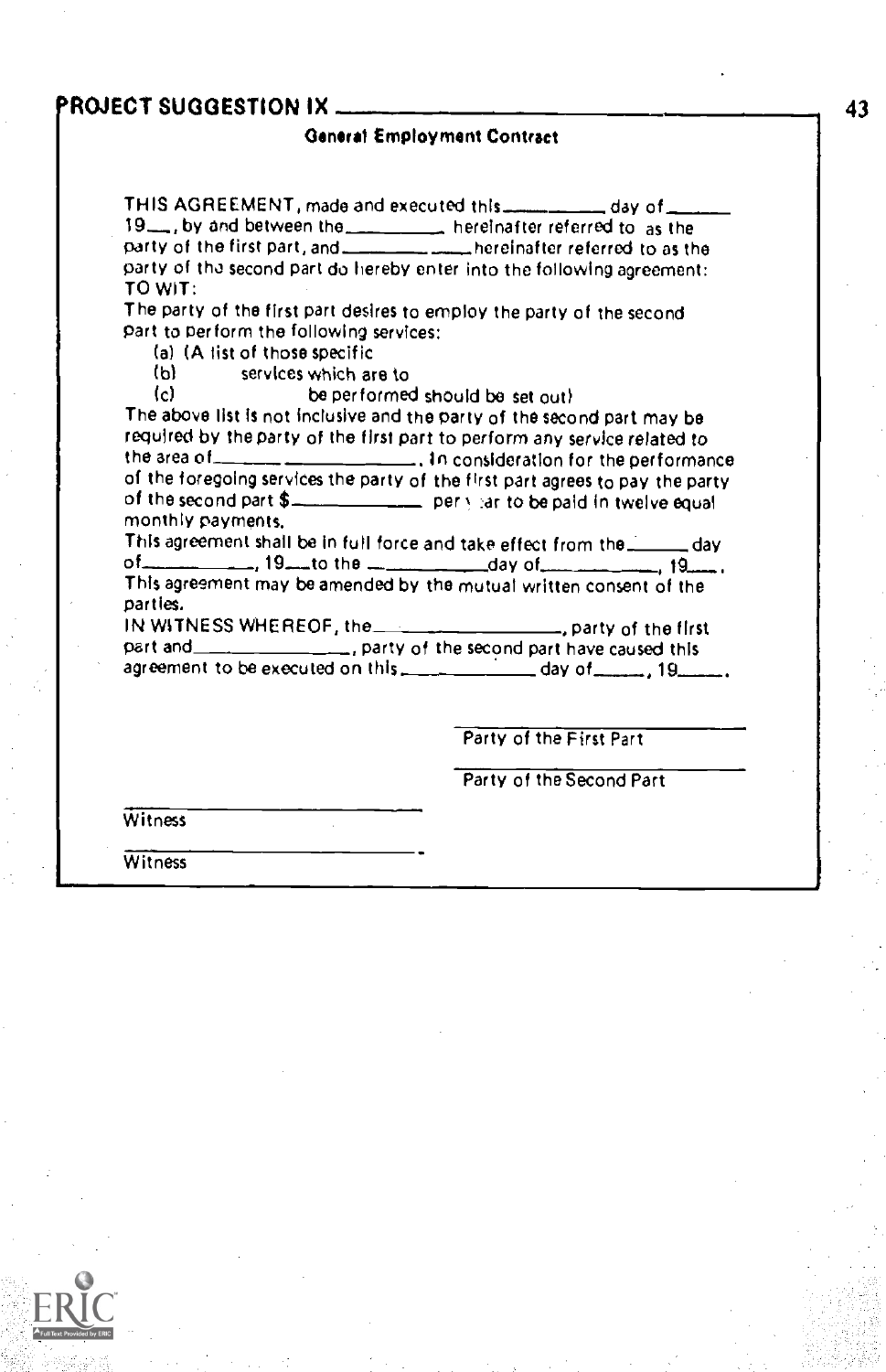## 44 APPENDIX

## ARTICLE 22 INTERLOCAL COOPERATION ACT

Section.

| 23-2201. Interlocal Cooperation Act; declaration of purpose. |  |  |  |  |  |  |
|--------------------------------------------------------------|--|--|--|--|--|--|
|--------------------------------------------------------------|--|--|--|--|--|--|

23-2202. Interlocal Cooperation Act; citation of act.<br>23-2203. Interlocal Cooperation Act: definition of te

23-2203. Interlocal Cooperation Act; definition of terms.<br>23-2204. Interlocal Cooperation Act: public agency: nowe

- 23-2204. Interlocal Cooperation Act; public agency; powers; agreements.<br>23-2205. Interlocal Cooperation Act: public agency: submission of
- Interlocal Cooperation Act; public agency; submission of agreements for approval, vhen.
- 23-2206. Interlocal Cooperation Act; public agency; appropriation of funds; supply personnel.
- 23-2207. Interlocal Cooperation Act; public agency; contracts with other agencies; authorization; contents.

23-2201. Interlocal Cooperation Act; declaration of purpose. It is the purpose of section: 23-2201 to 23-2207 to permit local governmental units to make the most efficient use of their powers by enabling them to cooperate with other localities on a basis of mutual advantage and thereby to provide services and facilities in a manner and pursuant to forms of governmental organization that will accord best with geographic, economic, population and other factors influencing the needs and development of local communities.

Source; Laws 1963, c. 33, § 2, p. 1071, Effective date June 20, 1963.

23-2202. Interlocal Cooperation Act; citation of act. Sections 23-2201 to 23-2207 may be cited as the Interlocal Cooperation Act. Source: Laws 1063, c. 333, 3 3, p. 1071, Effective date June 20, 1963,

23-2203. Interlocal Cooperation Act; definition of terms. (1) For the purposes of sections 23.2201 to 23.2207, the term public agency shall mean any county, city, village school district or any agency of the state government or of the United States, any drainage district, sanitary and improvement district or any other municipal corporation or political subdivision of this state; and any adjacent political subdivision of another state.

(2) The term state shall mean a state of the United States and the District of Columbia.

Source: Laws 1971, LB 874, § 1. Effective date August 27, 1971.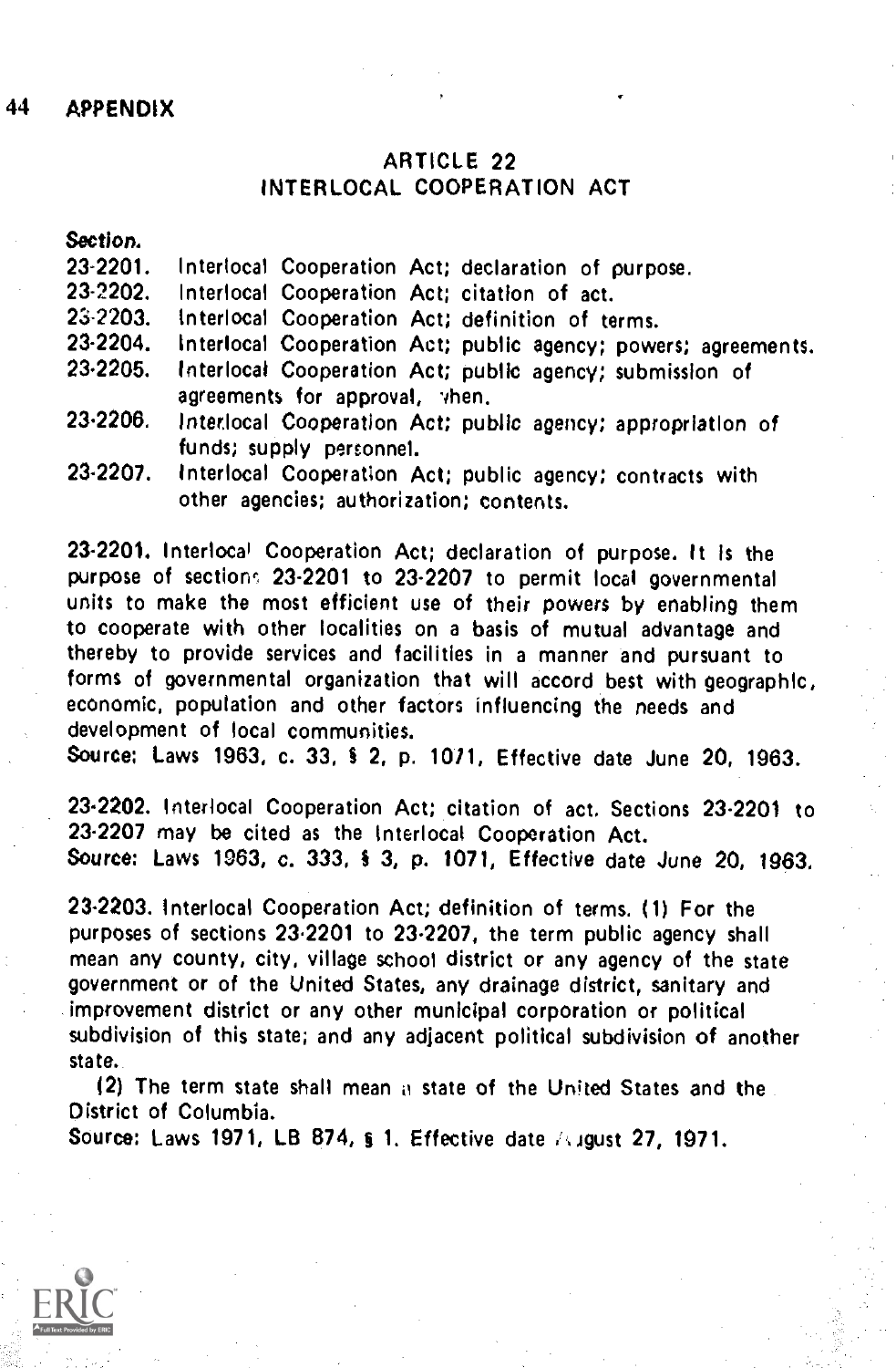23-2204. Interlocal Cooperation Act; public agency; powers; agreements. 45 (1) any power or powers, privileges or authority exercised or capable of exercise by a public agency of this state may be exercised and enjoyed jointly with any other public agency of this state having such power or powers, privilege or authority, and jointly with any public agency of any other state or of the United States to the extent that laws of such other state or of the United States permit such joint exercise or enjoyment. Any agency of the state government when acting jointly with any public agency may exercise and enjoy all of the powers, privileges, and authority conferred by sections 23.2201 to 23.2207 upon a public agency.

(2) Any two or more public agencies may enter into agreements with one another for joint or cooperative action pursuant to the provisions of sections 23.2201 to 23.2207. Appropriate action by ordinance, resolution or otherwise pursuant to law of the governing bodies of the participating public agencies shall be necessary before any such agreement may enter into force.

(3) Any such agreement shall specify the following:

Its duration;

(b) The precise organization, composition, and nature of any separate legal or administrative entity created thereby together with the powers delegated thereto, provided such entity may be legally created;

(c) Its purpose or purposes;<br>(d) The manner of financine

The manner of financing the joint or cooperative undertaking and of establishing and maintaining a budget therefor;

(e) The permissible method or methods to be employed in accomplishing the partial or complete termination of the agreement and for disposing of property upon such partial or complete termination; and

(f) Any other necessary and proper matters.

(4) In the event that the agreement does not establish a separate legal entity to conduct the joint or cooperative undertaking, the agreement shall, in addition to items enumerated in subsection (3) of this section, contain the following:

(a) Provision for an administrator or a joint board responsible for administering the joint or cooperative undertaking. In the case of a joint board public agencies party to the agreement shall be represented; and

(b) The in-nner of acquiring, holding, and disposing of real and personal property used in the joint or cooperative undertaking.

(5) No agreement made pursuant to sections 23.2201 to 23.2207 shall relieve any public agency of any obligation or responsibility imposed upon it by law except that to the extent of actual and timely performance thereof by a joint board or other legal or administrative entity created by an agreement made hereunder, which performance may be offered in satisfaction of the obligation or responsibility. Source: Laws 1963, c. 33, § 4, p. 1072, Effective date June 20, 1963.

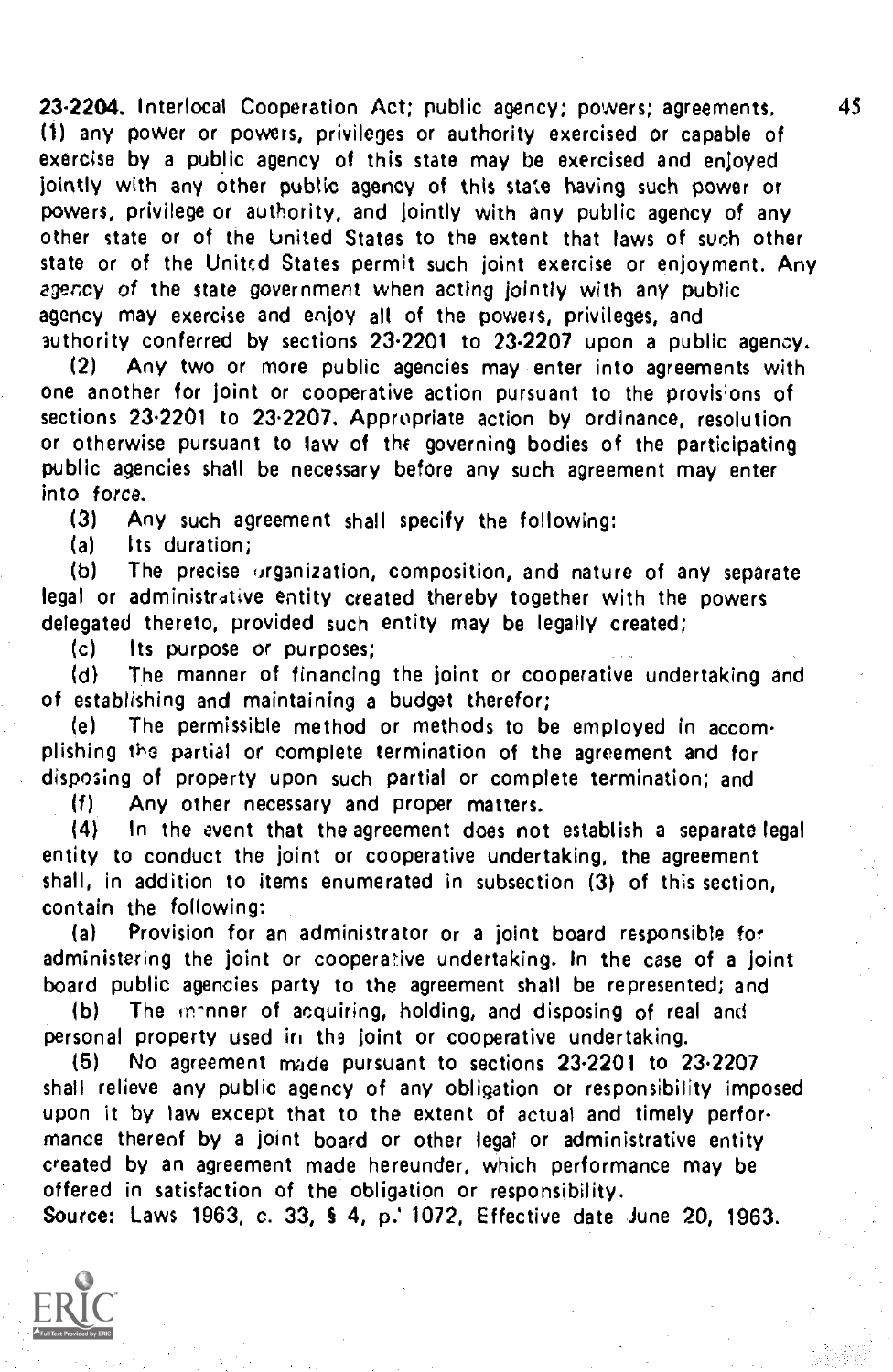46 23-22C: interlocal Cooperation Act; public agency; submission of agreements for approval, when, in the event that an agreement made pursuant to sections 23.2201 to 23-2207 shall deal in whole or In part with the provision of services or facilities with regard to which an officer or agency of the state government has constitutional or statutory powers of control, the agreement shall, as a condition precedent to its entry into force, be submitted to the state officer or agency having such power of control and shall be approved or disapproved by him or it as to all matters within his or its jurisdiction; Provided, no agreement under sections 23.2201 to 23.2207 shall provide for generation, transmission or distribution of electricity,

Source: Laws 1963, c. 333, § 5, p. 1073, Effective date June 20, 1963.

23-2206. tnterlocal Cooperation Act; public agency; appropriation of funds; supply personnel. Any public agency entering into an agreement pursuant to sections 23-2201 to 23.2207 may appropriate funds and may sell, lease, give, or otherwise supply the administrative joint board or other legal or administrative entity created to operate the joint or cooperative undertaking by providing such personnel or services therefor as may be within its legal power to furnish.

Source: Laws 1963, c. 333, 6, p. 1073, Effective date June 20, 1963.

23-2207. Interlocal Cooperation Act; public agency; contracts with other agencies; authorization; contents. Any one or more public agencies may contract with any one or more other public agencies to perform any governmental service, activity, or undertaking which each public agency entering into the contract is authorized by law to perform; Provided, that such contract shall be authorized by the governing body of each party to the contract. Such contract shall set forth fully the purposes, powers, rights, objectives, and responsibilities of the contracting parties. Source: Laws 1963, c. 333, § 7, p. 1074, Effective date June 20, 1963.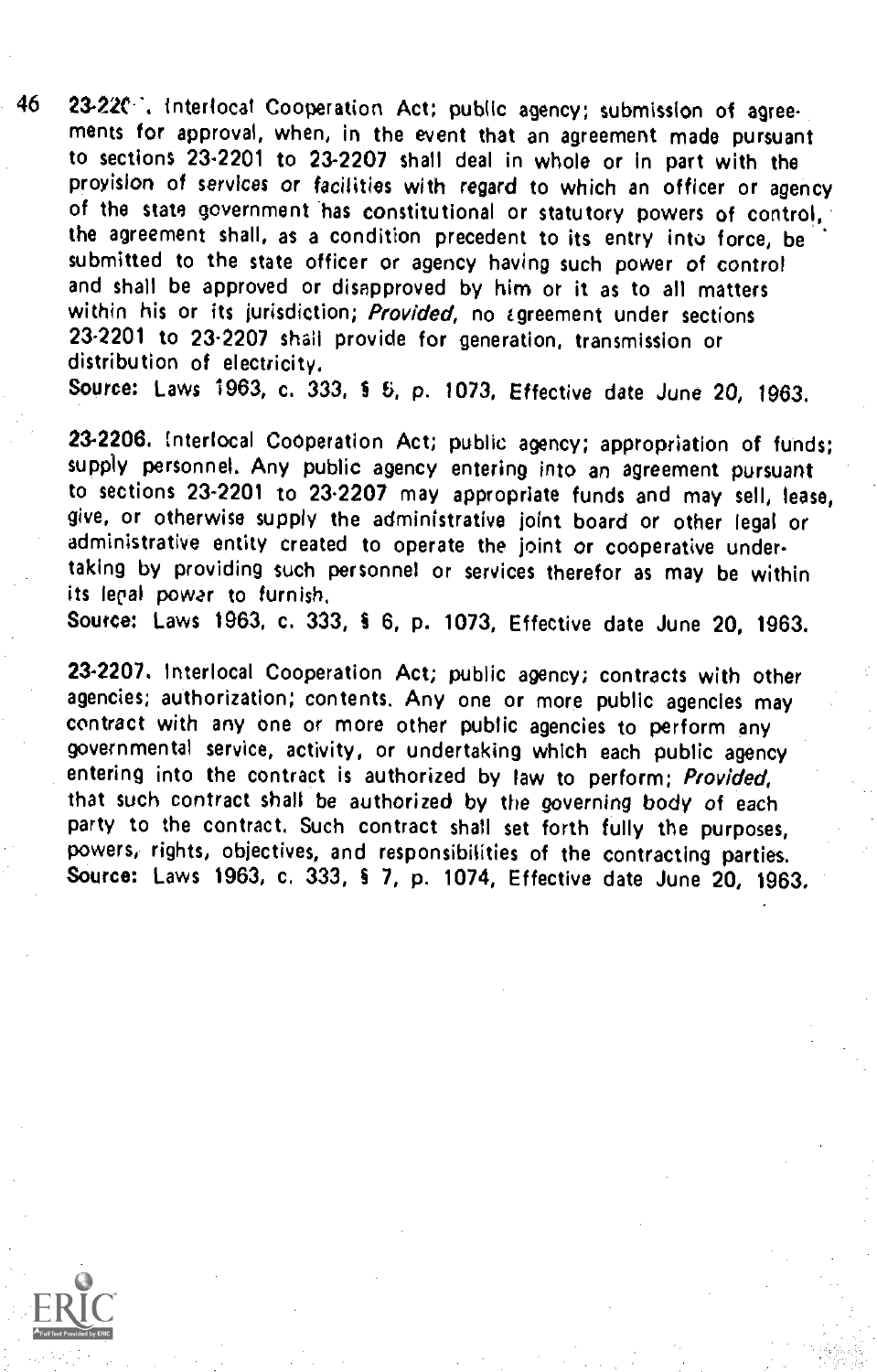## ABOUT THE AUTHORS 47

Walter H. Radcliffe is a senior law student at the University of Nebraska. He has clerked for a law firm for three years. In addition, he has served as Research Counsel for the Judiciary Committee, as a Legislative Assistant for the Nebraska Drug Commission, and as a Legislative Liaison for the Nebraska Crime Commission, He is the Executive Vice President of the Bureau of Nebraska Affairs and has published a book entitled An Analysis of Nebraska School Laws--An Annotated Index. He plans to practice law in Lincoln, Nebraska, and continue work in governmental affairs as well as doing some writing.

Robert E. Kemper is the Director of the Nebraska Library Commission. Prior to coming to Nebraska in August, 1971, he was an assistant professor at the School of Librarianship, University of Oregon, Eugene, Oregon. In addition, he has served as planning, building, and management consultant for various governmental organizations and private industry. He is the author of Library Management; A Behavioral Based Personnel System published by Libraries Unlimited, and Library Planning; The Challenge of Change which appeared in Volume I of Advances in Librarianship published by Academic Press, He is currently writing a book on Interlibrary Cooperation; Its Logic, Vulnerability, and Environment. He received his doctorate degree from the University of Washington at Seattle, Washington and completed a dissertation on "Strategic Planning for Library Systems".

Richard E. Ostrander is the Assistant Director at Lincoln City Libraries. Prior to coming to Nebraska, he was Branch Coordinator of the Woodbridge Library Systems in New Jersey. He has been involved in the Nebraska Library Association and currently is Chairman of National Library Week, and is the present Chairman of the Steering Committee of the Nebraska State Advisory Council on Libraries.